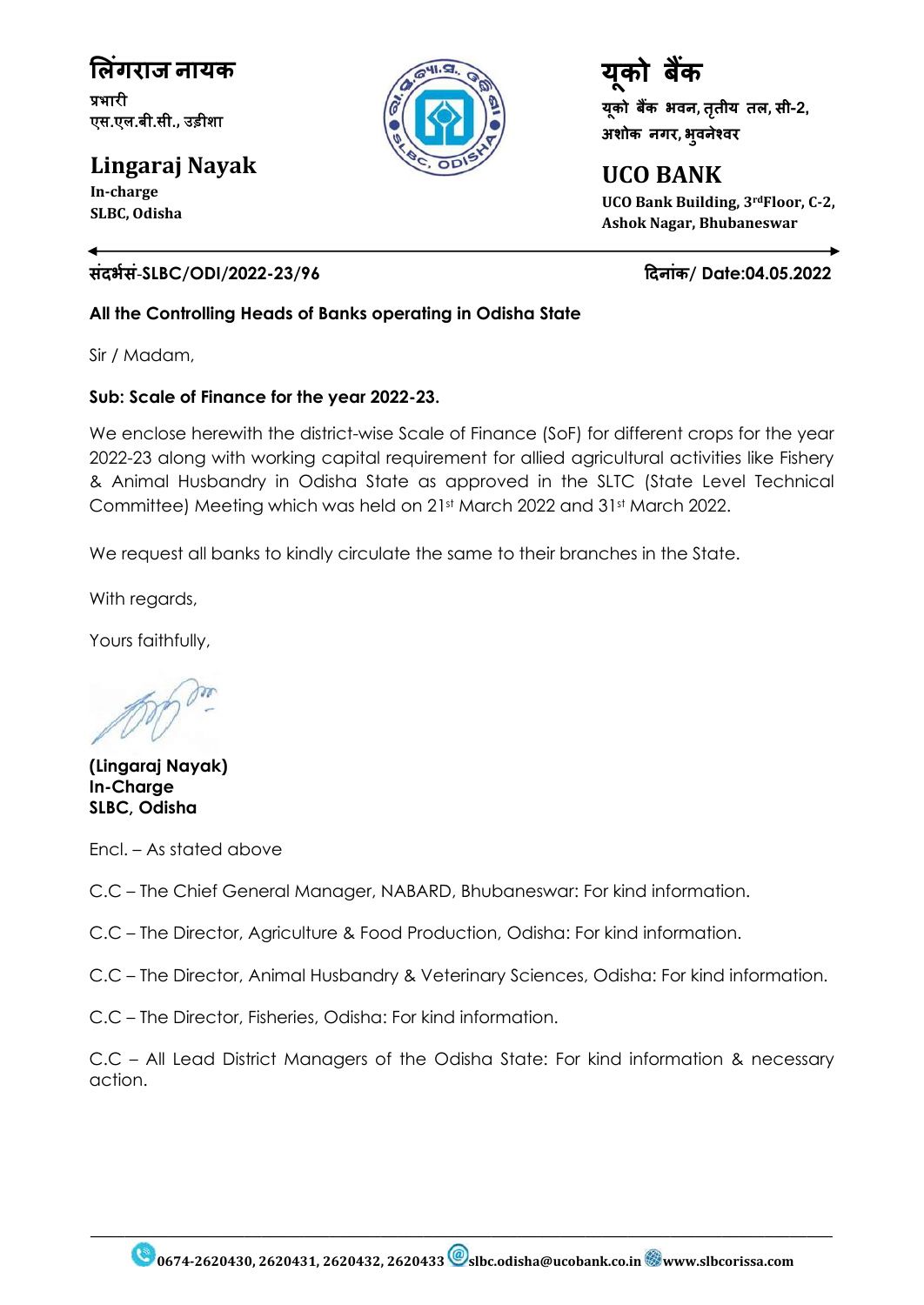

# **The Odisha State Cooperative Bank Ltd.**

**Pandit Jawaharlal Nehru Marg,**

**Bhubaneswar - 751 001**

*ss«* llf) Ref. No. *OSCBI DoCMI* \_;;yo *12022-23*

Date:  $\frac{1}{2}$   $\frac{1022}{102}$ 

From

### **G. Satpathy Managing Director**

To

- 1. The Additional Chief Secretary to Government of Odisha, Agriculture & Farmers' Empowerment Department
- 2. The Principal Secretary to Government of Odisha, Fisheries & Animal Resources Development Department
- 3. The Secretary to Government of Odisha, Cooperation Department
- 4. The Convenor, SLBC, Odisha, Bhubaneswar

### **Sub: Notification of the Scale of Finance for the year 2022-23**

Sir,

The State Level Technical Committee (SLTC) has approved the Scale of Finance (SoF) for different crops for the year 2022-23 along with working capital requirement for allied agricultural activities like Fisheries and Animal Husbandry in their meetings held on 21<sup>st</sup> March 2022 and 31<sup>st</sup> March 2022.

You are requested to take necessary steps for notifying the Scale of Finance (SoF) determined by SLTC to all the stake holders and place the same in the website of Department *1*SLBC for wide circulation.

Yours faithful<del>h</del> Managing Dire

Encl: As above

Memo No - *~~.~P.? ..Date ..P.?I..~£.!~?:-::~*

Copy along with copy of the approved Scale of Finance of different crops communicated to the Collector and District Magistrate-cum-Chairman, DLTC of all Districts for information and necessary action.

**Managing D** 

Encl: As above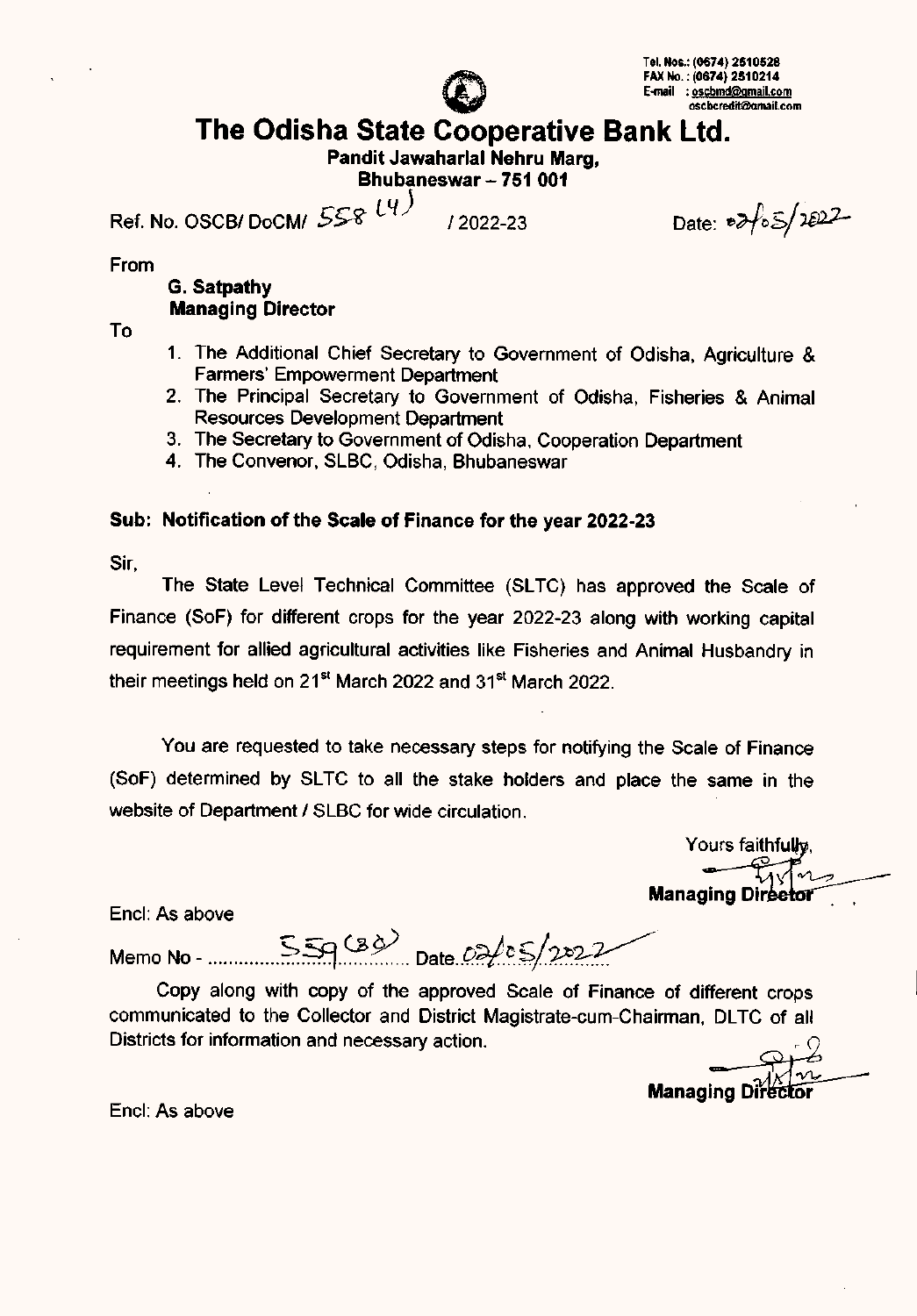

## **The Odisha State Cooperative Bank Ltd.**

**Pandit Jawaharlal Nehru Marg, Bhubaneswar - 751 001**

 $M_{\text{e}}$  Memo No  $560.6...$ ,  $\frac{(17)}{1}$  Date. 02/05/2022

Copy along with copy of the approved Scale of Finance of different crops communicated to the Secretaries of all DCCBs for information and necessary action. They are advised to place the Scale of Finance in their website for wide circulation.

Managing Director

End: As above

Memo No - 56/ *is and security* Date *02/05/2022* 

Copy along with copy of the approved Scale of Finance of different crops communicated to the P.S. to Agriculture Production Commissioner, Odisha, Bhubaneswar for kind information of the Agriculture Production Commissioner.

Managing Direct

End: As above

÷,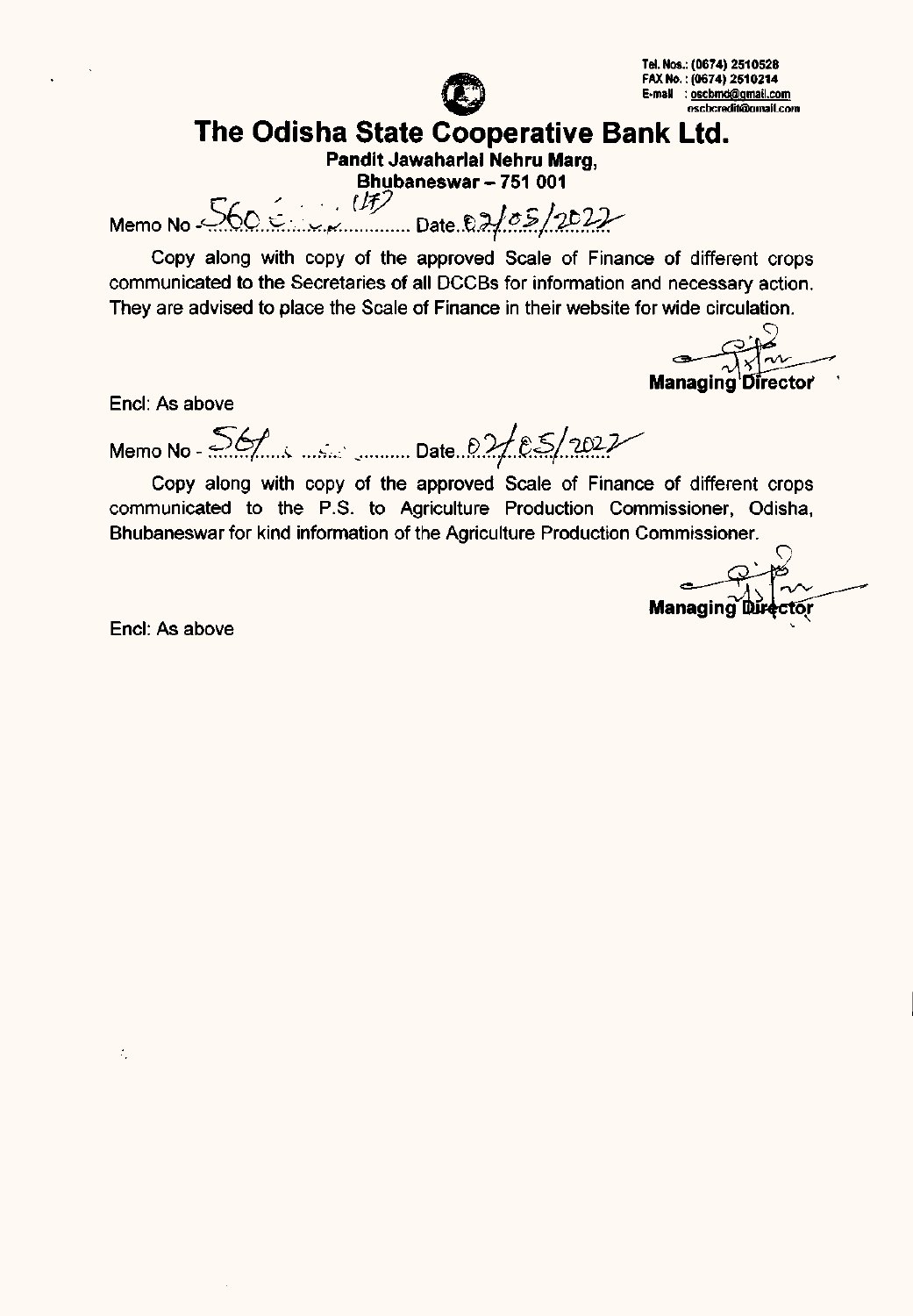# Annexure-

 $\mathcal{L}^{\pm}$ 

|                      |                             |                  | SoF for the Crop: HYV Paddy |            |                         |               |       |              |                             |       |              | SoF for the Crop: Paddy (Hybrid) |                   |               |              |
|----------------------|-----------------------------|------------------|-----------------------------|------------|-------------------------|---------------|-------|--------------|-----------------------------|-------|--------------|----------------------------------|-------------------|---------------|--------------|
|                      |                             |                  |                             |            |                         |               |       |              |                             |       |              |                                  |                   |               |              |
|                      |                             |                  |                             |            | <b>Approved by SLTC</b> |               |       |              |                             |       |              |                                  | Approved by SLTC  |               |              |
| SI.                  | <b>Name of the District</b> | Cash             |                             |            | <b>Kind</b>             |               | Total | SI.          | <b>Name of the District</b> | Cash  |              |                                  | Kind              |               | Total        |
|                      |                             |                  | <b>Seeds</b>                | Fertilizer | Pesticides              | <b>Others</b> |       |              |                             |       | <b>Seeds</b> | Fertilizer                       | <b>Pesticides</b> | <b>Others</b> |              |
| $\blacktriangleleft$ | $\mathbf{2}$                | 15 <sub>15</sub> | 16                          | 17         | 18                      | 19            | 20    | $\mathbf{f}$ | $\overline{2}$              | 15    | 16           | 17                               | 18                | 19            | 20           |
|                      | 1 ANGUL                     | 20000            | 800                         | 3000       | 2000                    | 1500          | 27300 |              | 1 ANGUL                     | 20000 | 1000         | 4000                             | 2200              | 2000          | 29200        |
|                      | 2DHENKANAL                  | 20000            | 800                         | 3000       | 2000                    | 1500          | 27300 |              | 2 DHENKANAL                 | 20000 | 1000         | 4000                             | 2200              | 2000          | 29200        |
|                      | 3lganjam                    | 22000            | 800                         | 3500       | 2000                    | 2000          | 30300 |              | 3GANJAM                     | 22000 | 1000         | 4500                             | 2400              | 2000          | 31900        |
|                      | 4 GAJAPATI                  | 20000            | 800                         | 3000       | 2000                    | 1500          | 27300 |              | 4 GAJAPATI                  | 20000 | 1000         | 4000                             | 2400              | 1500          | 28900        |
|                      | 5BALASORE                   | 21000            | 800                         | 3500       | 2500                    | 2000          | 29800 |              | 5 BALASORE                  | 20500 | 1000         | 4500                             | 2800              | 2000          | 30800        |
|                      | <b>6 BHADRAK</b>            | 21000            | 800                         | 3500       | 2500                    | 2000          | 29800 |              | 6BHADRAK                    | 20500 | 1000         | 4500                             | 2800              | 2000          | 30800        |
|                      | 7 IKALAHANDI                | 20000            | 800                         | 3000       | 2000                    | 1500          | 27300 |              | 7 KALAHANDI                 | 20000 | 1000         | 4000                             | 2200              | 1500          | 28700        |
|                      | <b>8 NUAPADA</b>            | 20000            | 800                         | 3000       | 2000                    | 1500          | 27300 |              | 8 NUAPADA                   |       |              |                                  |                   |               | $\mathbf{0}$ |
|                      | <b>9BOLANGIR</b>            | 21000            | 800                         | 3000       | 2000                    | 1500          | 28300 |              | <b>9</b> BOLANGIR           |       |              |                                  |                   |               | n            |
|                      | 10SUBARNNAPUR               | 20000            | 800                         | 3000       | 2000                    | 1500          | 27300 |              | 10 SUBARNNAPUR              | 20000 | 1000         | 4000                             | 2200              | 1500          | 28700        |
|                      | 11BOUDH                     | 21000            | 800                         | 3000       | 2000                    | 1500          | 28300 |              | 11BOUDH                     |       |              |                                  |                   |               |              |
|                      | 12 KANDHAMAL                | 20000            | 800                         | 3000       | 2000                    | 1500          | 27300 |              | 12 KANDHAMAL                | 20000 | 1000         | 4000                             | 2200              | 1500          | 28700        |
|                      | 13 CUTTACK                  | 20000            | 800                         | 3500       | 2500                    | 2000          | 28800 |              | 13 CUTTACK                  | 21000 | 1000         | 4500                             | 2800              | 2000          | 31300        |
|                      | <b>14 KENDRAPARA</b>        | 20000            | 800                         | 3500       | 2500                    | 2000          | 28800 |              | 14 KENDRAPARA               | 21000 | 1000         | 4500                             | 2800              | 2000          | 31300        |
|                      | 15 JAGATSINGHPUR            | 20000            | 800                         | 3500       | 2500                    | 2000          | 28800 |              | 15 JAGATSINGHPUR            | 21000 | 1000         | 4500                             | 2800              | 2000          | 31300        |
|                      | 16JAJPUR                    | 21000            | 800                         | 3500       | 2500                    | 2000          | 29800 |              | 16JAJPUR                    | 21000 | 1000         | 4500                             | 2800              | 2000          | 31300        |
|                      | 17 KEONJHAR                 | 20000            | 800                         | 3000       | 2000                    | 1500          | 27300 |              | 17 KEONJHAR                 | 20000 | 1000         | 4000                             | 2200              | 1500          | 28700        |
|                      | 18KHURDA                    | 20000            | 800                         | 3500       | 2500                    | 2000          | 28800 |              | 18 KHURDA                   | 21000 | 1000         | 4500                             | 2800              | 2000          | 31300        |
|                      | 19 KORAPUT                  | 20000            | 800                         | 3000       | 2000                    | 1700          | 27500 |              | 19KORAPUT                   | 20000 | 1000         | 4000                             | 2200              | 1700          | 28900        |
|                      | 20 MALKANGIRI               | 20000            | 800                         | 3000       | 2000                    | 1500          | 27300 |              | 20 MALKANGIRI               | 20000 | 1000         | 4000                             | 2200              | 2000          | 29200        |
|                      | 21 NAWARANGPUR              | 20000            | 800                         | 3000       | 2000                    | 1500          | 27300 |              | 21 NAWARANGPUR              | 20000 | 1000         | 4000                             | 2200              | 1500          | 28700        |
|                      | 22 RAYAGADA                 | 20000            | 800                         | 3000       | 2000                    | 1500          | 27300 |              | 22 RAYAGADA                 | 20000 | 1000         | 4000                             | 2200              | 1500          | 28700        |
|                      | 23 MAYURBHANJ               | 20000            | 800                         | 3000       | 2000                    | 1500          | 27300 |              | 23 MAYURBHANJ               | 20000 | 1000         | 4000                             | 2200              | 1500          | 28700        |
|                      | 24 NAYAGARH                 | 20000            | 800                         | 3000       | 2000                    | 1500          | 27300 |              | 24 NAYAGARH                 |       |              |                                  |                   |               |              |
|                      | 25 SAMBALPUR                | 21000            | 800                         | 3500       | 2500                    | 2000          | 29800 |              | 25 SAMBALPUR                | 21000 | 1000         | 4500                             | 3000              | 2000          | 31500        |
|                      | 26 DEOGARH                  | 20000            | 800                         | 3000       | 2000                    | 1500          | 27300 |              | 26 DEOGARH                  | 20000 | 1000         | 4000                             | 2200              | 1500          | 28700        |
|                      | 27 BARGARH                  | 22000            | 800                         | 3500       | 2500                    | 2000          | 30800 |              | 27 BARGARH                  | 22000 | 1000         | 4500                             | 3000              | 2000          | 32500        |
|                      | 28 JHARSUGUDA               | 21000            | 800                         | 3000       | 2000                    | 1500          | 28300 |              | 28 JHARSUGUDA               | 21000 | 1000         | 4000                             | 2200              | 1500          | 29700        |
|                      | 29 SUNDARGARH               | 20000            | 800                         | 3000       | 2000                    | 1500          | 27300 |              | 29 SUNDARGARH               |       |              |                                  |                   |               |              |
|                      | 30 PURI                     | 20000            | 800                         | 3500       | 2500                    | 2000          | 28800 |              | 30 PURI                     | 20000 | 1000         | 4500                             | 2800              | 2000          | 30300        |
|                      |                             |                  |                             |            |                         |               |       |              |                             |       |              |                                  |                   |               |              |

- 30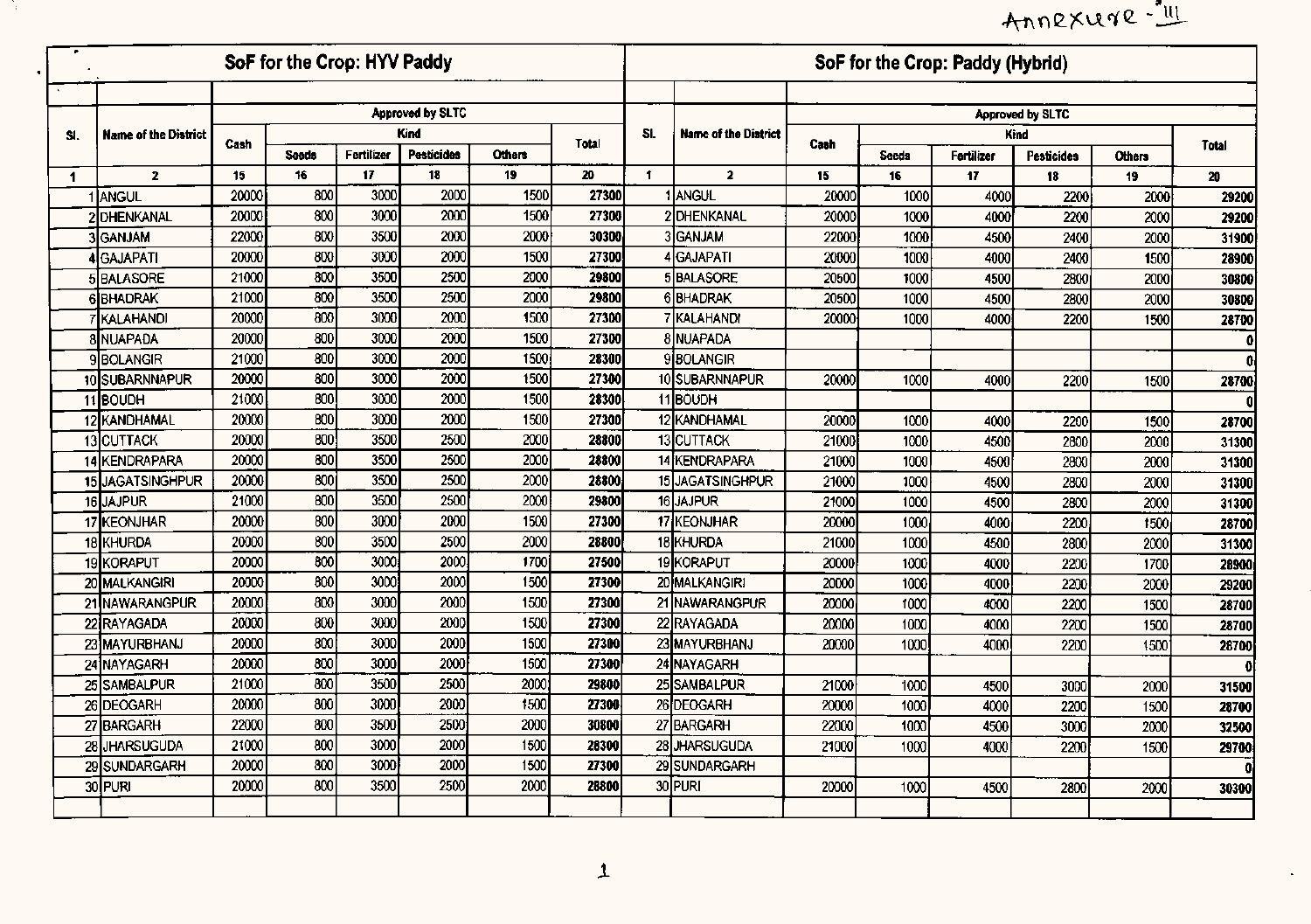|     |                             | SoF for the Crop: Paddy (Improved) |              |                         |                   |               |       |                |                             |       |              | SoF for the Crop: Ground Nut |                   |               |              |
|-----|-----------------------------|------------------------------------|--------------|-------------------------|-------------------|---------------|-------|----------------|-----------------------------|-------|--------------|------------------------------|-------------------|---------------|--------------|
| SI. | <b>Name of the District</b> |                                    |              | <b>Approved by SLTC</b> |                   |               |       | SI.            | <b>Name of the District</b> |       |              |                              | Approved by SLTC  |               |              |
|     |                             | Cash                               | Kind         |                         |                   |               | Total |                |                             | Cash  | <b>Kind</b>  |                              |                   |               | <b>Total</b> |
|     |                             |                                    | <b>Seeds</b> | Fertilizer              | <b>Pesticides</b> | <b>Others</b> |       |                |                             |       | <b>Seeds</b> | Fertilizer                   | <b>Pesticides</b> | <b>Others</b> |              |
| 1   | $\overline{2}$              | 15 <sub>15</sub>                   | 16           | 17                      | 18                | 19            | 20    | $\blacksquare$ | $\mathbf{2}$                | 15    | 16           | 17                           | 18                | 19            | 20           |
|     | 1 <b>JANGUL</b>             | 17000                              | 600          | 2000                    | 1100              | 1600          | 22300 |                | 1 ANGUL                     | 19500 | 5000         | 2400                         | 1400              | 1500          | 29800        |
|     | 2DHENKANAL                  | 17000                              | 600          | 2000                    | 1100              | 1600          | 22300 |                | 2 DHENKANAL                 | 19500 | 5000         | 2400                         | 1400              | 1500          | 29800        |
|     | 3GANJAM                     | 17000                              | 600          | 2500                    | 1200              | 2000          | 23300 |                | <b>3</b> GANJAM             | 16000 | 5000         | 2400                         | 1400              | 1500          | 26300        |
|     | 4 GAJAPATI                  | 16000                              | 600          | 2000                    | 1200              | 1600          | 21400 |                | 4 GAJAPATI                  | 15000 | 5000         | 2400                         | 1200              | 1000          | 24600        |
|     | 5BALASORE                   | 17000                              | 600          | 2500                    | 1200              | 2000          | 23300 |                | 5BALASORE                   | 19000 | 5000         | 2200                         | 1400              | 1500          | 29100        |
|     | <b>6BHADRAK</b>             | 17000                              | 600          | 2500                    | 1100              | 2000          | 23200 |                | 6BHADRAK                    | 19000 | 5000         | 2000                         | 1200              | 1500          | 28700        |
|     | <b>7 KALAHANDI</b>          | 16000                              | 600          | 2500                    | 1100              | 2000          | 22200 |                | 7 KALAHANDI                 | 18000 | 5000         | 2400                         | 1400              | 1500          | 28300        |
|     | <b>8 NUAPADA</b>            | 16000                              | 600          | 2500                    | 1100              | 2000          | 22200 |                | 8 NUAPADA                   | 15000 | 5000         | 2000                         | 1200              | 1000          | 24200        |
|     | 9BOLANGIR                   | 16000                              | 600          | 2500                    | 1100              | 2000          | 22200 |                | 9BOLANGIR                   | 16000 | 5000         | 2200                         | 1200              | 1000          | 25400        |
|     | 10 SUBARNNAPUR              | 16000                              | 600          | 2500                    | 1100              | 2000          | 22200 |                | 10 SUBARNNAPUR              | 16000 | 5000         | 2000                         | 1200              | 1000          | 25200        |
|     | 11 BOUDH                    | 16000                              | 600          | 2500                    | 1100              | 2000          | 22200 |                | 11BOUDH                     | 16000 | 5000         | 2000                         | 1000              | 1000          | 25000        |
|     | 12 KANDHAMAL                | 16500                              | 600          | 2000                    | 1200              | 1600          | 21900 |                | 12 KANDHAMAL                | 16000 | 5000         | 2200                         | 1300              | 1200          | 25700        |
|     | 13 CUTTACK                  | 16000                              | 600          | 2500                    | 1500              | 2000          | 22600 |                | 13 CUTTACK                  | 16000 | 5000         | 2200                         | 1400              | 1000          | 25600        |
|     | 14 KENDRAPARA               | 16000                              | 600          | 2500                    | 1200              | 2000          | 22300 |                | 14 KENDRAPARA               | 16000 | 5000         | 2000                         | 1200              | 1000          | 25200        |
|     | 15 JAGATSINGHPUR            | 16000                              | 600          | 2500                    | 1200              | 2000          | 22300 |                | 15 JAGATSINGHPUR            | 16000 | 5000         | 2000                         | 1200              | 1000          | 25200        |
|     | 16JAJPUR                    | 20000                              | 600          | 2500                    | 1200              | 2000          | 26300 |                | 16 JAJPUR                   | 19500 | 5000         | 2400                         | 1400              | 1500          | 29800        |
|     | 17 KEONJHAR                 | 17000                              | 600          | 2000                    | 1100              | 1600          | 22300 |                | 17 KEONJHAR                 | 15500 | 5000         | 2000                         | 1000              | 1000          | 24500        |
|     | 18 KHURDA                   | 16000                              | 600          | 2500                    | 1200              | 2000          | 22300 |                | 18 KHURDA                   | 16000 | 5000         | 2200                         | 1200              | 1000          | 25400        |
|     | 19 KORAPUT                  | 19500                              | 600          | 2000                    | 1100              | 1700          | 24900 |                | 19 KORAPUT                  | 16000 | 5000         | 2000                         | 1200              | 1200          | 25400        |
|     | 20 MALKANGIRI               | 19500                              | 600          | 2000                    | 1100              | 1600          | 24800 |                | 20 MALKANGIRI               | 19500 | 5000         | 2400                         | 1400              | 1500          | 29800        |
|     | 21 NAWARANGPUR              | 17000                              | 600          | 2000                    | 1100              | 1600          | 22300 |                | 21 NAWARANGPUR              | 15000 | 5000         | 2000                         | 1200              | 1000          | 24200        |
|     | 22 RAYAGADA                 | 17000                              | 600          | 2000                    | 1100              | 1600          | 22300 |                | 22 RAYAGADA                 | 18500 | 5000         | 2000                         | 1200              | 1200          | 27900        |
|     | 23 MAYURBHANJ               | 19500                              | 600          | 2000                    | 1100              | 1600          | 24800 |                | 23 MAYURBHANJ               | 18500 | 5000         | 2000                         | 1000              | 1200          | 27700        |
|     | 24 NAYAGARH                 | 18000                              | 600          | 2000                    | 1500              | 1600          | 23700 |                | 24 NAYAGARH                 | 15000 | 5000         | 2000                         | 1000              | 1000          | 24000        |
|     | 25 SAMBALPUR                | 20000                              | 600          | 2500                    | 2400              | 2000          | 27500 |                | 25 SAMBALPUR                | 16500 | 5000         | 2000                         | 1400              | 1200          | 26100        |
|     | 26 DEOGARH                  | 18000                              | 600          | 2000                    | 1200              | 1600          | 23400 |                | 26 DEOGARH                  | 15000 | 5000         | 2000                         | 1200              | 1000          | 24200        |
|     | 27 BARGARH                  | 20000                              | 600          | 2500                    | 2400              | 2000          | 27500 |                | 27 BARGARH                  | 18000 | 5000         | 2400                         | 1400              | 1500          | 28300        |
|     | 28 JHARSUGUDA               | 16000                              | 600          | 2500                    | 1000              | 2000          | 22100 |                | 28 JHARSUGUDA               | 15000 | 5000         | 2000                         | 1200              | 1000          | 24200        |
|     | 29 SUNDARGARH               | 16000                              | 600          | 2500                    | 1000              | 2000          | 22100 |                | 29 SUNDARGARH               | 16000 | 5000         | 2200                         | 1300              | 1200          | 25700        |
|     | 30 PURI                     | 18000                              | 600          | 2500                    | 2000              | 2000          | 25100 |                | 30 PURI                     | 16500 | 5000         | 2200                         | 1400              | 1500          | 26600        |
|     |                             |                                    |              |                         |                   |               |       |                |                             |       |              |                              |                   |               |              |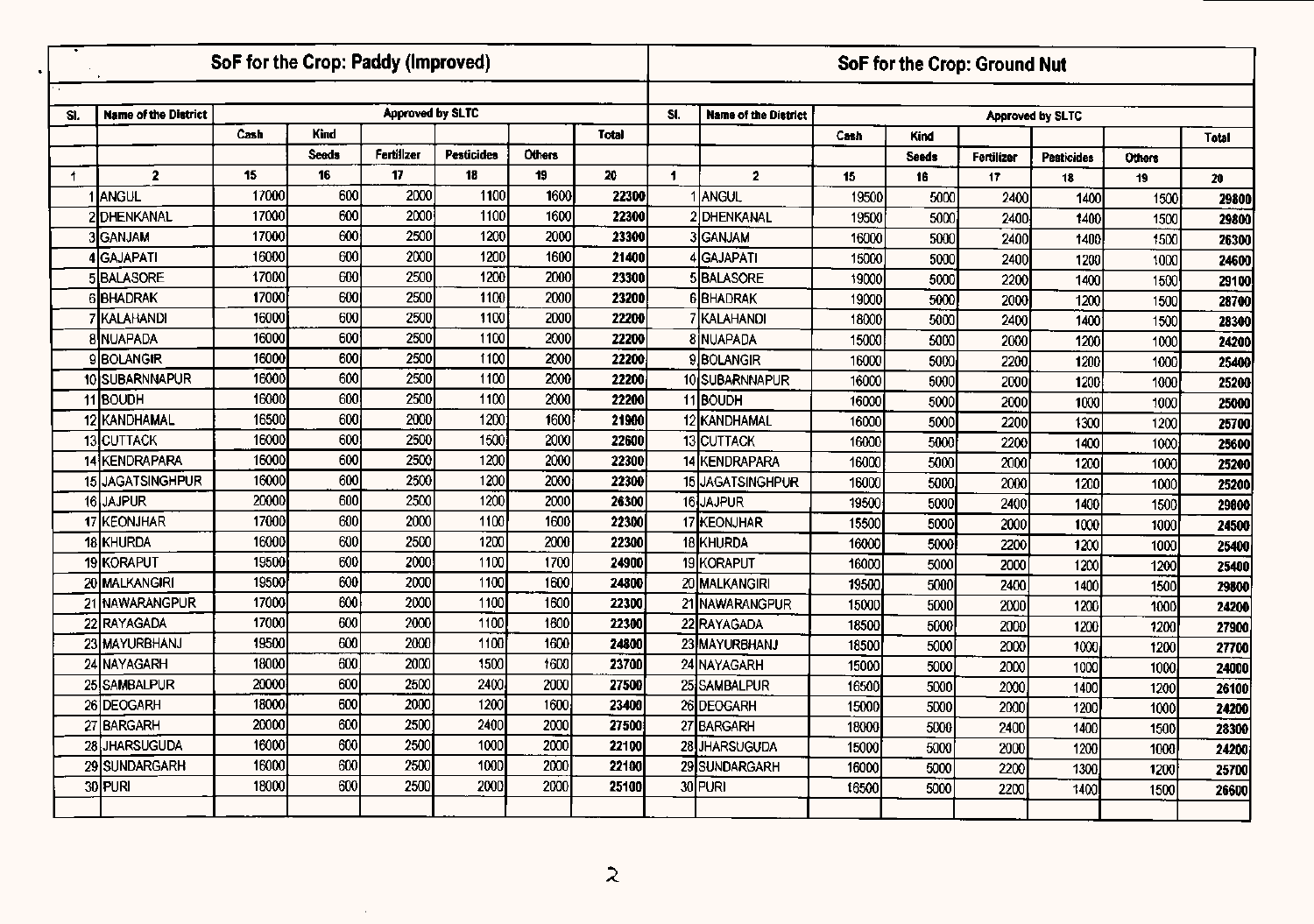|              |                             |                  | SoF for the Crop: Cotton |                         |                   |               |              |     |                             |       |              | SoF for the Crop: Ginger |                   |               |              |
|--------------|-----------------------------|------------------|--------------------------|-------------------------|-------------------|---------------|--------------|-----|-----------------------------|-------|--------------|--------------------------|-------------------|---------------|--------------|
|              |                             |                  |                          |                         |                   |               |              |     |                             |       |              |                          |                   |               |              |
|              |                             |                  |                          | <b>Approved by SLTC</b> |                   |               |              |     |                             |       |              | Approved by SLTC         |                   |               |              |
| SI.          | <b>Name of the District</b> | Cash             |                          | Kind                    |                   |               | <b>Total</b> | SI. | <b>Name of the District</b> | Cash  |              | Kind                     |                   |               | <b>Total</b> |
|              |                             |                  | <b>Seeds</b>             | Fertilizer              | <b>Pesticides</b> | <b>Others</b> |              |     |                             |       | <b>Seeds</b> | Fertilizer               | <b>Pesticides</b> | <b>Others</b> |              |
| $\mathbf{1}$ | $\mathbf{z}$                | 15 <sub>15</sub> | 16                       | 17                      | 18                | 19            | 20           | 1   | $\overline{2}$              | 15    | 16           | 17                       | 18                | 19            | 20           |
|              | I ANGUL                     |                  |                          |                         |                   |               | Ð            |     | ANGUL                       | 40000 | 25000        | 6000                     | 2000              | 3000          | 76000        |
|              | 2 DHENKANAL                 | 16500            | 1500                     | 3000                    | 2100              | 2000          | 25100        |     | 2DHENKANAL                  | 35000 | 25000        | 5000                     | 2500              | 3000          | 70500        |
|              | 3 GANJAM                    | 20000            | 1500                     | 3000                    | 2800              | 2000          | 29300        |     | 3 <sub>GANJAM</sub>         |       |              |                          |                   |               | $\mathbf{0}$ |
|              | 4 GAJAPATI                  | 18000            | 1500                     | 3200                    | 3500              | 2000          | 28200        |     | 4GAJAPATI                   | 35000 | 30000        | 6000                     | 2000              | 3000          | 76000        |
|              | <b>5BALASORE</b>            |                  |                          |                         |                   |               |              |     | 5 BALASORE                  | 43000 | 30000        | 5000                     | 2000              | 3000          | 83000        |
|              | <b>6BHADRAK</b>             | 15500            | 1500                     | 3000                    | 2000              | 2000          | 24000        |     | 6BHADRAK                    | 43000 | 30000        | 5000                     | 2000              | 3000          | 83000        |
|              | 7 KALAHANDI                 | 20000            | 1500                     | 3500                    | 4000              | 2000          | 31000        |     | 7 KALAHANDI                 |       |              |                          |                   |               | $\mathbf{0}$ |
|              | <b>8INUAPADA</b>            | 18000            | 1500                     | 3500                    | 3500              | 2000          | 28500        |     | <b>8 NUAPADA</b>            | 35000 | 30000        | 5500                     | 2000              | 3000          | 75500        |
|              | <b>9 BOLANGIR</b>           | 20000            | 1500                     | 3500                    | 4000              | 2000          | 31000        |     | 9BOLANGIR                   | 35000 | 30000        | 5500                     | 2000              | 3000          | 75500        |
|              | 10 SUBARNNAPUR              | 18000            | 1500                     | 3200                    | 4000              | 2000          | 28700        |     | 10 SUBARNNAPUR              | 35000 | 30000        | 5000                     | 2000              | 3000          | 75000        |
|              | 11BOUDH                     | 19500            | 1500                     | 3000                    | 2000              | 2000          | 28000        |     | 11 BOUDH                    | 35000 | 25000        | 5000                     | 2000              | 3000          | 70000        |
|              | 12 KANDHAMAL                | 15500            | 1500                     | 3000                    | 2300              | 2000          | 24300        |     | 12 KANDHAMAL                | 75000 | 30000        | 5000                     | 2500              | 3000          | 115500       |
|              | 13 CUTTACK                  |                  |                          |                         |                   |               | $\mathbf{D}$ |     | 13 CUTTACK                  | 55000 | 30000        | 6000                     | 2000              | 3000          | 96000        |
|              | 14 KENDRAPARA               |                  |                          |                         |                   |               | M            |     | 14 KENDRAPARA               | 35000 | 30000        | 5000                     | 2000              | 3000          | 75000        |
|              | 15 JAGATSINGHPUR            |                  |                          |                         |                   |               |              |     | 15 JAGATSINGHPUR            | 35000 | 30000        | 5000                     | 2000              | 3000          | 75000        |
|              | 16JAJPUR                    |                  |                          |                         |                   |               | 01           |     | 16 JAJPUR                   | 35000 | 30000        | 5000                     | 2000              | 3000          | 75000        |
|              | 17 KEONJHAR                 |                  |                          |                         |                   |               | ΩI           |     | 17 KEONJHAR                 | 70000 | 30000        | 5400                     | 2500              | 3000          | 110900       |
|              | 18 KHURDA                   |                  |                          |                         |                   |               |              |     | 18 KHURDA                   |       |              |                          |                   |               | O            |
|              | 19 KORAPUT                  | 16500            | 1500                     | 3000                    | 2000              | 2000          | 25000        |     | 19 KORAPUT                  | 75000 | 30000        | 7000                     | 2500              | 3000          | 117500       |
|              | 20 MALKANGIRI               |                  |                          |                         |                   |               | ΩI           |     | 20 MALKANGIRI               | 55000 | 30000        | 6500                     | 2500              | 3000          | 97000        |
|              | 21 NAWARANGPUR              | 15500            | 1500                     | 3000                    | 2000              | 2000          | 24000        |     | 21 NAWARANGPUR              | 49000 | 30000        | 5000                     | 2000              | 3000          | 89000        |
|              | 22 RAYAGADA                 | 20000            | 1500                     | 3500                    | 4000              | 2000          | 31000        |     | 22 RAYAGADA                 | 44500 | 30000        | 6000                     | 2000              | 3000          | 85500        |
|              | 23 MAYURBHANJ               |                  |                          |                         |                   |               | O            |     | 23 MAYURBHANJ               | 55000 | 30000        | 5000                     | 2500              | 3000          | 95500        |
|              | 24 NAYAGARH                 | 15500            | 1500                     | 3000                    | 2000              | 2000          | 24000        |     | 24 NAYAGARH                 | 35000 | 25000        | 5000                     | 2500              | 3000          | 70500        |
|              | 25 SAMBALPUR                | 15500            | 1500                     | 3000                    | 2000              | 2000          | 24000        |     | 25 SAMBALPUR                | 39500 | 30000        | 5000                     | 2000              | 3000          | 79500        |
|              | 26 DEOGARH                  | 15500            | 1500                     | 3000                    | 2000              | 2000          | 24000        |     | 26 DEOGARH                  | 44000 | 30000        | 5000                     | 2500              | 3000          | 84500        |
|              | 27 BARGARH                  | 16500            | 1500                     | 3200                    | 2500              | 2000          | 25700        |     | 27 BARGARH                  | 35000 | 30000        | 5000                     | 2500              | 3000          | 75500        |
|              | 28 JHARSUGUDA               | 15500            | 1500                     | 3000                    | 2000              | 2000          | 24000        |     | 28 JHARSUGUDA               | 37000 | 30000        | 5000                     | 2500              | 3000          | 77500        |
|              | 29 SUNDARGARH               |                  |                          |                         |                   |               | 0            |     | 29 SUNDARGARH               | 55000 | 30000        | 5000                     | 2000              | 3000          | 95000        |
|              | 30 PURI                     |                  |                          |                         |                   |               | Û            |     | 30 PURI                     | 35000 | 30000        | 5000                     | 2000              | 3000          | 75000        |
|              |                             |                  |                          |                         |                   |               |              |     |                             |       |              |                          |                   |               |              |

 $\ddot{\phantom{0}}$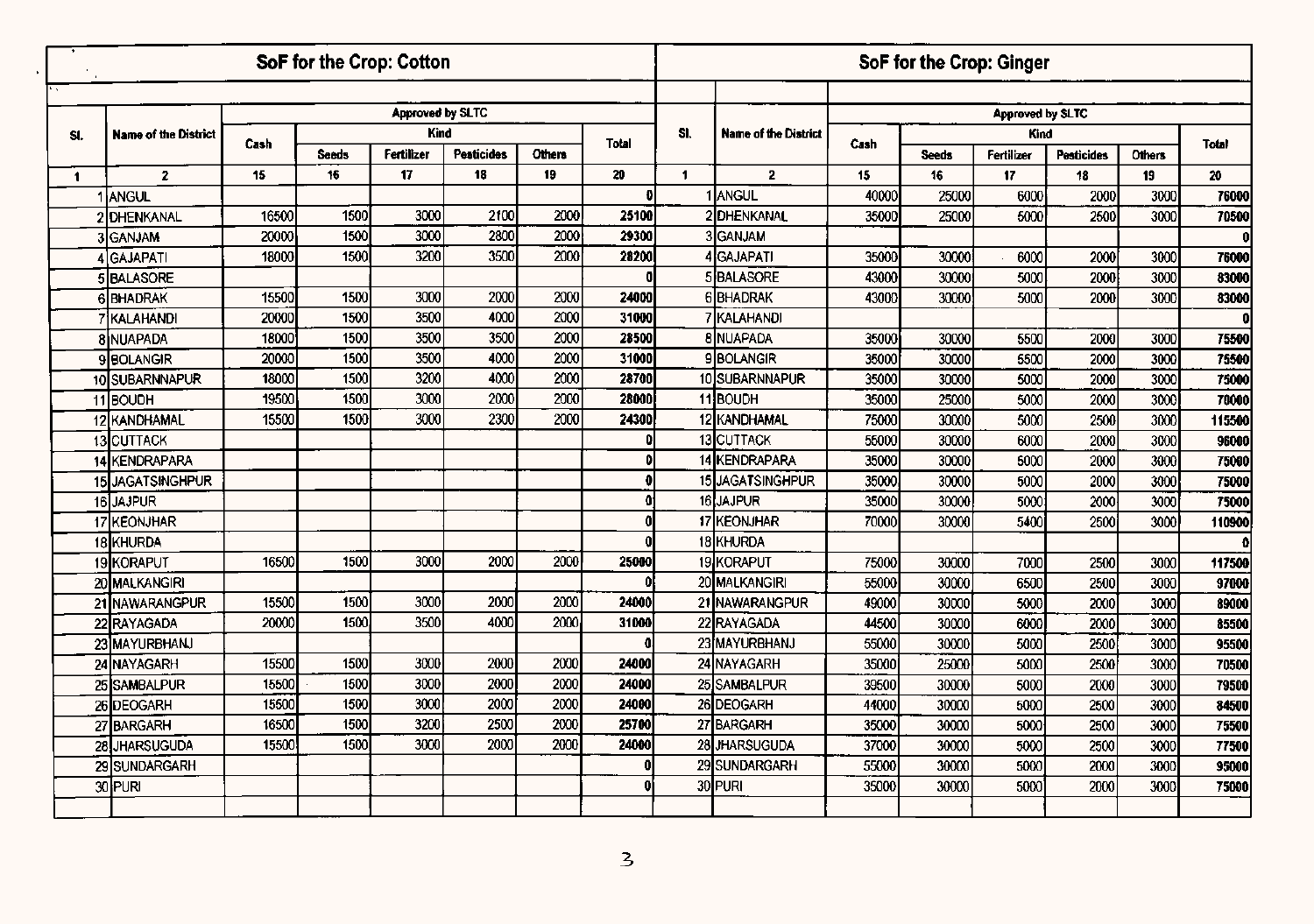|              |                             |                |                | <b>SoF for the Crop: Turmeric</b> |                   |               |                |            |                             |                | SoF for the Crop: Maize |                  |              |              |                |
|--------------|-----------------------------|----------------|----------------|-----------------------------------|-------------------|---------------|----------------|------------|-----------------------------|----------------|-------------------------|------------------|--------------|--------------|----------------|
|              |                             |                |                |                                   |                   |               |                |            |                             |                |                         |                  |              |              |                |
|              |                             |                |                | Approved by SLTC                  |                   |               |                | SI.        | <b>Name of the District</b> |                |                         | Approved by SLTC |              |              |                |
| SI.          | <b>Name of the District</b> | Cash           |                | Kind                              |                   |               | <b>Total</b>   |            |                             | Cash           | Kind                    |                  |              |              | Total          |
|              |                             |                | <b>Seeds</b>   | Fertilizer                        | <b>Pesticides</b> | <b>Others</b> |                |            |                             |                | <b>Seeds</b>            | Fertilizer       | Pesticides   | Others       |                |
| $\mathbf{1}$ | $\overline{2}$              | 15             | 16             | 17                                | 18                | 19            | 20             | $\ddagger$ | $\overline{2}$              | 15             | 16                      | 17               | 18           | 19           | 20             |
|              | 1 ANGUL                     | 50000          | 18000          | 2800                              | 1500              | 3000          | 75300          |            | 1 ANGUL                     | 22000          | 1500<br>1500            | 3500             | 1000         | 1500         | 29500          |
|              | 2DHENKANAL                  | 50000          | 18000          | 2800<br>2800                      | 1500<br>1500      | 3000<br>3000  | 75300<br>75300 |            | 2DHENKANAL<br>3GANJAM       | 20000          | 1500                    | 4000             | 1300         | 1500<br>2000 | 28300<br>29000 |
|              | 3 <sub>IGANJAM</sub>        | 50000          | 18000<br>22000 | 2800                              | 1500              | 3000          | 79300          |            | 4 GAJAPATI                  | 20000<br>20000 | 1500                    | 4000<br>4000     | 1500<br>1500 | 2000         | 29000          |
|              | 4GAJAPATI                   | 50000          | 20000          | 2800                              | 1500              | 3000          | 87300          |            | 5BALASORE                   | 22000          | 1500                    | 3000             | 1500         | 1600         | 29600          |
|              | <b>5 BALASORE</b>           | 60000<br>60000 | 20000          | 2800                              | 1500              | 3000          | 87300          |            | <b>6BHADRAK</b>             | 22000          | 1500                    | 3200             | 1000         | 1600         | 29300          |
|              | 6BHADRAK<br>7 KALAHANDI     |                |                |                                   |                   |               | Ð              |            | 7 KALAHANDI                 | 20000          | 2000                    | 4500             | 1000         | 1600         | 29100          |
|              | <b>8 NUAPADA</b>            |                |                |                                   |                   |               | 0              |            | 8 NUAPADA                   | 20000          | 2000                    | 4500             | 1000         | 1600         | 29100          |
|              | 9BOLANGIR                   | 60000          | 20000          | 2800                              | 1500              | 3000          | 87300          |            | 9 <b>BOLANGIR</b>           | 20000          | 2500                    | 3300             | 1000         | 1700         | 28500          |
|              | 10 SUBARNNAPUR              |                |                |                                   |                   |               | 0              |            | 10 SUBARNNAPUR              | 20000          | 2500                    | 3300             | 1000         | 1700         | 28500          |
|              | 11BOUDH                     | 50000          | 20000          | 2800                              | 1500              | 3000          | 77300          |            | 11BOUDH                     | 20000          | 1500                    | 3200             | 1300         | 1800         | 27800          |
|              | 12 KANDHAMAL                | 60000          | 20000          | 3000                              | 1500              | 3000          | 87500          |            | 12 KANDHAMAL                | 20000          | 1600                    | 3100             | 1300         | 1800         | 27800          |
|              | 13 CUTTACK                  | 50000          | 18000          | 3000                              | 1500              | 3000          | 75500          |            | 13 CUTTACK                  | 20000          | 1500                    | 4500             | 1300         | 1800         | 29100          |
|              | 14 KENDRAPARA               | 50000          | 18000          | 2800                              | 1500              | 3000          | 75300          |            | 14 KENDRAPARA               | 20000          | 1500                    | 3500             | 1300         | 1800         | 28100          |
|              | 15 JAGATSINGHPUR            | 50000          | 18000          | 2800                              | 1500              | 3000          | 75300          |            | 15JAGATSINGHPUR             | 20000          | 1500                    | 3000             | 1200         | 1800         | 27500          |
|              | 16 JAJPUR                   | 50000          | 18000          | 2800                              | 1500              | 3000          | 75300          |            | 16 JAJPUR                   | 20000          | 1500                    | 3000             | 1200         | 1800         | 27500          |
|              | 17 KEONJHAR                 | 60000          | 22000          | 2800                              | 1500              | 3000          | 89300          |            | 17 KEONJHAR                 | 20000          | 1500                    | 3000             | 1100         | 1800         | 27400          |
|              | 18 KHURDA                   |                |                |                                   |                   |               | n              |            | 18 KHURDA                   | 20000          | 1500                    | 3700             | 1200         | 1500         | 27900          |
|              | 19KORAPUT                   | 60000          | 20000          | 3000                              | 1500              | 3000          | 87500          |            | 19 KORAPUT                  | 20000          | 1500                    | 3200             | 1000         | 1500         | 27200          |
|              | 20 MALKANGIRI               | 60000          | 18000          | 3000                              | 2000              | 3000          | 86000          |            | 20 MALKANGIRI               | 20000          | 1500                    | 4300             | 1500         | 1500         | 28800          |
|              | 21 NAWARANGPUR              | 55000          | 18000          | 2800                              | 2000              | 3000          | 80800          |            | 21 NAWARANGPUR              | 20000          | 2500                    | 4500             | 1500         | 2000         | 30500          |
|              | 22 RAYAGADA                 | 50000          | 18000          | 3000                              | 2000              | 3000          | 76000          |            | 22 RAYAGADA                 | 20000          | 1500                    | 4500             | 1100         | 1600         | 28700          |
|              | 23 MAYURBHANJ               | 60000          | 18000          | 2800                              | 1500              | 3000          | 85300          |            | 23 MAYURBHANJ               | 22000          | 2000                    | 3000             | 1100         | 1600         | 29700          |
|              | 24 NAYAGARH                 | 60000          | 20000          | 2800                              | 2000              | 3000          | 87800          |            | 24 NAYAGARH                 | 20000          | 1700                    | 3000             | 1100         | 1600         | 27400          |
|              | 25 SAMBALPUR                | 60000          | 20000          | 2800                              | 1500              | 3000          | 87300          |            | 25 SAMBALPUR                | 22000          | 1500                    | 3000             | 1500         | 1600         | 29600          |
|              | 26 DEOGARH                  | 60000          | 20000          | 2800                              | 1500              | 3000          | 87300          |            | 26 DEOGARH                  | 20000          | 2500                    | 3000             | 1100         | 1600         | 28200          |
|              | 27 BARGARH                  | 60000          | 20000          | 2800                              | 1500              | 3000          | 87300          |            | 27 BARGARH                  | 22000          | 1500                    | 3000             | 2000         | 1600         | 30100          |
|              | 28 JHARSUGUDA               | 60000          | 18000          | 2800                              | 1500              | 3000          | 85300          |            | 28 JHARSUGUDA               | 20000          | 1500                    | 3500             | 1300         | 1600         | 27900          |
|              | 29 SUNDARGARH               |                |                |                                   |                   |               | Ω              |            | 29 SUNDARGARH               | 20000          | 2100                    | 3000             | 1500         | 1600         | 28200          |
|              | 30 PURI                     | 50000          | 18000          | 2800                              | 1500              | 1900          | 74200          |            | 30 PURI                     | 20000          | 2000                    | 3000             | 1100         | 1600         | 27700          |
|              |                             |                |                |                                   |                   |               |                |            |                             |                |                         |                  |              |              |                |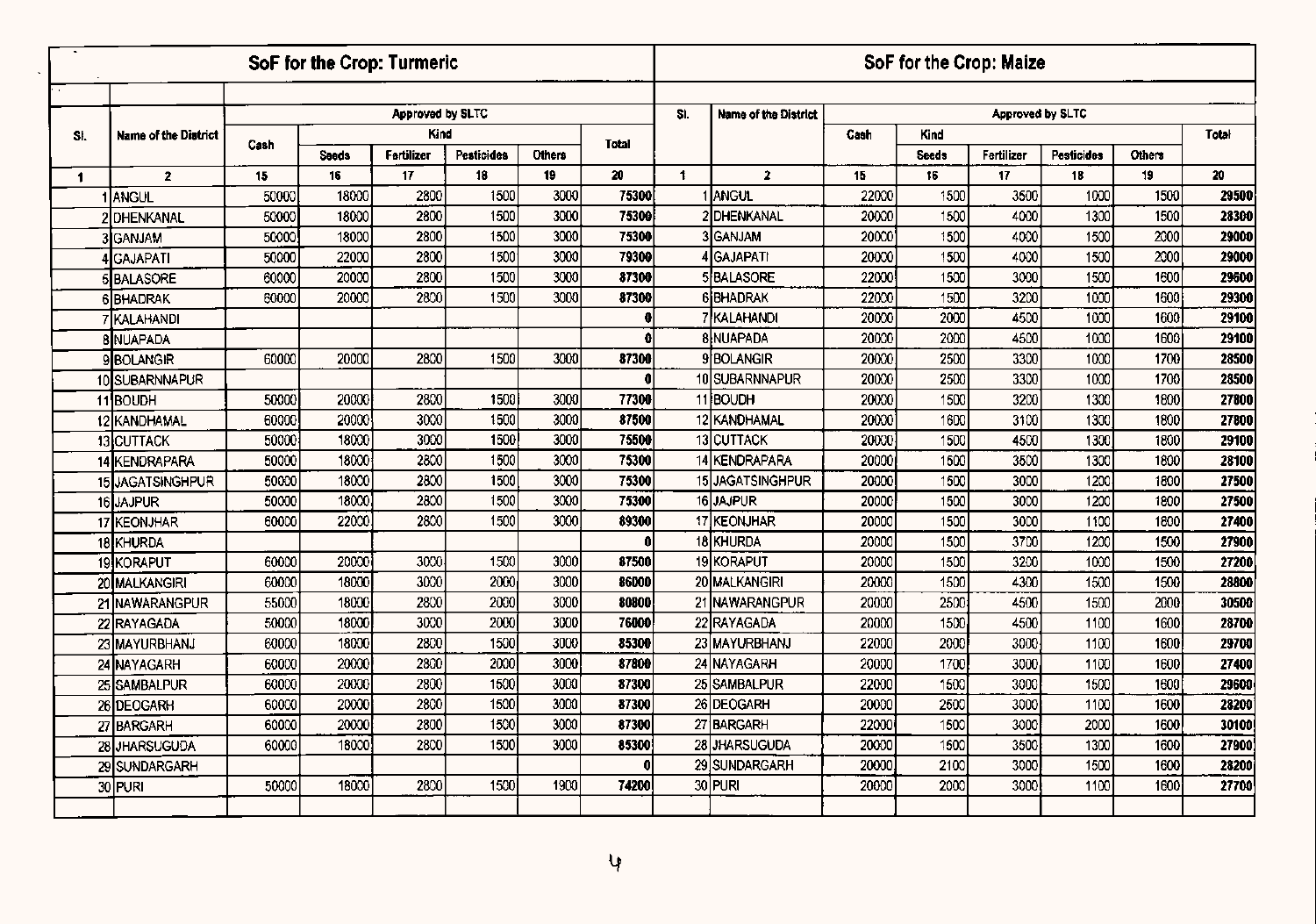|                      |                             |       |             | SoF the Crop: Red Gram  |                         |                     |              |     |                             | SoF for the Crop: Black Gram / Green Gram |                    |                  |                  |                     |       |
|----------------------|-----------------------------|-------|-------------|-------------------------|-------------------------|---------------------|--------------|-----|-----------------------------|-------------------------------------------|--------------------|------------------|------------------|---------------------|-------|
|                      |                             |       |             |                         |                         |                     |              |     |                             |                                           |                    |                  |                  |                     |       |
|                      |                             |       |             | <b>Approved by SLTC</b> |                         |                     |              |     |                             |                                           |                    | Approved by SLTC |                  |                     |       |
| SI.                  | <b>Name of the District</b> | Cash  |             |                         | Kind                    |                     | <b>Total</b> | SI. | <b>Name of the District</b> | Cash                                      |                    | Kind             |                  |                     | Total |
|                      | $\overline{2}$              | 15    | Seeds<br>16 | Fertilizer<br>17        | <b>Pesticides</b><br>18 | <b>Others</b><br>19 | 20           | 1   | $\overline{2}$              | 15                                        | <b>Seeds</b><br>16 | Fertilizer<br>17 | Pesticides<br>18 | <b>Others</b><br>19 | 20    |
| $\blacktriangleleft$ | 1 ANGUL                     | 11500 | 1100        | 1200                    | 1100                    | 1500                | 16400        |     | 1 ANGUL                     | 8500                                      | 1000               | 1500             | 1000             | 1500                | 13500 |
|                      | DHENKANAL                   | 10000 | 1100        | 1500                    | 1000                    | 1500                | 15100        |     | 2 DHENKANAL                 | 8500                                      | 1100               | 1500             | 1000             | 1500                | 13600 |
|                      | 3 GANJAM                    | 12000 | 1100        | 1500                    | 1000                    | 1200                | 16800        |     | 3ÌGANJAM                    | 9000                                      | 1100               | 1500             | 1100             | 2000                | 14700 |
|                      | 4 İGAJAPATI                 | 10000 | 1000        | 1200                    | 1200                    | 1400                | 14800        |     | 4 GAJAPATI                  | 8500                                      | 1200               | 1300             | 1100             | 1700                | 13800 |
|                      | 5 BALASORE                  | 10000 | 1000        | 1200                    | 1000                    | 1200                | 14400        |     | 5 BALASORE                  | 9500                                      | 1200               | 1300             | 1000             | 1500                | 14500 |
|                      | 6BHADRAK                    | 10000 | 1000        | 1200                    | 1200                    | 1200                | 14600        |     | 6BHADRAK                    | 10000                                     | 1200               | 1300             | 1200             | 1800                | 15500 |
|                      | <b>IKALAHANDI</b>           | 10000 | 1100        | 1200                    | 1200                    | 1200                | 14700        |     | 7 KALAHANDI                 | 9500                                      | 1000               | 1300             | 1000             | 1700                | 14500 |
|                      | 8 NUAPADA                   | 10000 | 1200        | 1200                    | 1200                    | 1200                | 14800        |     | <b>8 NUAPADA</b>            | 9500                                      | 1000               | 1300             | 1000             | 1700                | 14500 |
|                      | 9 BOLANGIR                  | 10000 | 1200        | 1200                    | 1200                    | 1200                | 14800        |     | 9 <b>BOLANGIR</b>           | 8500                                      | 1200               | 1300             | 1000             | 1500                | 13500 |
|                      | 10 SUBARNNAPUR              | 10000 | 1100        | 1200                    | <b>1000</b>             | 1200                | 14500        |     | 10 SUBARNNAPUR              | 8500                                      | 1100               | 1300             | 1000             | 1500                | 13400 |
|                      | 11BOUDH                     | 10000 | 1100        | 1200                    | 1000                    | 1200                | 14500        |     | 11BOUDH                     | 8500                                      | 1100               | 1300             | 1000             | 1500                | 13400 |
|                      | 12 KANDHAMAL                | 10000 | 1100        | 1200                    | 1000                    | 1200                | 14500        |     | 12 KANDHAMAL                | 8500                                      | 1100               | 1300             | 1000             | 1500                | 13400 |
|                      | 13 CUTTACK                  | 10000 | 1100        | 1500                    | 1100                    | 1300                | 15000        |     | 13 CUTTACK                  | 8500                                      | 1100               | 1500             | 1100             | 1600                | 13800 |
|                      | 14 KENDRAPARA               | 10000 | 1100        | 1200                    | 1100                    | 1300                | 14700        |     | 14 KENDRAPARA               | 8500                                      | 1200               | 1300             | 1000             | 1600                | 13600 |
|                      | 15 JAGATSINGHPUR            | 10000 | 1100        | 1200                    | 1100                    | 1300                | 14700        |     | 15 JAGATSINGHPUR            | 8500                                      | 1200               | 1500             | 1200             | 1600                | 14000 |
|                      | 16JAJPUR                    | 10500 | 1100        | 1200                    | 1300                    | 1300                | 15400        |     | 16JAJPUR                    | 10000                                     | 1200               | 1500             | 1000             | 1600                | 15300 |
|                      | 17 KEONJHAR                 | 12000 | 1100        | 1200                    | 1300                    | 1300                | 16900        |     | 17 KEONJHAR                 | 9500                                      | 1100               | 1500             | 1200             | 1600                | 14900 |
|                      | 18 KHURDA                   | 10000 | 1100        | 1500                    | 1200                    | 1300                | 15100        |     | 18 KHURDA                   | 8500                                      | 1200               | 1500             | 1200             | 1600                | 14000 |
|                      | 19 KORAPUT                  | 10000 | 1200        | 1200                    | 1000                    | 1300                | 14700        |     | 19 KORAPUT                  | 8500                                      | 1200               | 1300             | 1000             | 1600                | 13600 |
|                      | 20 MALKANGIRI               | 12000 | 1000        | 1500                    | 1200                    | 1300                | 17000        |     | 20 MALKANGIRI               | 10000                                     | 1200               | 1500             | 1000             | 1700                | 15400 |
|                      | 21 NAWARANGPUR              | 10000 | 1100        | 1200                    | 1200                    | 1500                | 15000        |     | 21 NAWARANGPUR              | 8500                                      | 1200               | 1500             | 1200             | 1500                | 13900 |
|                      | 22 RAYAGADA                 | 12000 | 1200        | 1200                    | 1200                    | 1300                | 16900        |     | 22 RAYAGADA                 | 9500                                      | 1000               | 1300             | 1000             | 1700                | 14500 |
|                      | 23 MAYURBHANJ               | 12000 | 1000        | 1200                    | 1100                    | 1200                | 16500        |     | 23 MAYURBHANJ               | 9500                                      | 1000               | 1300             | 1100             | 1700                | 14600 |
|                      | 24 NAYAGARH                 | 11000 | 1100        | 1200                    | 1000                    | 1200                | 15500        |     | 24 NAYAGARH                 | 10000                                     | 1100               | 1300             | 1100             | 1700                | 15200 |
|                      | 25 SAMBALPUR                | 12000 | 1200        | 1500                    | 1200                    | 1200                | 17100        |     | 25 SAMBALPUR                | 10000                                     | 1200               | 1300             | 1200             | 1700                | 15400 |
|                      | 26 DEOGARH                  | 11500 | 1000        | 1200                    | 1200                    | 1200                | 16100        |     | 26 DEOGARH                  | 10000                                     | 1200               | 1300             | 1200             | 1900                | 15600 |
|                      | 27 BARGARH                  | 12000 | 1000        | 1200                    | 1200                    | 1200                | 16600        |     | 27 BARGARH                  | 8500                                      | 1000               | 1300             | 1200             | 1600                | 13600 |
|                      | 28 JHARSUGUDA               | 12000 | 1100        | 1200                    | 1200                    | 1200                | 16700        |     | 28 JHARSUGUDA               | 9500                                      | 1000               | 1300             | 1200             | 1600                | 14600 |
|                      | 29 SUNDARGARH               | 10000 | 1000        | 1200                    | 1200                    | 1200                | 14600        |     | 29 SUNDARGARH               | 8500                                      | 1200               | 1300             | 1200             | 1600                | 13800 |
|                      | 30 PURI                     | 12000 | 1200        | 1200                    | 1200                    | 1300                | 16900        |     | 30 PURI                     | 10000                                     | 1200               | 1500             | 1200             | 1600                | 15500 |
|                      |                             |       |             |                         |                         |                     |              |     |                             |                                           |                    |                  |                  |                     |       |

 $\blacksquare$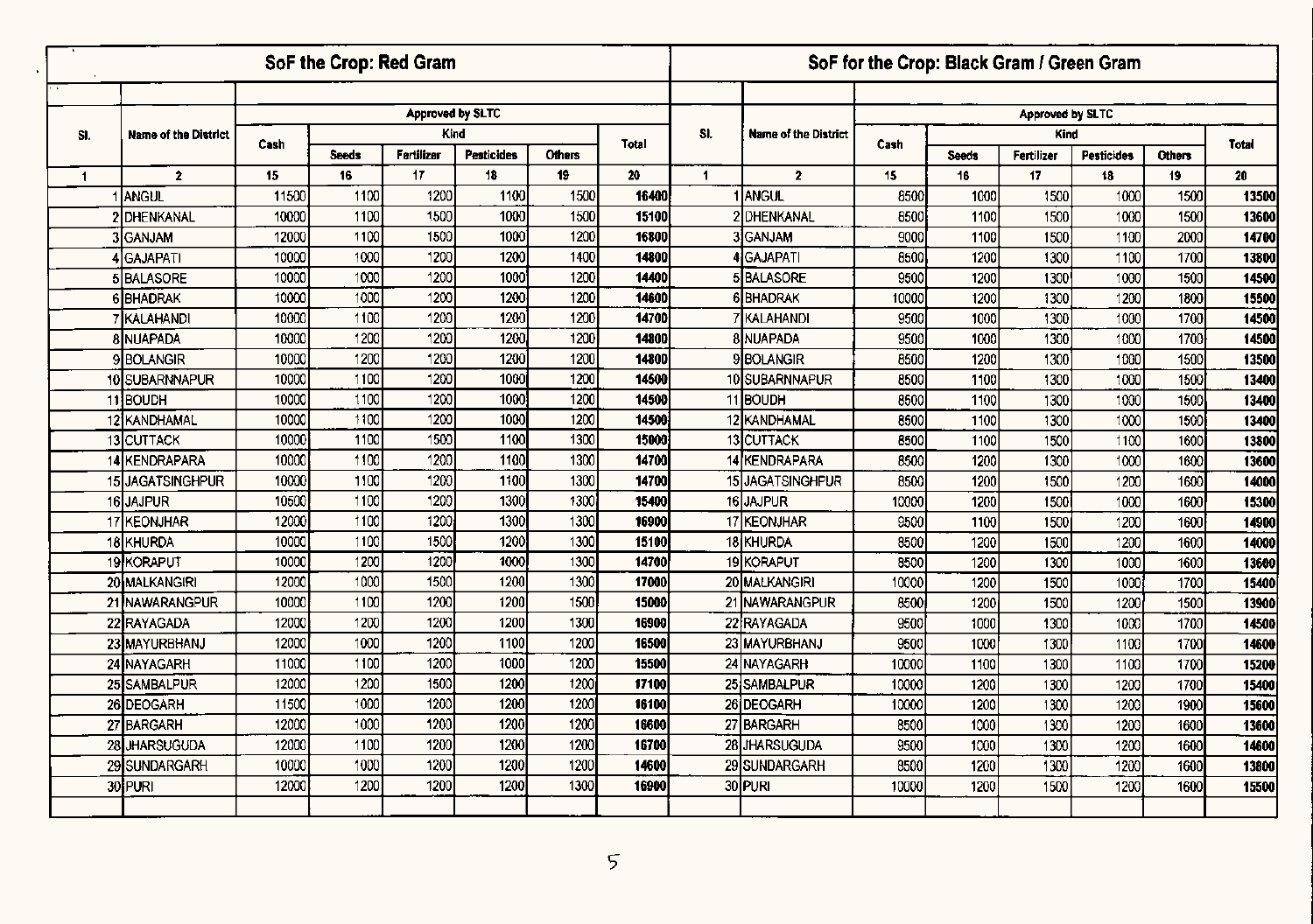|                      |                      |       | SoF for the Crop: Mustard |            |                  |        |              |                |                             |       | SoF for the Crop: Potato |                  |            |               |       |
|----------------------|----------------------|-------|---------------------------|------------|------------------|--------|--------------|----------------|-----------------------------|-------|--------------------------|------------------|------------|---------------|-------|
|                      |                      |       |                           |            |                  |        |              |                |                             |       |                          |                  |            |               |       |
|                      |                      |       |                           |            | Approved by SLTC |        |              |                |                             |       |                          | Approved by SLTC |            |               |       |
| SI.                  | Name of the District | Cash  |                           |            | Kind             |        | <b>Total</b> | SI.            | <b>Name of the District</b> | Cash  |                          | Kind             |            |               | Total |
|                      |                      |       | <b>Seeds</b>              | Fertilizer | Pesticides       | Others |              |                |                             |       | <b>Seeds</b>             | Fertilizer       | Pesticides | <b>Others</b> |       |
| $\blacktriangleleft$ | $\overline{2}$       | 15    | 16                        | 17         | 18               | 19     | 20           | $\blacksquare$ | $\overline{2}$              | 15    | 16                       | 17               | 18         | 19            | 20    |
|                      | 1 ANGUL              | 10000 | 500                       | 2400       | 1200             | 900    | 15000        |                | ANGUL                       | 26000 | 25000                    | 5000             | 1500       | 1000          | 58500 |
|                      | 2 DHENKANAL          | 8500  | 500                       | 2500       | 1000             | 800    | 13300        |                | 2DHENKANAL                  | 25000 | 25000                    | 5000             | 2000       | 1000          | 58000 |
|                      | 3 GANJAM             | 10000 | 500                       | 2200       | 800              | 900    | 14400        |                | 3GANJAM                     | 25500 | 25000                    | 6000             | 2000       | 1000          | 59500 |
|                      | <b>GAJAPATI</b>      | 8500  | 500                       | 2400       | 1100             | 600    | 13100        |                | <b>4</b> GAJAPATI           | 25500 | 25000                    | 6000             | 1500       | 1000          | 59000 |
|                      | <b>5BALASORE</b>     | 10000 | 500                       | 2500       | 800              | 1200   | 15000        |                | 5 BALASORE                  | 25500 | 28000                    | 5000             | 1500       | 1000          | 61000 |
|                      | 6BHADRAK             | 10000 | 500                       | 2500       | 1000             | 1200   | 15200        |                | 6BHADRAK                    | 25500 | 28000                    | 5000             | 1600       | 1000          | 61100 |
|                      | 7 KALAHANDI          | 8500  | 500                       | 2000       | 1200             | 800    | 13000        |                | <b>7 KALAHANDI</b>          | 30000 | 28000                    | 6000             | 1500       | 1000          | 66500 |
|                      | <b>8 NUAPADA</b>     | 8500  | 500                       | 2400       | 1200             | 800    | 13400        |                | 8 NUAPADA                   | 30000 | 25000                    | 6000             | 1500       | 1000          | 63500 |
|                      | <b>9BOLANGIR</b>     | 8500  | 500                       | 2000       | 1100             | 900    | 13000        |                | <b>9BOLANGIR</b>            | 30000 | 25000                    | 6000             | 1500       | 1000          | 63500 |
|                      | 10 SUBARNNAPUR       | 8500  | 500                       | 2100       | 1200             | 800    | 13100        |                | 10 SUBARNNAPUR              | 28000 | 26000                    | 6000             | 1500       | 1000          | 62500 |
|                      | 11 BOUDH             | 10000 | 500                       | 2000       | 800              | 800    | 14100        |                | 11 BOUDH                    | 25500 | 25000                    | 5000             | 1500       | 1000          | 58000 |
|                      | 12 KANDHAMAL         | 9500  | 500                       | 2000       | 800              | 900    | 13700        |                | 12 KANDHAMAL                | 30000 | 25000                    | 5000             | 2000       | 1000          | 63000 |
|                      | 13 CUTTACK           | 8500  | 500                       | 2400       | 1100             | 1000   | 13500        |                | 13 CUTTACK                  | 28000 | 25000                    | 6000             | 1600       | 1000          | 61600 |
|                      | 14 KENDRAPARA        | 8500  | 500                       | 2400       | 800              | 1000   | 13200        |                | 14 KENDRAPARA               | 25500 | 25000                    | 5000             | 1500       | 1000          | 58000 |
|                      | 15 JAGATSINGHPUR     | 8500  | 500                       | 2400       | 800              | 1000   | 13200        |                | 15 JAGATSINGHPUR            | 26000 | 25000                    | 5000             | 2000       | 1000          | 59000 |
|                      | 16 JAJPUR            | 8500  | 500                       | 2400       | 800              | 900    | 13100        |                | 16 JAJPUR                   | 26000 | 28000                    | 5000             | 1500       | 1000          | 61500 |
|                      | 17 KEONJHAR          | 8500  | $\overline{500}$          | 2200       | 800              | 1000   | 13000        |                | 17 KEONJHAR                 | 30000 | 25000                    | 5000             | 1500       | 1000          | 62500 |
|                      | 18 KHURDA            | 8500  | 500                       | 2400       | 1200             | 800    | 13400        |                | 18 KHURDA                   | 25000 | 28000                    | 5000             | 1800       | 1000          | 60800 |
|                      | 19 KORAPUT           | 10000 | 500                       | 2200       | 800              | 1000   | 14500        |                | 19 KORAPUT                  | 30000 | 25000                    | 6000             | 1500       | 1000          | 63500 |
|                      | 20 MALKANGIRI        | 10000 | 500                       | 2500       | 1000             | 800    | 14800        |                | 20 MALKANGIRI               | 30000 | 25000                    | 5000             | 1500       | 1000          | 62500 |
|                      | 21 NAWARANGPUR       | 8500  | 500                       | 2000       | 1200             | 1200   | 13400        |                | 21 NAWARANGPUR              | 25000 | 25000                    | 5000             | 1500       | 1000          | 57500 |
|                      | 22 RAYAGADA          | 9500  | 500                       | 2000       | 1000             | 1200   | 14200        |                | 22 RAYAGADA                 | 29500 | 25000                    | 6000             | 1500       | 1000          | 63000 |
|                      | 23 MAYURBHANJ        | 10000 | 500                       | 2000       | 1000             | 900    | 14400        |                | 23 MAYURBHANJ               | 25000 | 25000                    | 5000             | 1500       | 1000          | 57500 |
|                      | 24 NAYAGARH          | 8500  | 500                       | 2000       | 1000             | 800    | 12800        |                | 24 NAYAGARH                 | 26000 | 25000                    | 5500             | 2000       | 1000          | 59500 |
|                      | 25 SAMBALPUR         | 10000 | 500                       | 2000       | 1000             | 900    | 14400        |                | 25 SAMBALPUR                | 28000 | 28000                    | 6000             | 1800       | 1000          | 64800 |
|                      | 26 DEOGARH           | 10000 | 500                       | 2500       | 1200             | 1000   | 15200        |                | 26 DEOGARH                  | 29500 | 25000                    | 5000             | 1800       | 1000          | 62300 |
|                      | 27 BARGARH           | 10000 | 500                       | 2400       | 1000             | 800    | 14700        |                | 27 BARGARH                  | 26000 | 28000                    | 6000             | 2000       | 1000          | 63000 |
|                      | 28 JHARSUGUDA        | 10000 | 500                       | 2500       | 1200             | 900    | 15100        |                | 28 JHARSUGUDA               | 25000 | 25000                    | 5000             | 2000       | 1000          | 58000 |
|                      | 29 SUNDARGARH        | 8500  | 500                       | 2100       | 1200             | 1000   | 13300        |                | 29 SUNDARGARH               | 30000 | 25000                    | 5500             | 1900       | 1000          | 63400 |
|                      | 30 PURI              | 9000  | 500                       | 2400       | 1200             | 1200   | 14300        |                | 30 PURI                     | 26000 | 25000                    | 5000             | 1600       | 1000          | 58600 |
|                      |                      |       |                           |            |                  |        |              |                |                             |       |                          |                  |            |               |       |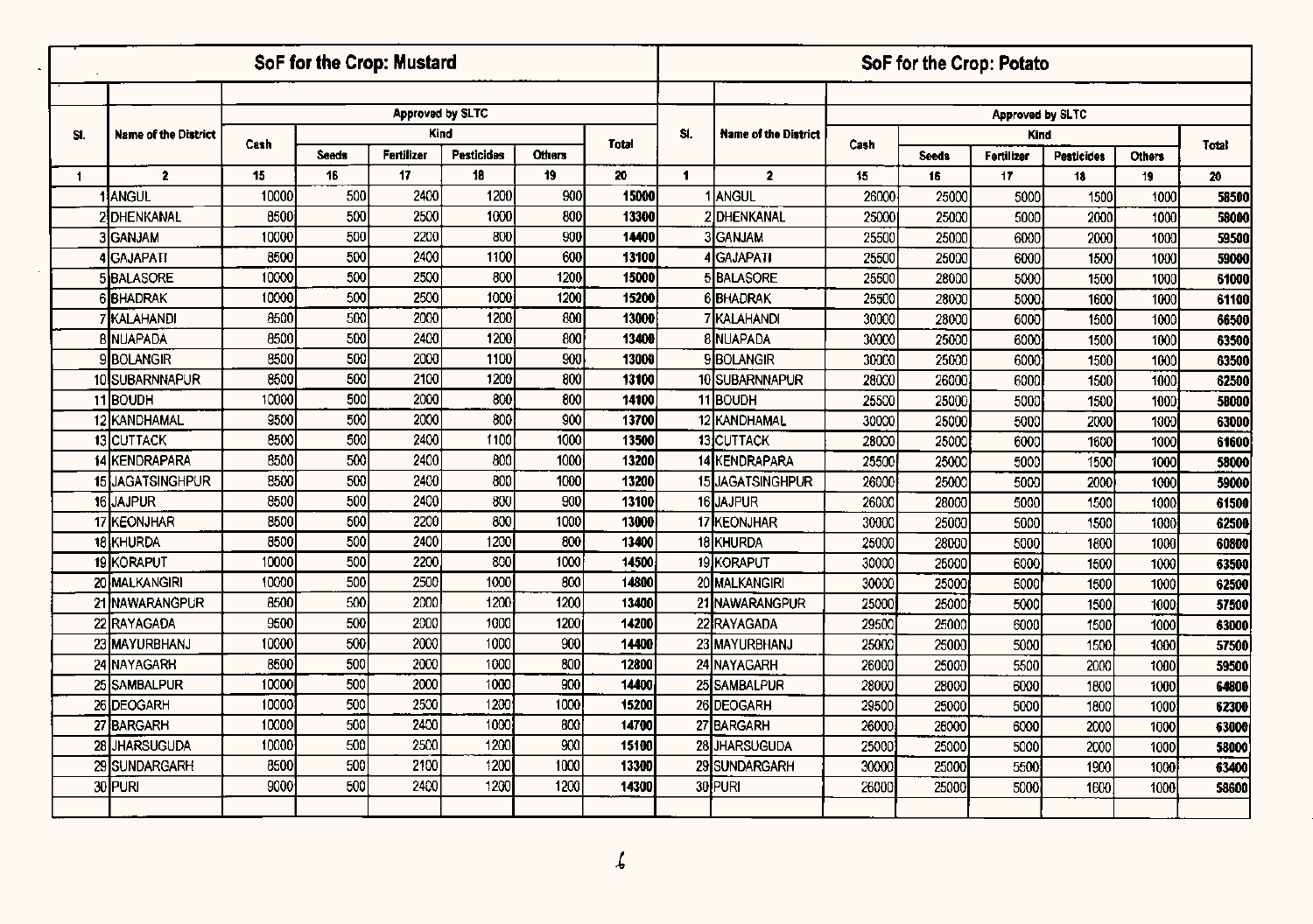|                |                               |              | SoF for the Crop: Sugar Cane (New Plant) |                         |                   |               |              |                |                             |             | SoF for the Crop: Sugar Cane (Ratoon) |             |                         |               |             |
|----------------|-------------------------------|--------------|------------------------------------------|-------------------------|-------------------|---------------|--------------|----------------|-----------------------------|-------------|---------------------------------------|-------------|-------------------------|---------------|-------------|
|                |                               |              |                                          |                         |                   |               |              |                |                             |             |                                       |             |                         |               |             |
|                |                               |              |                                          | <b>Approved by SLTC</b> |                   |               |              |                |                             |             |                                       |             | <b>Approved by SLTC</b> |               |             |
| SI.            | <b>Name of the District</b>   | Cash         |                                          | Kind                    |                   |               | <b>Total</b> | SI.            | <b>Name of the District</b> | Cash        |                                       | <b>Kind</b> |                         |               | Total       |
|                |                               |              | <b>Seeds</b>                             | Fertilizer              | <b>Pesticides</b> | <b>Others</b> |              |                |                             |             | <b>Seeds</b>                          | Fertilizer  | Pesticides              | <b>Others</b> |             |
| $\blacksquare$ | $\overline{2}$                | 15<br>42000  | 16<br>10000                              | 17<br>6000              | 18<br>1500        | 19<br>2000    | 20<br>61500  | $\blacksquare$ | $\mathbf{z}$<br>1 ANGUL     | 15<br>25000 | 16<br>1500                            | 17<br>6000  | 18<br>1200              | 19<br>1500    | 20<br>35200 |
|                | ANGUL<br>2 <b>I</b> DHENKANAL | 42000        | 10000                                    | 6000                    | 1800              | 2000          | 61800        |                | 2 DHENKANAL                 | 26000       | 1500                                  | 6000        | 1600                    | 1500          | 36600       |
|                | 3lganjam                      | 40000        | 10000                                    | 6000                    | 2500              | 2000          | 60500        |                | 3GANJAM                     | 28000       | 1800                                  | 6000        | 2400                    | 3500          | 41700       |
|                | IGAJAPATI                     | 40000        | 10000                                    | 6000                    | 1500              | 2000          | 59500        |                | 4GAJAPATI                   | 25000       | 1500                                  | 6000        | 1500                    | 1500          | 35500       |
|                | 5 BALASORE                    | 42000        | 10000                                    | 5500                    | 1600              | 5000          | 64100        |                | 5BALASORE                   | 30000       | 1500                                  | 5500        | 1200                    | 3000          | 41200       |
|                | <b>6 BHADRAK</b>              | 42000        | 10000                                    | 5500                    | 1500              | 2500          | 61500        |                | 6BHADRAK                    | 30000       | 1500                                  | 5500        | 1500                    | 2500          | 41000       |
|                | 7 KALAHANDI                   | 40000        | 10000                                    | 6000                    | 1500              | 2000          | 59500        |                | 7 KALAHANDI                 | 25000       | 1500                                  | 6000        | 1500                    | 1500          | 35500       |
|                | <b>8 NUAPADA</b>              | 40000        | 10000                                    | 5500                    | 1600              | 2000          | 59100        |                | 8 NUAPADA                   | 25000       | 1500                                  | 6000        | 1500                    | 1500          | 35500       |
|                | 9BOLANGIR                     | 40000        | 10000                                    | 5500                    | 1700              | 2000          | 59200        |                | 9BOLANGIR                   | 25000       | 1500                                  | 5500        | 1600                    | 1500          | 35100       |
|                | 10 SUBARNNAPUR                | 40000        | 10000                                    | 6000                    | 2100              | 2000          | 60100        |                | 10 SUBARNNAPUR              | 25000       | 1500                                  | 6000        | 2100                    | 1500          | 36100       |
|                | 11BOUDH                       | 42000        | 10000                                    | 5500                    | 1500              | 4500          | 63500        |                | 11 BOUDH                    |             |                                       |             |                         |               | D           |
|                | 12 KANDHAMAL                  | 42000        | 10000                                    | 5500                    | 1700              | 5000          | 64200        |                | 12 KANDHAMAL                |             |                                       |             |                         |               | D           |
|                | 13 CUTTACK                    | 40000        | 10000                                    | 6000                    | 2500              | 2000          | 60500        |                | 13CUTTACK                   | 25000       | 1500                                  | 6000        | 2000                    | 2000          | 36500       |
|                | 14 KENDRAPARA                 | 40000        | 10000                                    | 5500                    | 1500              | 2000          | 59000        |                | 14 KENDRAPARA               | 25000       | 2000                                  | 5500        | 1500                    | 2000          | 36000       |
|                | 15 JAGATSINGHPUR              | 40000        | 10000                                    | 5500                    | 1600              | 4500          | 61600        |                | 15 JAGATSINGHPUR            | 25000       | 1500                                  | 5500        | 1200                    | 3500          | 36700       |
|                | 16 JAJPUR                     | 40000        | 10000                                    | 6000                    | 1800              | 2500          | 60300        |                | 16JAJPUR                    | 25000       | 2000                                  | 6000        | 1500                    | 3000          | 37500       |
|                | 17 KEONJHAR                   | 40000        | 10000                                    | 6000                    | 1800              | 3000          | 60800        |                | 17 KEONJHAR                 | 25000       | 2000                                  | 6000        | 1600                    | 3000          | 37600       |
|                | 18 KHURDA                     | 42000        | 10000                                    | 6000                    | 2200              | 4000          | 64200        |                | 18 KHURDA                   | 25000       | 1500                                  | 6000        | 2000                    | 3000          | 37500       |
|                | 19KORAPUT                     | 42000        | 10000                                    | 6000                    | 2000              | 2500          | 62500        |                | 19KORAPUT                   | 27000       | 2000                                  | 6000        | 1900                    | 3000          | 39900       |
|                | 20 MALKANGIRI                 | <b>42000</b> | 10000                                    | 6000                    | 2000              | 2100          | 62100        |                | 20 MALKANGIRI               |             |                                       |             |                         |               |             |
|                | 21 NAWARANGPUR                | 40000        | 10000                                    | 6000                    | 1500              | 4100          | 61600        |                | 21 NAWARANGPUR              | 25000       | 2000                                  | 6000        | 2500                    | 3500          | 39000       |
|                | 22 RAYAGADA                   | 42000        | 10000                                    | 6000                    | 2000              | 2100          | 62100        |                | 22 RAYAGADA                 | 30000       | 1600                                  | 6000        | 2500                    | 2000          | 42100       |
|                | 23 MAYURBHANJ                 | 42000        | 10000                                    | 6000                    | 2000              | 2200          | 62200        |                | 23 MAYURBHANJ               |             |                                       |             |                         |               |             |
|                | 24 NAYAGARH                   | 42000        | 10000                                    | 6000                    | 1800              | 2500          | 62300        |                | 24 NAYAGARH                 | 30000       | 1700                                  | 6000        | 1200                    | 2500          | 41400       |
|                | 25 SAMBALPUR                  | 40000        | 10000                                    | 5500                    | 1500              | 3500          | 60500        |                | 25 SAMBALPUR                | 25000       | 1700                                  | 5800        | 2000                    | 3500          | 38000       |
|                | 26 DEOGARH                    | 40000        | 10000                                    | 5500                    | 1500              | 3500          | 60500        |                | 26 DEOGARH                  | 26000       | 1500                                  | 5500        | 2000                    | 3500          | 38500       |
|                | 27 BARGARH                    | 40000        | 10000                                    | 5500                    | 1500              | 3500          | 60500        |                | 27 BARGARH                  | 25000       | 1800                                  | 5500        | 2000                    | 3500          | 37800       |
|                | 28 JHARSUGUDA                 | 40000        | 10000                                    | 6000                    | 1500              | 3500          | 61000        |                | 28 JHARSUGUDA               | 25000       | 1800                                  | 6000        | 2600                    | 3500          | 38900       |
|                | 29 SUNDARGARH                 | 40000        | 10000                                    | 5500                    | 1500              | 2000          | 59000        |                | 29 SUNDARGARH               | 25000       | 1800                                  | 5500        | 1200                    | 1500          | 35000       |
|                | 30 PURI                       | 4000         | 10000                                    | 6000                    | 2000              | 3000          | 61000        |                | 30 PURI                     | 25000       | 1800                                  | 6000        | 1500                    | 1500          | 35800       |
|                |                               |              |                                          |                         |                   |               |              |                |                             |             |                                       |             |                         |               |             |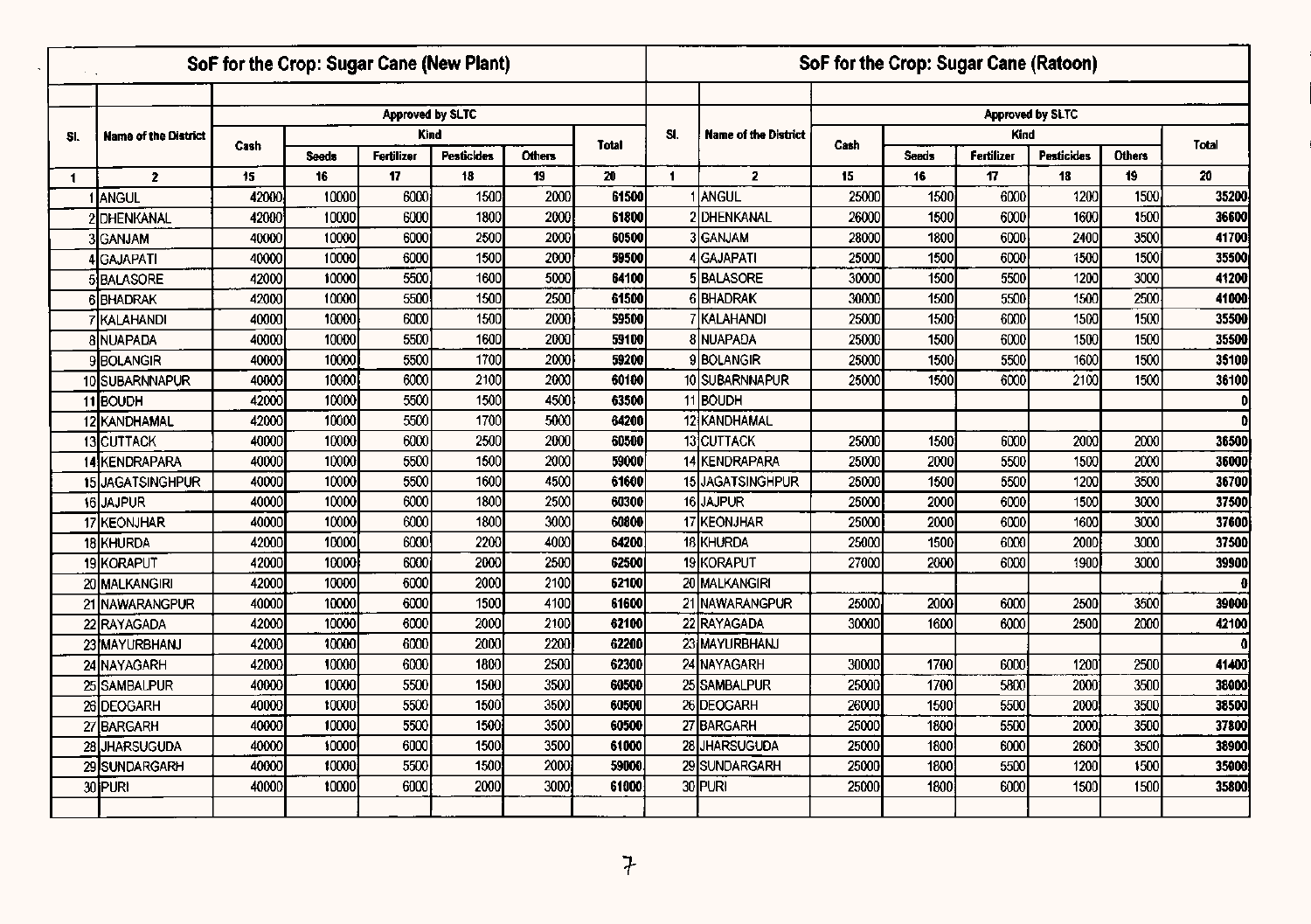| $\mathbf{1}$ |                      |       | SoF for the Crop: Onion |                  |                   |        |              |                      |                             |       | SoF for the Crop: Sunflower |                  |                   |        |       |
|--------------|----------------------|-------|-------------------------|------------------|-------------------|--------|--------------|----------------------|-----------------------------|-------|-----------------------------|------------------|-------------------|--------|-------|
|              |                      |       |                         |                  |                   |        |              |                      |                             |       |                             |                  |                   |        |       |
|              |                      |       |                         | Approved by SLTC |                   |        |              |                      |                             |       |                             | Approved by SLTC |                   |        |       |
| SI.          | Name of the District | Cash  |                         | <b>Kind</b>      |                   |        | <b>Total</b> | SI.                  | <b>Name of the District</b> | Cash  |                             | Kind             |                   |        | Total |
|              |                      |       | <b>Seeds</b>            | Fertilizer       | <b>Pesticides</b> | Others |              |                      |                             |       | <b>Seeds</b>                | Fertilizer       | <b>Pesticides</b> | Others |       |
| 1.           | $\mathbf{z}$         | 15    | 16                      | 17               | 18                | 19     | 20           | $\blacktriangleleft$ | $\mathbf{2}$                | 15    | 16                          | 17               | 18                | 19     | 20    |
|              | 1 ANGUL              | 20700 | 5000                    | 4500             | 2000              | 2500   | 34700        |                      | I IANGUL                    | 15000 | 1200                        | 4000             | 1200              | 1000   | 22400 |
|              | 2 DHENKANAL          | 20700 | 5000                    | 4500             | 2000              | 2500   | 34700        |                      | 2 DHENKANAL                 | 13000 | 1200                        | 4000             | 1200              | 1000   | 20400 |
|              | <b>3</b> GANJAM      | 20700 | 5000                    | 4500             | 2000              | 2500   | 34700        |                      | 3 GANJAM                    | 13000 | 1200                        | 4000             | 1200              | 1000   | 20400 |
|              | 4 İGAJAPATI          | 20700 | 5000                    | 4500             | 2000              | 2500   | 34700        |                      | GAJAPATI                    | 13000 | 1200                        | 4000             | 1300              | 1000   | 20500 |
|              | <b>5BALASORE</b>     | 20700 | 5000                    | 4500             | 2000              | 2500   | 34700        |                      | 5BALASORE                   | 13000 | 1200                        | 3500             | 1200              | 1000   | 19900 |
|              | <b>6BHADRAK</b>      | 20700 | 5000                    | 4500             | 2000              | 2500   | 34700        |                      | 6BHADRAK                    | 13000 | 1200                        | 4000             | 1500              | 1000   | 20700 |
|              | Ikalahandi           | 23000 | 5000                    | 4500             | 2000              | 2500   | 37000        |                      | 7 İKALAHANDI                | 15000 | 1200                        | 4000             | 1500              | 1000   | 22700 |
|              | 8 NUAPADA            | 20700 | 5000                    | 4500             | 2000              | 2500   | 34700        |                      | 8 NUAPADA                   | 13500 | 1200                        | 4000             | 1300              | 1000   | 21000 |
|              | 9 BOLANGIR           | 23000 | 5000                    | 4500             | 2000              | 2500   | 37000        |                      | 9 BOLANGIR                  | 13000 | 1200                        | 3500             | 1200              | 1000   | 19900 |
|              | 10 SUBARNNAPUR       | 23000 | 5000                    | 4500             | 2000              | 2500   | 37000        |                      | 10 SUBARNNAPUR              | 13000 | 1200                        | 3500             | 1200              | 1000   | 19900 |
|              | 11BOUDH              | 20700 | 5000                    | 4500             | 2000              | 2500   | 34700        |                      | 11 BOUDH                    | 13000 | 1200                        | 3500             | 1200              | 1000   | 19900 |
|              | 12 KANDHAMAL         | 23000 | 5000                    | 4500             | 2000              | 2500   | 37000        |                      | 12 KANDHAMAL                | 15000 | 1200                        | 3500             | 1200              | 1000   | 21900 |
|              | <b>13 CUTTACK</b>    | 20700 | 5000                    | 4500             | 2000              | 2500   | 34700        |                      | 13 CUTTACK                  | 13000 | 1200                        | 4000             | 1200              | 1000   | 20400 |
|              | 14 KENDRAPARA        | 20700 | 5000                    | 4500             | 2000              | 2500   | 34700        |                      | 14 KENDRAPARA               | 13000 | 1200                        | 3500             | 1200              | 1000   | 19900 |
|              | 15 JAGATSINGHPUR     | 20700 | 5000                    | 4500             | 2000              | 2500   | 34700        |                      | 15 JAGATSINGHPUR            | 13000 | 1200                        | 3500             | 1200              | 1000   | 19900 |
|              | 16JAJPUR             | 20700 | 5000                    | 4500             | 2000              | 2500   | 34700        |                      | 16 JAJPUR                   | 13000 | 1200                        | 3500             | 1500              | 1000   | 20200 |
|              | 17 KEONJHAR          | 23000 | 5000                    | 4500             | 2000              | 2500   | 37000        |                      | 17 KEONJHAR                 | 14000 | 1200                        | 3500             | 1500              | 1000   | 21200 |
|              | 18 KHURDA            | 20700 | 5000                    | 4500             | 2000              | 2500   | 34700        |                      | 18 KHURDA                   | 13500 | 1200                        | 3500             | 1200              | 1000   | 20400 |
|              | 19 KORAPUT           | 23000 | 5000                    | 4500             | 2000              | 2500   | 37000        |                      | 19KORAPUT                   | 13500 | 1200                        | 4000             | 1200              | 1000   | 20900 |
|              | 20 MALKANGIRI        | 23000 | 5000                    | 4500             | 2000              | 2500   | 37000        |                      | 20 MALKANGIRI               | 14500 | 1200                        | 4000             | 1200              | 1000   | 21900 |
|              | 21 NAWARANGPUR       | 20700 | 5000                    | 4500             | 2000              | 2500   | 34700        |                      | 21 NAWARANGPUR              | 13000 | 1200                        | 4000             | 1200              | 1000   | 20400 |
|              | 22 RAYAGADA          | 20700 | 5000                    | 4500             | 2000              | 2500   | 34700        |                      | 22 RAYAGADA                 | 15400 | 1200                        | 4500             | 1500              | 1000   | 23600 |
|              | 23 MAYURBHANJ        | 22000 | 5000                    | 4500             | 2000              | 2500   | 36000        |                      | 23 MAYURBHANJ               | 15000 | 1200                        | 3500             | 1500              | 1000   | 22200 |
|              | 24 NAYAGARH          | 20700 | 5000                    | 4500             | 2000              | 2500   | 34700        |                      | 24 NAYAGARH                 | 13000 | 1200                        | 3500             | 1400              | 1000   | 20100 |
|              | 25 SAMBALPUR         | 20700 | 5000                    | 4500             | 2000              | 2500   | 34700        |                      | 25 SAMBALPUR                | 15500 | 1200                        | 4500             | 1500              | 1000   | 23700 |
|              | 26 DEOGARH           | 23000 | 5000                    | 4500             | 2000              | 2500   | 37000        |                      | 26 DEOGARH                  | 13500 | 1200                        | 4000             | 1500              | 1000   | 21200 |
|              | 27 BARGARH           | 20700 | 5000                    | 4500             | 2000              | 2500   | 34700        |                      | 27 BARGARH                  | 13000 | 1200                        | 3500             | 1500              | 1000   | 20200 |
|              | 28 JHARSUGUDA        | 21500 | 5000                    | 4500             | 2000              | 2500   | 35500        |                      | 28 JHARSUGUDA               | 13000 | 1200                        | 3500             | 1400              | 1000   | 20100 |
|              | 29 SUNDARGARH        | 23000 | 5000                    | 4500             | 2000              | 2500   | 37000        |                      | 29 SUNDARGARH               | 13000 | 1200                        | 3500             | 1500              | 1000   | 20200 |
|              | 30 PURI              | 20700 | 5000                    | 4500             | 2000              | 2500   | 34700        |                      | 30 PURI                     | 13000 | 1200                        | 3500             | 1200              | 1000   | 19900 |
|              |                      |       |                         |                  |                   |        |              |                      |                             |       |                             |                  |                   |        |       |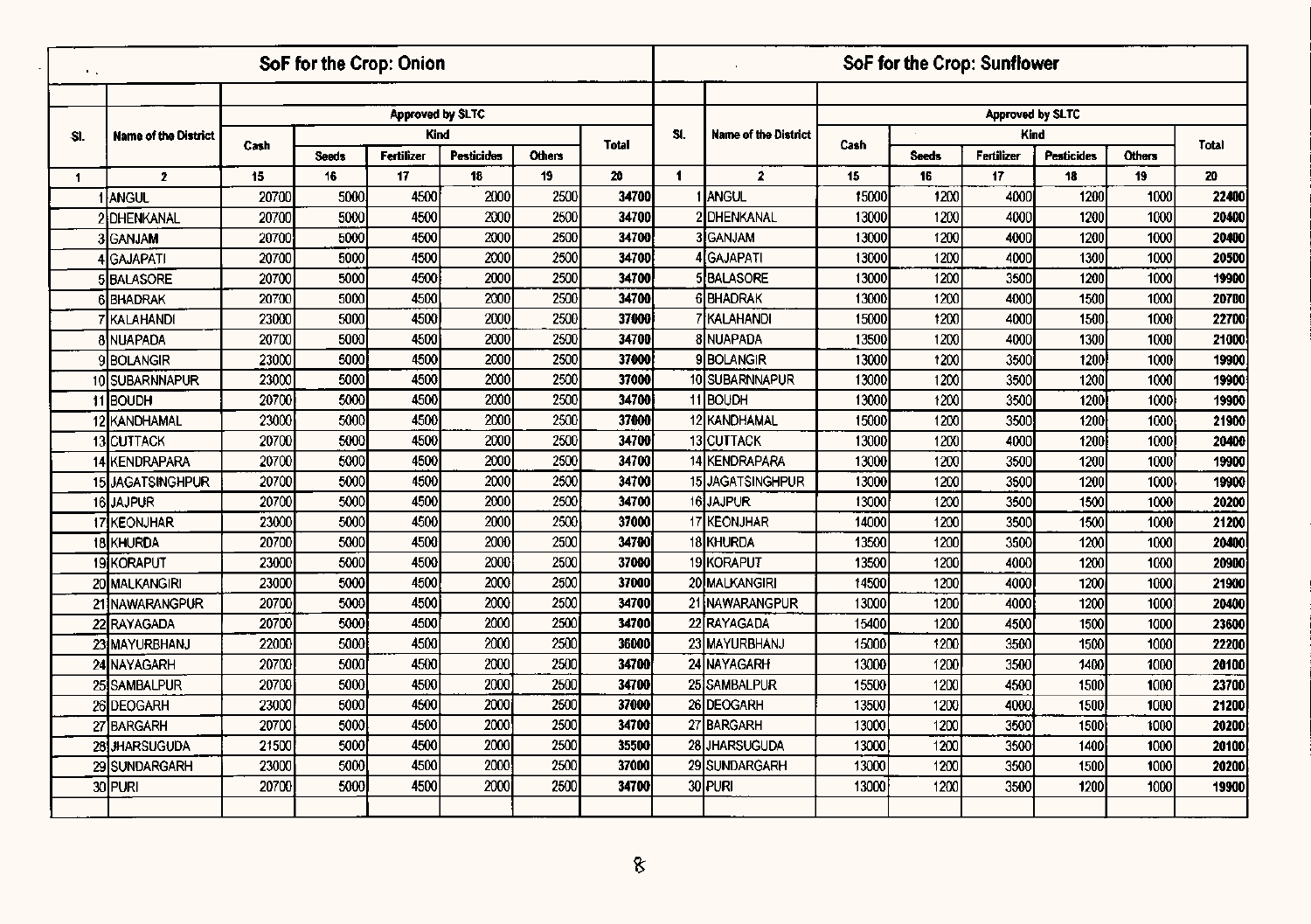| $\sim$ |                             |      | SoF for the Crop: Ragi |                  |                   |               |              |     |                             |       |              | SoF for the Crop: Tomato |                   |               |              |
|--------|-----------------------------|------|------------------------|------------------|-------------------|---------------|--------------|-----|-----------------------------|-------|--------------|--------------------------|-------------------|---------------|--------------|
|        |                             |      |                        |                  |                   |               |              |     |                             |       |              |                          |                   |               |              |
| SI.    | <b>Name of the District</b> |      |                        | Approved by SLTC |                   |               |              |     |                             |       |              | Approved by SLTC         |                   |               |              |
|        |                             | Cash | <b>Kind</b>            |                  |                   |               | Total        | SI. | <b>Name of the District</b> | Cash  |              | Kind                     |                   |               | <b>Total</b> |
|        |                             |      | <b>Seeds</b>           | Fertilizer       | <b>Pesticides</b> | <b>Others</b> |              |     |                             |       | <b>Seeds</b> | Fertilizer               | <b>Pesticides</b> | <b>Others</b> |              |
| 1      | $\mathbf{2}$                | 15   | 16                     | 17               | 18                | 19            | 20           | 1   | $\overline{2}$              | 15    | 16           | 17                       | 18                | 19            | 20           |
|        | 1 ANGUL                     | 6500 | 400                    | 2000             | 500               | 800           | 10200        |     | 1 Iangul                    | 28000 | 4000         | 4500                     | 2500              | 4000          | 43000        |
|        | 2DHENKANAL                  | 6500 | 400                    | 2000             | 500               | 800           | 10200        |     | 2 DHENKANAL                 | 28000 | 3500         | 4500                     | 2500              | 4000          | 42500        |
|        | <b>3</b> GANJAM             | 8000 | 400                    | 2200             | 600               | 500           | 11700        |     | 3GANJAM                     | 28000 | 4000         | 4500                     | 3000              | 4000          | 43500        |
|        | 4 GAJAPATI                  | 8000 | 400                    | 2200             | 700               | 600           | 11900        |     | GAJAPATI                    | 28000 | 3500         | 4500                     | 2000              | 4000          | 42000        |
|        | <b>5 BALASORE</b>           |      |                        |                  |                   |               |              |     | 5BALASORE                   | 28000 | 4000         | 4500                     | 2000              | 4000          | 42500        |
|        | 6BHADRAK                    |      |                        |                  |                   |               |              |     | 6BHADRAK                    | 28000 | 4000         | 4500                     | 2000              | 4000          | 42500        |
|        | <b>KALAHANDI</b>            | 8000 | 400                    | 2000             | 500               | 500           | 11400        |     | KALAHANDI                   | 28000 | 3500         | 4000                     | 2500              | 4000          | 42000        |
|        | <b>8 NUAPADA</b>            | 8000 | 400                    | 2000             | 500               | 500           | 11400        |     | 8 NUAPADA                   | 28000 | 3500         | 4000                     | 2500              | 4000          | 42000        |
|        | 9 BOLANGIR                  | 7000 | 400                    | 2000             | 500               | 500           | 10400        |     | 9BOLANGIR                   | 28000 | 4000         | 4000                     | 2000              | 4000          | 42000        |
|        | 10 SUBARNNAPUR              |      |                        |                  |                   |               |              |     | 10 SUBARNNAPUR              | 28000 | 3500         | 4000                     | 2000              | 4000          | 41500        |
|        | 11BOUDH                     | 6500 | 400                    | 2200             | 500               | 500           | 10100        |     | 11 BOUDH                    | 28000 | 3500         | 4000                     | 2500              | 4000          | 42000        |
|        | 12 KANDHAMAL                | 8000 | 400                    | 2200             | 600               | 500           | 11700        |     | 12 KANDHAMAL                | 28000 | 3500         | 4000                     | 2500              | 4000          | 42000        |
|        | 13 CUTTACK                  |      |                        |                  |                   |               | Đ            |     | 13 CUTTACK                  | 28000 | 4000         | 4500                     | 2000              | 4000          | 42500        |
|        | 14 KENDRAPARA               |      |                        |                  |                   |               | ΩI           |     | 14 KENDRAPARA               | 28000 | 4000         | 4500                     | 2000              | 4000          | 42500        |
|        | 15 JAGATSINGHPUR            |      |                        |                  |                   |               | 0I           |     | 15 JAGATSINGHPUR            | 28000 | 4000         | 4500                     | 2000              | 4000          | 42500        |
|        | 16 JAJPUR                   |      |                        |                  |                   |               | n            |     | 16 JAJPUR                   | 28000 | 4000         | 4500                     | 2000              | 4000          | 42500        |
|        | 17 KEONJHAR                 | 6500 | 400                    | 2000             | 500               | 500           | 9900         |     | 17 KEONJHAR                 | 28000 | 4000         | 4500                     | 2000              | 4000          | 42500        |
|        | 18 KHURDA                   |      |                        |                  |                   |               | $\mathbf{0}$ |     | 18 KHURDA                   | 28000 | 3500         | 4500                     | 2000              | 4000          | 42000        |
|        | 19 KORAPUT                  | 8000 | 400                    | 2000             | 500               | 800           | 11700        |     | 19 KORAPUT                  | 28000 | 3500         | 4500                     | 2000              | 4000          | 42000        |
|        | 20 MALKANGIRI               | 8000 | 400                    | 2000             | 500               | 800           | 11700        |     | 20 MALKANGIRI               | 28000 | 3500         | 4500                     | 2000              | 4000          | 42000        |
|        | 21 NAWARANGPUR              | 6500 | 400                    | 2000             | 500               | 800           | 10200        |     | 21 NAWARANGPUR              | 28000 | 3500         | 4500                     | 2000              | 4000          | 42000        |
|        | 22 RAYAGADA                 | 8000 | 400                    | 2000             | 600               | 800           | 11800        |     | 22 RAYAGADA                 | 28000 | 3500         | 4500                     | 2000              | 4000          | 42000        |
|        | 23 MAYURBHANJ               | 7000 | 400                    | 2000             | 500               | 500           | 10400        |     | 23 MAYURBHANJ               | 28000 | 3500         | 4500                     | 2000              | 4000          | 42000        |
|        | 24 NAYAGARH                 | 6500 | 400                    | 2000             | 600               | 500           | 10000        |     | 24 NAYAGARH                 | 28000 | 4000         | 4500                     | 2500              | 4000          | 43000        |
|        | 25 SAMBALPUR                | 6500 | 400                    | 2000             | 800               | 500           | 10200        |     | 25 SAMBALPUR                | 28000 | 3500         | 4500                     | 2500              | 4000          | 42500        |
|        | 26 DEOGARH                  | 6500 | 400                    | 2000             | 500               | 500           | 9900         |     | 26 DEOGARH                  | 28000 | 3500         | 4500                     | 2500              | 4000          | 42500        |
|        | 27 BARGARH                  | 6500 | 400                    | 2000             | 800               | 600           | 10300        |     | 27 BARGARH                  | 28000 | 3500         | 4500                     | 3000              | 4000          | 43000        |
|        | 28 JHARSUGUDA               | 6500 | 400                    | 2000             | 800               | 500           | 10200        |     | 28 JHARSUGUDA               | 28000 | 3500         | 4500                     | 2500              | 4000          | 42500        |
|        | 29 SUNDARGARH               | 6500 | 400                    | 2000             | 800               | 500           | 10200        |     | 29 SUNDARGARH               | 28000 | 3500         | 4500                     | 2000              | 4000          | 42000        |
|        | 30 PURI                     | 6500 | 400                    | 2000             | 600               | 500           | 10000        |     | 30 PURI                     | 28000 | 3500         | 4500                     | 3000              | 4000          | 43000        |
|        |                             |      |                        |                  |                   |               |              |     |                             |       |              |                          |                   |               |              |
|        |                             |      |                        |                  |                   |               |              |     |                             |       |              |                          |                   |               |              |

 $\bar{z}$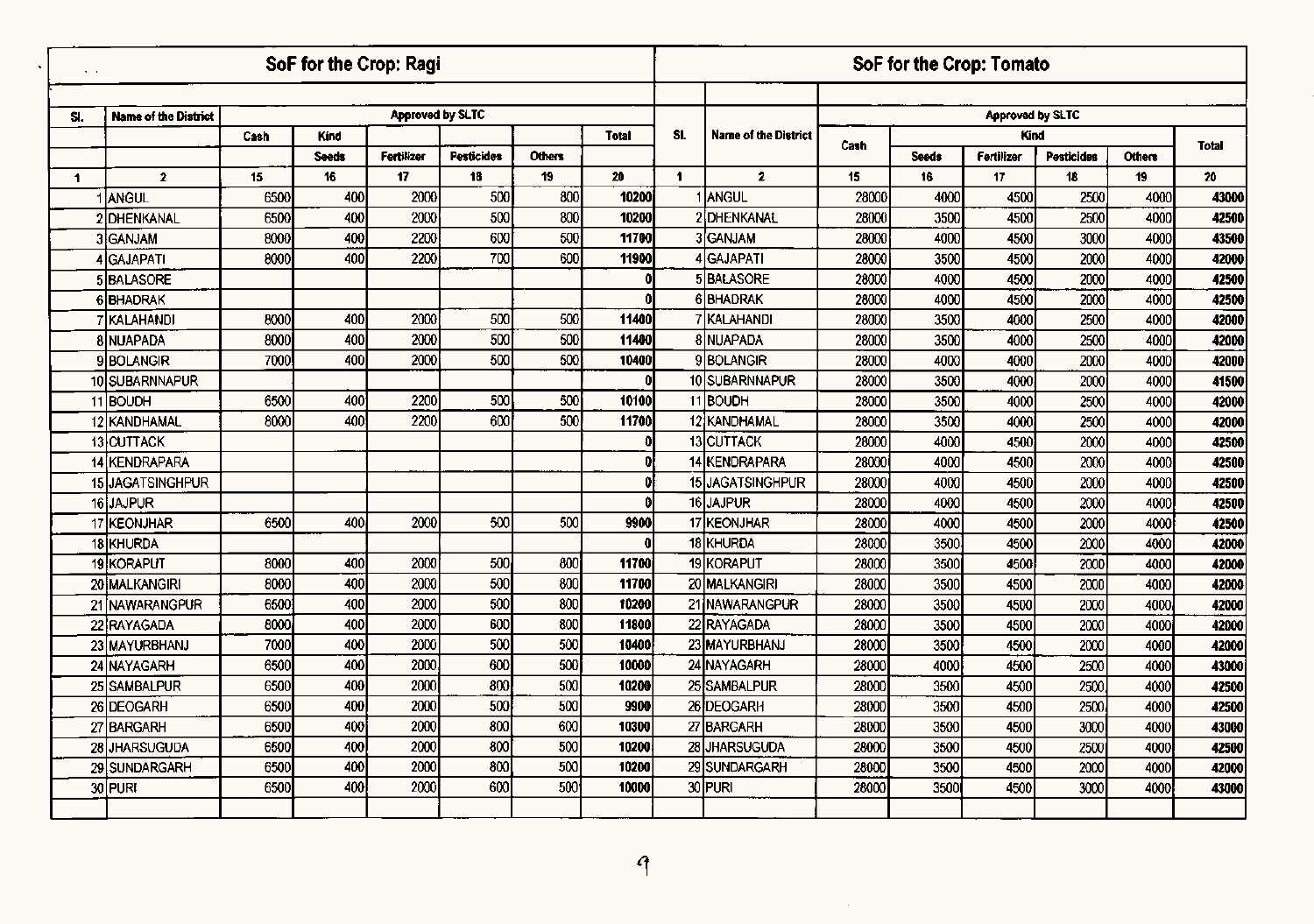|              |                             |       | SoF for the Crop: Chilli |                   |                   |        |              |                      |                      |       | SoF for the Crop: Brinjal |             |                         |               |       |
|--------------|-----------------------------|-------|--------------------------|-------------------|-------------------|--------|--------------|----------------------|----------------------|-------|---------------------------|-------------|-------------------------|---------------|-------|
|              |                             |       |                          |                   |                   |        |              |                      |                      |       |                           |             |                         |               |       |
| SI.          | <b>Name of the District</b> |       |                          | Approved by SLTC  |                   |        |              |                      |                      |       |                           |             | <b>Approved by SLTC</b> |               |       |
|              |                             | Cash  | Kind                     |                   |                   |        | <b>Total</b> | SI.                  | Name of the District | Cash  |                           | <b>Kind</b> |                         |               | Total |
|              |                             |       | <b>Seeds</b>             | <b>Fertilizer</b> | <b>Pesticides</b> | Others |              |                      |                      |       | <b>Seeds</b>              | Fertilizer  | <b>Pesticides</b>       | <b>Others</b> |       |
| $\mathbf{1}$ | $\mathbf{z}$                | 15    | 16                       | 17                | 18                | 19     | 20           | $\blacktriangleleft$ | $\overline{2}$       | 15    | 16                        | 17          | 18                      | 19            | 20    |
|              | <b>1 ANGUL</b>              | 28000 | 2400                     | 4000              | 2000              | 4000   | 40400        |                      | 1 IANGUL             | 25000 | 2000                      | 3500        | 3000                    | 4000          | 37500 |
|              | 2 DHENKANAL                 | 28000 | 2200                     | 4000              | 2000              | 4000   | 40200        |                      | 2 DHENKANAL          | 25000 | 2000                      | 3500        | 3500                    | 4000          | 38000 |
|              | 3 GANJAM                    | 28000 | 3000                     | 4000              | 2000              | 4000   | 41000        |                      | 3GANJAM              | 25000 | 2000                      | 3500        | 3500                    | 4000          | 38000 |
|              | 4 GAJAPATI                  | 28000 | 2200                     | 3500              | 2000              | 4000   | 39700        |                      | <b>4</b> GAJAPATI    | 25000 | 2000                      | 3500        | 3500                    | 4000          | 38000 |
|              | 5BALASORE                   | 28000 | 3000                     | 4000              | 2000              | 4000   | 41000        |                      | 5 BALASORE           | 25000 | 1500                      | 3500        | 3500                    | 4000          | 37500 |
|              | 6BHADRAK                    | 28000 | 3000                     | 4000              | 2000              | 4000   | 41000        |                      | 6BHADRAK             | 25000 | 1500                      | 3500        | 3500                    | 4000          | 37500 |
|              | KALAHANDI                   | 28000 | 2200                     | 3500              | 2000              | 4000   | 39700        |                      | KALAHANDI            | 25000 | 1500                      | 3500        | 3500                    | 4000          | 37500 |
|              | 8 NUAPADA                   | 28000 | 2400                     | 3500              | 2000              | 4000   | 39900        |                      | <b>8 NUAPADA</b>     | 25000 | 2000                      | 3500        | 3500                    | 4000          | 38000 |
|              | <b>9BOLANGIR</b>            | 28000 | 3000                     | 3500              | 2000              | 4000   | 40500        |                      | 9BOLANGIR            | 25000 | 2000                      | 3000        | 3000                    | 4000          | 37000 |
|              | 10 SUBARNNAPUR              | 28000 | 2300                     | 3500              | 2000              | 4000   | 39800        |                      | 10 SUBARNNAPUR       | 25000 | 2000                      | 3500        | 3000                    | 4000          | 37500 |
|              | 11BOUDH                     | 28000 | 2200                     | 3500              | 2000              | 4000   | 39700        |                      | 11 BOUDH             | 25000 | 2000                      | 3500        | 3000                    | 4000          | 37500 |
|              | 12 KANDHAMAL                | 28000 | 2800                     | 3500              | 1000              | 4000   | 39300        |                      | 12 KANDHAMAL         | 25000 | 2000                      | 3500        | 3000                    | 4000          | 37500 |
|              | <b>13 CUTTACK</b>           | 28000 | 2200                     | 4000              | 2000              | 4000   | 40200        |                      | 13 CUTTACK           | 25000 | 1500                      | 3500        | 3500                    | 4000          | 37500 |
|              | 14 KENDRAPARA               | 28000 | 2200                     | 4000              | 1500              | 4000   | 39700        | 14                   | <b>KENDRAPARA</b>    | 25000 | 1500                      | 3500        | 3500                    | 4000          | 37500 |
| 15           | <b>JAGATSINGHPUR</b>        | 28000 | 3000                     | 4000              | 1500              | 4000   | 40500        |                      | 15 JAGATSINGHPUR     | 25000 | 1500                      | 3500        | 3000                    | 4000          | 37000 |
|              | 16 JAJPUR                   | 28000 | 2200                     | 4000              | 1500              | 4000   | 39700        |                      | 16JAJPUR             | 25000 | 2000                      | 3500        | 3000                    | 4000          | 37500 |
|              | 17 KEONJHAR                 | 28000 | 2200                     | 4000              | 1500              | 4000   | 39700        |                      | 17 KEONJHAR          | 25000 | 1500                      | 3000        | 3000                    | 4000          | 36500 |
|              | 18 KHURDA                   | 28000 | 2200                     | 4000              | 1500              | 4000   | 39700        |                      | 18 KHURDA            | 25000 | 2000                      | 3000        | 3000                    | 4000          | 37000 |
|              | 19KORAPUT                   | 28000 | 3000                     | 3500              | 2000              | 4000   | 40500        |                      | 19KORAPUT            | 25000 | 1500                      | 3000        | 3000                    | 4000          | 36500 |
|              | 20 MALKANGIRI               | 28000 | 3000                     | 3500              | 2000              | 4000   | 40500        |                      | 20 MALKANGIRI        | 25000 | 1500                      | 3000        | 3000                    | 4000          | 36500 |
|              | 21 INAWARANGPUR             | 28000 | 3000                     | 3500              | 2000              | 4000   | 40500        |                      | 21 NAWARANGPUR       | 25000 | 1500                      | 3000        | 3000                    | 4000          | 36500 |
|              | 22 RAYAGADA                 | 28000 | 2200                     | 3500              | 1500              | 4000   | 39200        |                      | 22 RAYAGADA          | 25000 | 1500                      | 3000        | 3000                    | 4000          | 36500 |
|              | 23 MAYURBHANJ               | 28000 | 2200                     | 3500              | 1500              | 4000   | 39200        |                      | 23 MAYURBHANJ        | 25000 | 1500                      | 3000        | 3000                    | 4000          | 36500 |
|              | 24 NAYAGARH                 | 28000 | 3000                     | 4000              | 2000              | 4000   | 41000        |                      | 24 NAYAGARH          | 25000 | 2000                      | 3500        | 3500                    | 4000          | 38000 |
|              | 25 SAMBALPUR                | 28000 | 3000                     | 4000              | 2000              | 4000   | 41000        |                      | 25 SAMBALPUR         | 25000 | 2000                      | 3500        | 3000                    | 4000          | 37500 |
|              | 26 DEOGARH                  | 28000 | 3000                     | 4000              | 2000              | 4000   | 41000        |                      | 26 DEOGARH           | 25000 | 2000                      | 3000        | 3000                    | 4000          | 37000 |
|              | 27 BARGARH                  | 28000 | 2200                     | 4000              | 2000              | 4000   | 40200        |                      | 27 BARGARH           | 25000 | 2000                      | 3500        | 3500                    | 4000          | 38000 |
|              | 28 JHARSUGUDA               | 28000 | 2200                     | 4000              | 2000              | 4000   | 40200        |                      | 28 JHARSUGUDA        | 25000 | 2000                      | 3500        | 3000                    | 4000          | 37500 |
|              | 29 SUNDARGARH               | 28000 | 2200                     | 4000              | 2000              | 4000   | 40200        |                      | 29 SUNDARGARH        | 25000 | 1500                      | 3000        | 3000                    | 4000          | 36500 |
|              | 30 PURI                     | 28000 | 2200                     | 4000              | 1500              | 4000   | 39700        |                      | 30 PURI              | 25000 | 2000                      | 3500        | 3500                    | 4000          | 38000 |
|              |                             |       |                          |                   |                   |        |              |                      |                      |       |                           |             |                         |               |       |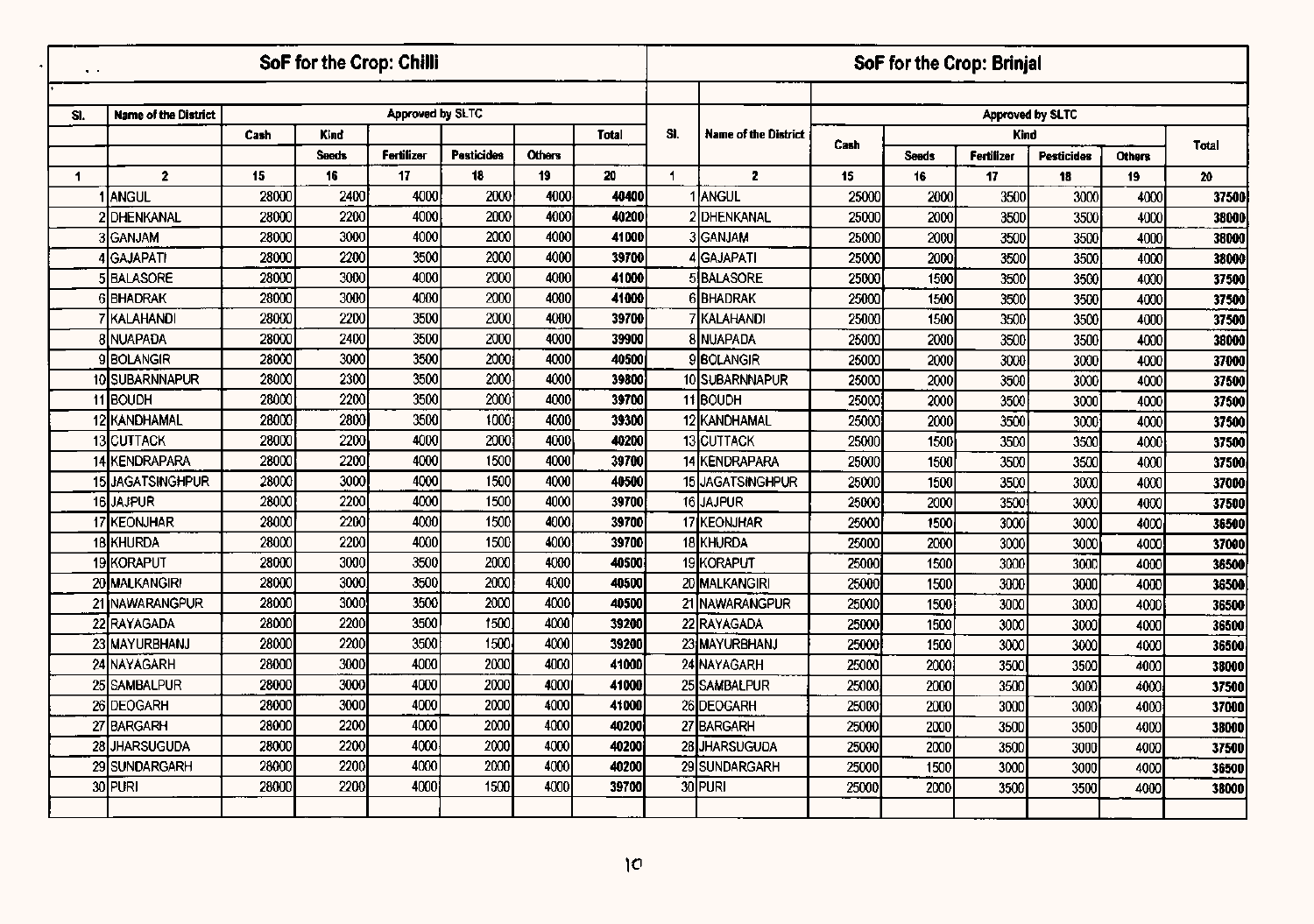| $\sim$       |                             |       |              | SoF for the Crop: Water Melon |                   |               |              |                      |                             |       |              | SoF for the Crop: Cauliflower / Cabbage |                   |               |  |
|--------------|-----------------------------|-------|--------------|-------------------------------|-------------------|---------------|--------------|----------------------|-----------------------------|-------|--------------|-----------------------------------------|-------------------|---------------|--|
|              |                             |       |              | <b>Approved by SLTC</b>       |                   |               |              |                      |                             |       |              | <b>Approved by SLTC</b>                 |                   |               |  |
| SI.          | <b>Name of the District</b> |       |              | Kind                          |                   |               |              | SI.                  | <b>Name of the District</b> |       |              | Kind                                    |                   |               |  |
|              |                             | Cash  | <b>Seeds</b> | <b>Fertilizer</b>             | <b>Pesticides</b> | <b>Others</b> | <b>Total</b> |                      |                             | Cash  | <b>Seeds</b> | Fertilizer                              | <b>Pesticides</b> | <b>Others</b> |  |
| $\mathbf{1}$ | $\mathbf{2}$                | 15    | 16           | 17                            | 18                | 19            | 20           | $\blacktriangleleft$ | $\overline{2}$              | 15    | 16           | 17                                      | 18                | 19            |  |
|              | Iangul                      | 16000 | 4000         | 3500                          | 1200              | 1000          | 25700        |                      | ANGUL                       | 13500 | 12000        | 4000                                    | 2000              | 1500          |  |
|              | 2 DHENKANAL                 | 16000 | 5000         | 3000                          | <b>1600</b>       | 1400          | 27000        |                      | PIDHENKANAL                 | 20000 | 10000        | 3500                                    | 2000              | 1500          |  |
|              | 3GANJAM                     | 15000 | 5000         | 3500                          | 1200              | 1500          | 26200        |                      | 3 GANJAM                    | 16000 | 10000        | 4000                                    | 1500              | 1500          |  |
|              | <b>4</b> GAJAPATI           | 15000 | 5000         | 3500                          | 1200              | 1500          | 26200        |                      | 4 GAJAPATI                  | 16000 | 10000        | 4000                                    | 1500              | 1500          |  |
|              | 5BALASORE                   | 15000 | 5000         | 3500                          | 1200              | 1500          | 26200        |                      | 5 BALASORE                  | 14000 | 10000        | 3500                                    | 1600              | 1500          |  |
|              | <b>6 BHADRAK</b>            | 15000 | 5000         | 3800                          | 1200              | 1500          | 26500        |                      | 6 IBHADRAK                  | 14000 | 10000        | 4000                                    | 1800              | 1300          |  |
|              | 7 KALAHANDI                 | 19000 | 4000         | 4000                          | 1300              | 1000          | 29300        |                      | 7 KALAHANDI                 | 19000 | 10000        | 4000                                    | 2000              | 1000          |  |
|              | 8 NUAPADA                   | 15000 | 5000         | 4000                          | 1600              | 1000          | 26600        |                      | 8 NUAPADA                   | 13500 | 10000        | 4000                                    | 2000              | 1000          |  |
|              | <b>9BOLANGIR</b>            | 15000 | 4000         | 3500                          | $\overline{1200}$ | 1000          | 24700        |                      | 9BOLANGIR                   | 13500 | 12000        | 3500                                    | 1700              | 1000          |  |
|              | 10 SUBARNNAPUR              | 15000 | 5000         | 4000                          | 1600              | 1000          | 26600        |                      | 10 SUBARNNAPUR              | 13500 | 12000        | 3500                                    | 1600              | 1000          |  |
|              | 11 BOUDH                    | 15000 | 5000         | 4000                          | 1200              | 1000          | 26200        |                      | 11BOUDH                     | 13500 | 12000        | 3500                                    | 1600              | 1000          |  |
|              | 12 KANDHAMAL                | 17000 | 4000         | 3500                          | 1200              | 1500          | 27200        |                      | 12 KANDHAMAL                | 13500 | 12000        | 3500                                    | 1600              | 1000          |  |
|              | <b>13 CUTTACK</b>           | 20000 | 4000         | 3600                          | 1200              | 1000          | 29800        |                      | 13 CUTTACK                  | 13500 | 10000        | 4000                                    | 2000              | 1500          |  |
|              | 14 KENDRAPARA               | 20000 | 4000         | 3600                          | 1200              | 1000          | 29800        |                      | 14 KENDRAPARA               | 13500 | 12000        | 3500                                    | 1600              | 1000          |  |
|              | 15 JAGATSINGHPUR            | 20000 | 4000         | 3600                          | 1200              | 1000          | 29800        |                      | 15 JAGATSINGHPUR            | 13500 | 10000        | 4000                                    | 2000              | 1500          |  |
|              | 16JAJPUR                    | 20000 | 4000         | 3600                          | 1200              | 1000          | 29800        |                      | 16JAJPUR                    | 13500 | 10000        | 4000                                    | 1500              | 1500          |  |
|              | 17 KEONJHAR                 | 20000 | 4000         | 3600                          | 1200              | 1000          | 29800        |                      | 17 KEONJHAR                 | 20000 | 10000        | 3700                                    | 1600              | 1500          |  |
|              | 18 KHURDA                   | 20000 | 4000         | 3600                          | 1200              | 1000          | 29800        |                      | 18 KHURDA                   | 13500 | 10000        | 4000                                    | 2000              | 1500          |  |
|              | 19 KORAPUT                  | 20000 | 4000         | 4000                          | 1600              | 1400          | 31000        |                      | 19KORAPUT                   | 16000 | 10000        | 4000                                    | 1500              | 1500          |  |
|              | 20 MALKANGIRI               | 15000 | 4000         | 3500                          | 1200              | 1000          | 24700        |                      | 20 MALKANGIRI               | 16000 | 10000        | 4000                                    | 1500              | 1500          |  |
|              | 21 NAWARANGPUR              | 15000 | 4000         | 3500                          | 1500              | 1500          | 25500        |                      | 21 NAWARANGPUR              | 16000 | 10000        | 4000                                    | 1500              | 1500          |  |
|              | 22 RAYAGADA                 | 18500 | 4000         | 3500                          | 1300              | 1300          | 28600        |                      | 22 RAYAGADA                 | 16000 | 10000        | 4000                                    | 1500              | 1500          |  |
|              | 23 MAYURBHANJ               | 15000 | 4000         | 3500                          | 1200              | 1200          | 24900        |                      | 23 MAYURBHANJ               | 18000 | 10000        | 4000                                    | 1500              | 1000          |  |
|              | 24 NAYAGARH                 | 16000 | 4000         | 4000                          | 1600              | 1400          | 27000        |                      | 24 NAYAGARH                 | 15000 | 12000        | 4000                                    | 2000              | 1000          |  |
|              | 25 SAMBALPUR                | 20000 | 5000         | 4000                          | 1600              | 1400          | 32000        |                      | 25 SAMBALPUR                | 17000 | 10000        | 4000                                    | 1600              | 1000          |  |
|              | 26 DEOGARH                  | 20000 | 5000         | 4000                          | 1600              | 1400          | 32000        |                      | 26 DEOGARH                  | 17000 | 10000        | 4000                                    | 1600i             | 1000          |  |
|              | 27 BARGARH                  | 16000 | 4000         | 4000                          | 1600              | 1400          | 27000        |                      | 27 BARGARH                  | 16500 | 10000        | 4000                                    | 2000              | 1000          |  |
|              | 28 JHARSUGUDA               | 17500 | 4000         | 4000                          | 1600              | 1400          | 28500        |                      | 28 JHARSUGUDA               | 15500 | 10000        | 4000                                    | 2000              | 1000          |  |
|              | 29 SUNDARGARH               | 18000 | 4000         | 3500                          | 1300              | 2000          | 28800        |                      | 29 SUNDARGARH               | 16000 | 10000        | 4000                                    | 1500              | 1500          |  |
|              | 30 PURI                     | 20000 | 4000         | 3600                          | 1200              | 1000          | 29800        |                      | 30 PURI                     | 15000 | 10000        | 4000                                    | 1800              | 1000          |  |

 $\label{eq:2.1} \frac{1}{\sqrt{2}}\int_{\mathbb{R}^3}\frac{1}{\sqrt{2}}\left(\frac{1}{\sqrt{2}}\right)^2\frac{1}{\sqrt{2}}\left(\frac{1}{\sqrt{2}}\right)^2\frac{1}{\sqrt{2}}\left(\frac{1}{\sqrt{2}}\right)^2.$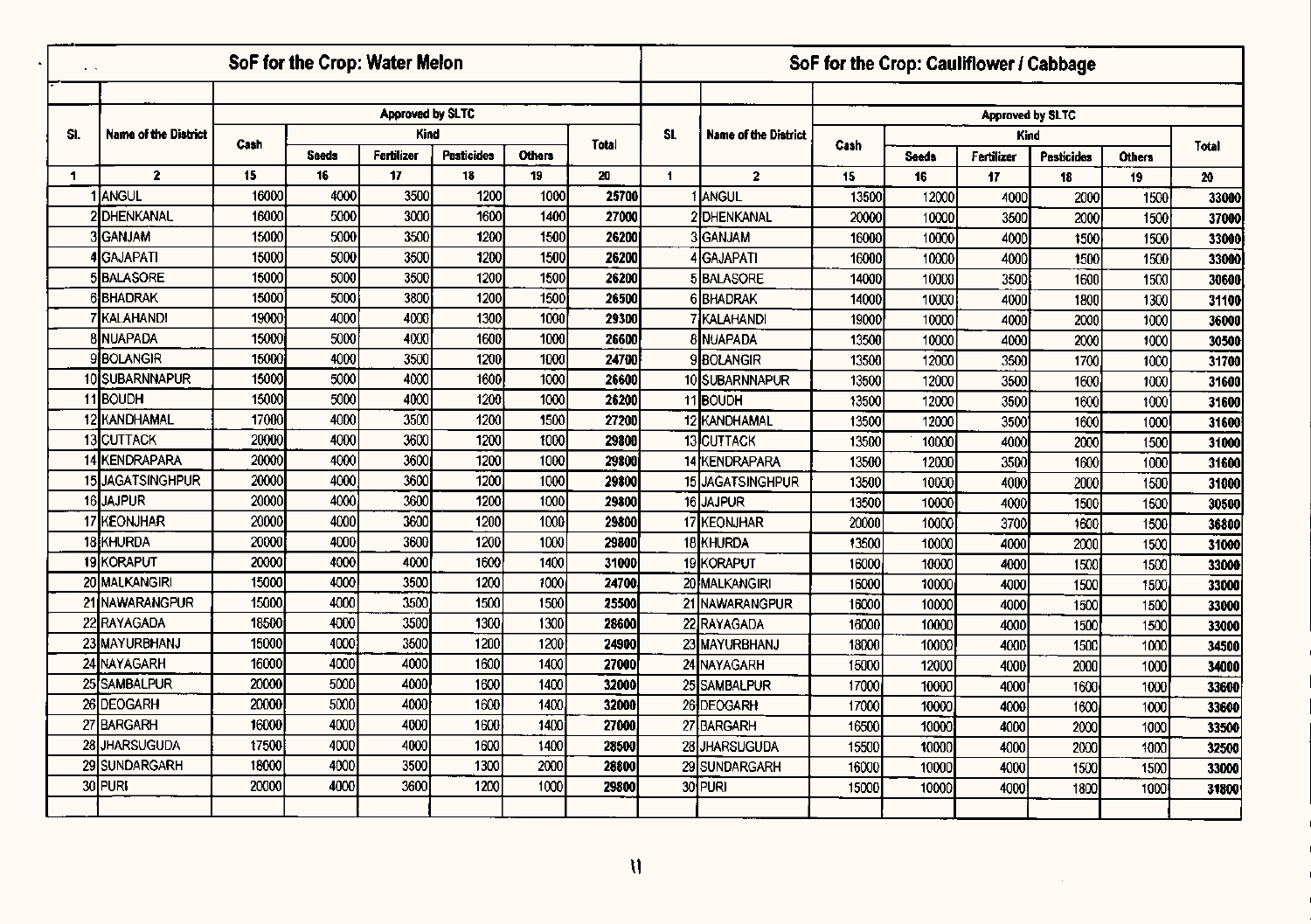|              |                             |                 | SoF for the Crop: Vegetable (HYV) |                         |                   |               |       |                |                             |       | SoF for the Crop: Vegetable (Improved) |                         |                   |               |              |
|--------------|-----------------------------|-----------------|-----------------------------------|-------------------------|-------------------|---------------|-------|----------------|-----------------------------|-------|----------------------------------------|-------------------------|-------------------|---------------|--------------|
|              |                             |                 |                                   |                         |                   |               |       |                |                             |       |                                        |                         |                   |               |              |
|              |                             |                 |                                   | <b>Approved by SLTC</b> |                   |               |       |                |                             |       |                                        | <b>Approved by SLTC</b> |                   |               |              |
| SI.          | <b>Name of the District</b> | Cash            |                                   | Kind                    |                   |               | Total | SI.            | <b>Name of the District</b> | Cash  |                                        | Kind                    |                   |               | Total        |
|              |                             |                 | <b>Seeds</b>                      | Fertilizer              | <b>Pesticides</b> | <b>Others</b> |       |                |                             |       | <b>Seeds</b>                           | Fertilizer              | <b>Pesticides</b> | <b>Others</b> |              |
| $\mathbf{1}$ | $\mathbf{2}$                | 15 <sub>1</sub> | 16                                | 17                      | 18                | 19            | 20    | $\blacksquare$ | $\mathbf{2}$                | 15    | 16                                     | 17                      | 18                | 19            | 20           |
|              | I JANGUL                    | 18000           | 4000                              | 3000                    | 2500              | 2000          | 29500 |                | 1 ANGUL                     | 12000 | 2000                                   | 3700                    | 1600              | 1500          | 20800        |
|              | 2 DHENKANAL                 | 20000           | 4000                              | 3000                    | 2500              | 2000          | 31500 |                | <b>2IDHENKANAL</b>          | 12000 | 2000                                   | 3700                    | 1600              | 1500          | 20800        |
|              | 3GANJAM                     | 18000           | 4000                              | 3000                    | 2500              | 2000          | 29500 |                | 3 <sub>GANJAM</sub>         | 12000 | 2000                                   | 3700                    | 1600              | 1500          | 20800        |
|              | 4 GAJAPATI                  | 18000           | 4000                              | 3000                    | 2500              | 2000          | 29500 |                | 4 GAJAPATI                  | 12000 | 2000                                   | 3700                    | 1600              | 1500          | 20800        |
|              | 5 BALASORE                  | 18000           | 4000                              | 3000                    | 2500              | 2000          | 29500 |                | 5BALASORE                   |       |                                        |                         |                   |               | $\mathbf 0$  |
|              | 6 BHADRAK                   | 18000           | 4000                              | 3000                    | 2500              | 2000          | 29500 |                | 6BHADRAK                    |       |                                        |                         |                   |               | ß            |
|              | 7 KALAHANDI                 | 18000           | 4000                              | 3000                    | 2500              | 2000          | 29500 |                | <b>7 KALAHANDI</b>          | 12000 | 2000                                   | 3700                    | 1600              | 1500          | 20800        |
|              | 8 NUAPADA                   | 18000           | 4000                              | 3000                    | 2500              | 2000          | 29500 |                | 8 NUAPADA                   |       |                                        |                         |                   |               |              |
|              | <b>9BOLANGIR</b>            | 18000           | 4000                              | 3000                    | 2500              | 2000          | 29500 |                | <b>9 BOLANGIR</b>           | 12000 | 2000                                   | 3700                    | 1600              | 1500          | 20800        |
|              | 10 SUBARNNAPUR              | 18000           | 4000                              | 3000                    | 2500              | 2000          | 29500 |                | 10 SUBARNNAPUR              |       |                                        |                         |                   |               | $\mathbf{a}$ |
|              | 11 BOUDH                    | 20000           | 4000                              | 3000                    | 2500              | 2000          | 31500 |                | 11BOUDH                     | 12000 | 2000                                   | 3700                    | 1600              | 1500          | 20800        |
|              | 12 KANDHAMAL                | 20000           | 4000                              | 3000                    | 2500              | 2000          | 31500 |                | 12 KANDHAMAL                | 12000 | 2000                                   | 3700                    | 1600              | 1500          | 20800        |
|              | 13 CUTTACK                  | 20000           | 4000                              | 3000                    | 2500              | 2000          | 31500 |                | 13 CUTTACK                  |       |                                        |                         |                   |               | $\mathbf{0}$ |
|              | 14 KENDRAPARA               | 18000           | 4000                              | 3000                    | 2500              | 2000          | 29500 |                | 14 KENDRAPARA               |       |                                        |                         |                   |               | $\mathbf{0}$ |
| 15i          | <b>JAGATSINGHPUR</b>        | 18000           | 4000                              | 3000                    | 2500              | 2000          | 29500 |                | 15 JAGATSINGHPUR            |       |                                        |                         |                   |               | 0            |
| 16           | <b>JAJPUR</b>               | 20000           | 4000                              | 3000                    | 2500              | 2000          | 31500 |                | 16JAJPUR                    |       |                                        |                         |                   |               | ۵I           |
|              | 17 KEONJHAR                 | 18000           | 4000                              | 3000                    | 2500              | 2000          | 29500 |                | 17 KEONJHAR                 | 12000 | 2000                                   | 3700                    | 1600              | 1500          | 20800        |
|              | 18 KHURDA                   | 18000           | 4000                              | 3000                    | 2500              | 2000          | 29500 |                | 18 KHURDA                   |       |                                        |                         |                   |               | 0            |
|              | 19 KORAPUT                  | 20000           | 4000                              | 3000                    | 2500              | 2000          | 31500 |                | 19 KORAPUT                  |       |                                        |                         |                   |               |              |
|              | 20 MALKANGIRI               | 20000           | 4000                              | 3000                    | 2500              | 2000          | 31500 |                | 20 MALKANGIRI               |       |                                        |                         |                   |               | o            |
|              | 21 NAWARANGPUR              | 20000           | 4000                              | 3000                    | 2500              | 2000          | 31500 |                | 21 INAWARANGPUR             |       |                                        |                         |                   |               | 0.           |
|              | 22 RAYAGADA                 | 20000           | 4000                              | 3000                    | 2500              | 2000          | 31500 |                | 22 RAYAGADA                 |       |                                        |                         |                   |               | Λ            |
|              | 23 MAYURBHANJ               | 18000           | 4000                              | 3000                    | 2500              | 2000          | 29500 |                | 23 MAYURBHANJ               | 12000 | 2000                                   | 3700                    | 1600              | 1500          | 20800        |
|              | 24 NAYAGARH                 | 18000           | 4000                              | 3000                    | 2500              | 2000          | 29500 |                | 24 NAYAGARH                 |       |                                        |                         |                   |               | û            |
|              | 25 SAMBALPUR                | 19000           | 4000                              | 3000                    | 2500              | 2000          | 30500 |                | 25 SAMBALPUR                | 12000 | 2000                                   | 3700                    | 1600              | 1500          | 20800        |
|              | 26 DEOGARH                  | 18000           | 4000                              | 3000                    | 2500              | 2000          | 29500 |                | 26 DEOGARH                  | 12000 | 2000                                   | 3700                    | 1600              | 1500          | 20800        |
|              | 27 BARGARH                  | 19000           | 4000                              | 3000                    | 2500              | 2000          | 30500 |                | 27 BARGARH                  | 12000 | 2000                                   | 3700                    | 1600              | 1500          | 20800        |
|              | 28 JHARSUGUDA               | 18000           | 4000                              | 3000                    | 2500              | 2000          | 29500 |                | 28 JHARSUGUDA               | 12000 | 2000                                   | 3700                    | 1600              | 1500          | 20800        |
|              | 29 SUNDARGARH               | 18000           | 4000                              | 3000                    | 2500              | 2000          | 29500 |                | 29 SUNDARGARH               |       |                                        |                         |                   |               | $\mathbf{0}$ |
|              | 30 PURI                     | 18000           | 4000                              | 3000                    | 2500              | 2000          | 29500 |                | 30 PURI                     |       |                                        |                         |                   |               | $\mathbf 0$  |
|              |                             |                 |                                   |                         |                   |               |       |                |                             |       |                                        |                         |                   |               |              |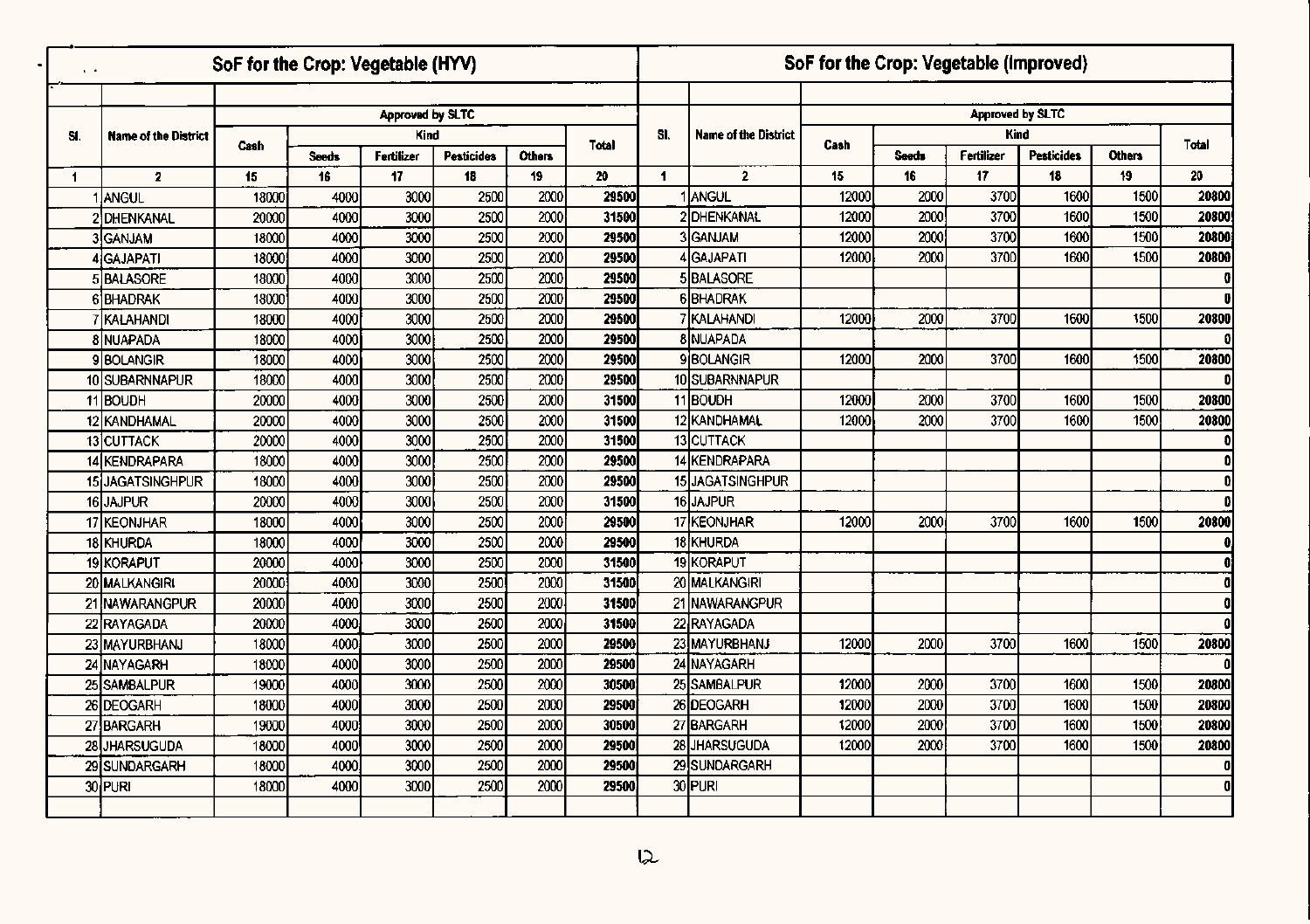| Scale of Finance for Fisheries in Odisha for 2022-23 |  |  |  |  |  |  |
|------------------------------------------------------|--|--|--|--|--|--|
|------------------------------------------------------|--|--|--|--|--|--|

..

|                         | <b>FISHERIES</b>                                   |                                    |         |
|-------------------------|----------------------------------------------------|------------------------------------|---------|
|                         | Fish farming- Polyculture with Horticultural       |                                    |         |
| 1                       | componnet                                          | 1 acre                             | 125000  |
|                         | Fish farming- Composite polyculture with           |                                    |         |
|                         | minor carps                                        | 1 acre (2000 yearlings)            | 105000  |
|                         |                                                    | 1 acre (4000 yearlings)            | 199000  |
|                         | Shrimp Farming Unit-Vannamei                       | 0.4 <sub>ha</sub>                  | 656700  |
| 이었다                     | Tilapia Culture                                    | 0.4 ha                             | 236350  |
|                         | Pangassius Fish Culture                            | 0.4 ha                             | 348800  |
|                         | Fish seed production                               | 0.4 <sub>ha</sub>                  | 148500  |
| $\frac{1}{2}$           | Integrated Fish Farming with Broiler 250 birds     | 0.4 ha                             | 134600  |
| 7                       | Integrated Fish Farming with Dairy (1+1 unit)      | 0.4 <sub>ha</sub>                  | 192600  |
|                         | Integrated Fish Farming with Duck (150 birds)      |                                    |         |
| $\overline{\mathbf{g}}$ | - Khaki Campbell)                                  | 0.4 <sub>ha</sub>                  | 166600  |
|                         | Fish production (grow out tanks)- Input to         |                                    |         |
| 9                       | WHSG for Pisciculture under Blue Revolution        | 1 ha                               | 150000  |
|                         | Advanced fingerling production Input to            |                                    |         |
| 10                      | <b>WHSG for Pisciculture under Blue Revolution</b> | 0.4 ha                             | 150000  |
|                         |                                                    | 6 no.tanks                         |         |
| 11                      | Intensive piciculture through Boifloc Tecnology    | $(4 \text{ mt. dia})$              | 150000  |
|                         |                                                    | 25 no. tanks (4 mtr. Dia)          | 625000  |
| 12                      | Intensive Pisciculture through Biofloc technology  |                                    |         |
|                         |                                                    | 50 no. tanks (4 mtr. Dia)          | 1250000 |
| 13                      | Intensive Pisciculture through Biofloc technology  |                                    |         |
|                         | Cage culture in Reservoira with Battery            | 3 nos. of circular cages           | 7085000 |
| 14                      | of 3 nos. of Circular cages (16 m dia & 5 m depth  |                                    |         |
|                         | Cage culture in Reservoira with Battery            | 24nos. of rectangular cage 5711000 |         |
| 15                      | of 24 nos. of Rectangular cages (6mx4mx4m)         |                                    |         |
| 16                      | Scampi Monoculture                                 | 1 Ha                               | 250000  |
| 17                      | <b>IMC Culture</b>                                 | $1$ Ha                             | 250000  |

#### FISHERIES DETAILED COST BREAK UP

#### Working capital for polyculture with Horticult<mark>ure</mark> Crops -1 Acre area

| acre            |
|-----------------|
|                 |
| (Amount in Rs.) |
|                 |
| 105050          |
| 20000           |
| 125050          |
| 125000          |
|                 |

|             | Working capital for Polyculture (Semi- Intensive)-1 Acre Area                       |                     |                         |  |  |  |
|-------------|-------------------------------------------------------------------------------------|---------------------|-------------------------|--|--|--|
|             |                                                                                     | 4000 yearlings/acre | 2000/yearlings/per      |  |  |  |
| SL.<br>lNo. | <b>Particulars</b>                                                                  | (Amount in Rs.)     | acre<br>(Amount in Rs.) |  |  |  |
|             | Pond Clearance                                                                      | 2800                | 2800                    |  |  |  |
|             | 2 Cost of sampling and testing kits                                                 | 2000                | 2000                    |  |  |  |
|             | 3 Drying and desilting and ploughing                                                | 4800                | 2400                    |  |  |  |
|             | 4 Lime (200 kg x Rs.12)                                                             | 4800                | 2400                    |  |  |  |
|             | 5 Single super Phosphate (100 kg x Rs.12)                                           | 1200                | 1200                    |  |  |  |
|             | 6Urea $(50 \text{ kg} \times \text{Rs.}7)$                                          | 700                 | 350                     |  |  |  |
|             | Raw cow dung (4 tons x Rs.800) or Humic                                             | 4000                | 3200                    |  |  |  |
|             | Fish seed Catia (800/400) Rohu<br>(2400/1200)Commaon carp (800/400) @12.5<br>8leach | 50000               | 25000                   |  |  |  |
|             | 9 Fish Feed (4200/2100 x Rs.28)                                                     | 117600              | 58800                   |  |  |  |
|             | 10 Harvesting charges per acre                                                      | 2400                | 2400                    |  |  |  |
|             | Medicine/ Phosphylaxis                                                              | 3200                | 3000                    |  |  |  |
|             | 12 Miscellaneous                                                                    | 2000                | 1500                    |  |  |  |
|             | Totall                                                                              | 195500              | 105050                  |  |  |  |
|             | Rounding off                                                                        | 199000              | 105000                  |  |  |  |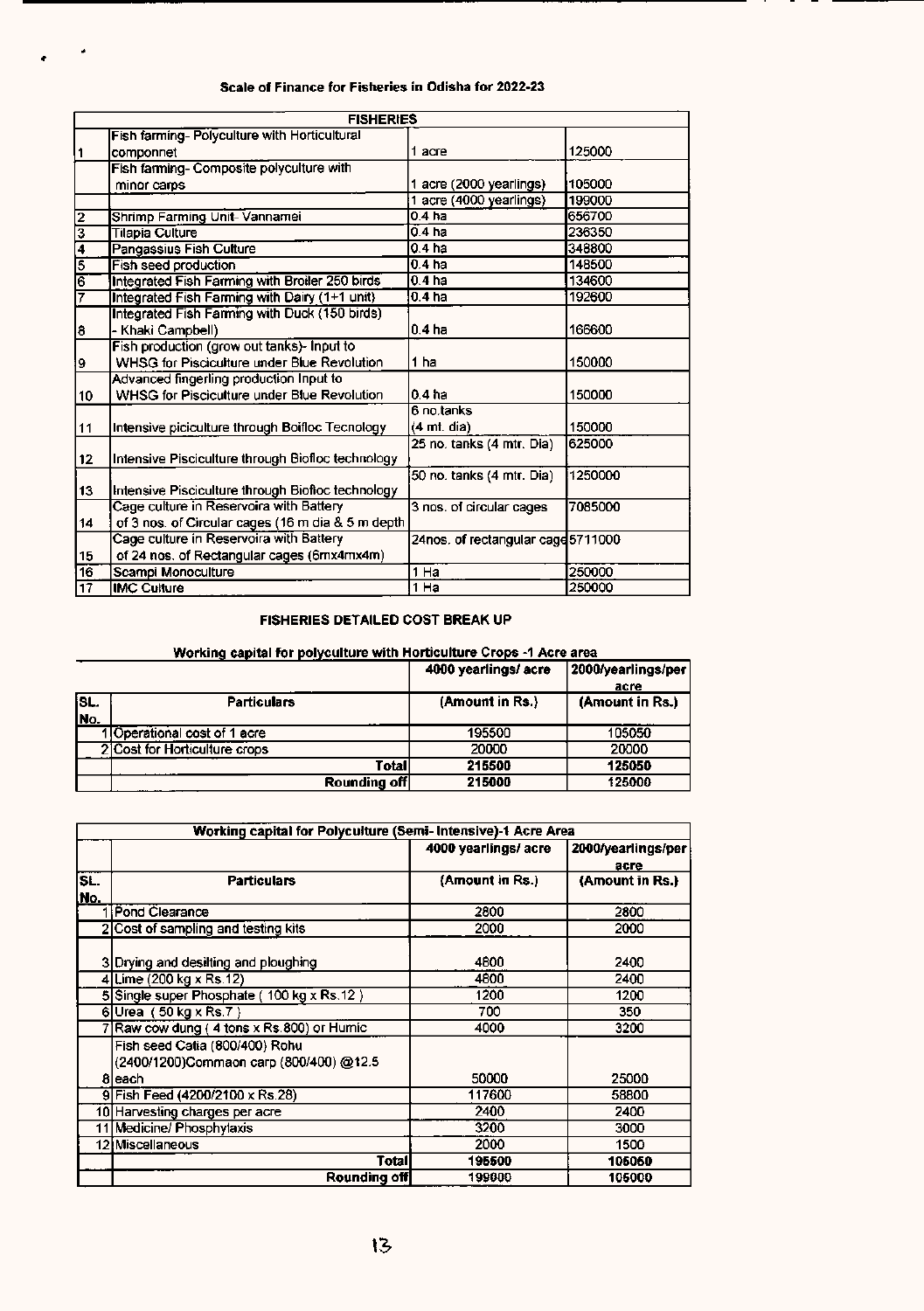#### Working capital - L vannamel culture for first crop - 1 Acre area

| sc. | <b>Particulars</b>                                 | Qty.   | Rate (Rs.)          | Amount in Rs. |
|-----|----------------------------------------------------|--------|---------------------|---------------|
| No. |                                                    |        |                     |               |
|     |                                                    |        |                     |               |
|     | Stocking density (@50 per sq. m)                   | 200000 | 0                   | 0             |
|     | 2 Cost of PL 20 (000) (Cost per Pl @ Rs.0.75       | 200000 | 0.75                | 150000        |
|     | 3 Feed (in kg@FCR of 1:1.4)                        | 5950   | 70                  | 416500        |
|     | Chemical and manures for pond preparation          |        |                     |               |
|     | (Lime @500KGs /Ha@Rs6.00 per KG, SSP @             |        |                     |               |
|     | 250KG /HA @ Rs.8.00 per KG, zeolite / gipcium      |        |                     |               |
|     | 4 etc 500 KG / Ha as per requirement @Rs.10/Kg)    |        |                     | 4000          |
|     | 5 Electricity/ Power charges (Lumpsum)             | LS     | 26000               | 26000         |
|     | 6 Repairs and maintenance (Lumpsum)                | LS.    | 8000                | 8000          |
|     | 7 Harvesting Charges (@Rs.1 kg)                    | 4250   |                     | 4250          |
|     | 8 Farm supervisor (1 crop for crop of 4 months)    |        | 10000               | 20000         |
|     | 9 Mechanic/ skilled labour (For 1 crop of 4 month) | 2      | 6500                | 13000         |
|     | 10 Watchman (For 1 crop of 4 months)               |        | 5000                | 5000          |
|     | 11 Office expenses and misc. expenses              | LS     | 10000               | 10000         |
|     |                                                    |        | Total               | 656750        |
|     |                                                    |        | <b>Rounding off</b> | 656700        |

 $\mathcal{L} \subset \mathcal{L}$ 

### Working capital GIFT Tilapia for first crop (6 months) 1 Acre area

| SL. | <b>Particulars</b>                               | Qty.       | Rate (Rs.) | Amount in Rs. |
|-----|--------------------------------------------------|------------|------------|---------------|
| No. |                                                  |            |            |               |
|     |                                                  |            |            |               |
|     | 1 Drying, desilting, ploughing and watering (LS) | LS         | LS         | 4000          |
|     | $2$ Lime (kg)                                    | 200        | 12         | 2400          |
|     | 3 Single super phosphate (kg)                    | 100        | 8          | 800           |
|     | 4Urea (kg)                                       | 50         | 8          | 400           |
|     | 5 Poultry Litter / cowdung (Tons)                |            | 1000       | 2000          |
|     | 6 Fish seed                                      | 10000      | 3          | 30000         |
|     | Fish feed(kg)                                    | 5250       | 28         | 147000        |
|     | 8 Watch and ward, feeding                        | 7000/month | 7000       | 42000         |
|     | Harvesting charges per kg                        |            |            |               |
|     | $9$ (for 6 months)                               | 3750       |            | 3750          |
|     | 10 Miscellaneous                                 | LS         |            | 4000          |
|     |                                                  |            | Total      | 236350        |

### Working capital Pangassius surchi culture for first crop (12 months) 1 Acre area

| SL. | <b>Particulars</b>                               | Qty. | Rate (Rs.)   | Amount in Rs. |
|-----|--------------------------------------------------|------|--------------|---------------|
|     |                                                  |      |              |               |
|     | Drying, desilting, ploughing and watering (LS)   | LS.  | LS.          | 5000          |
|     | $2$ Lime (kg)                                    | 200  | 12           | 2400          |
|     | 3 Pangassius Fish Seed                           | 5200 | 1.5          | 7800          |
|     | 4.a Wet feed (in kg)                             | 6552 | 28           | 183456        |
|     | Pumping charges<br>b (electricity/ diesel)       | 12   | 5000/ month  | 60000         |
|     | 5 Watch and ward                                 | 12   | 7000/ month  | 84000         |
|     | 6 Miscellaneous Medicine & Prophylactic measures | LS   |              | 6200          |
|     |                                                  |      | <b>Total</b> | 348856        |
|     |                                                  |      | Rounding off | 348800        |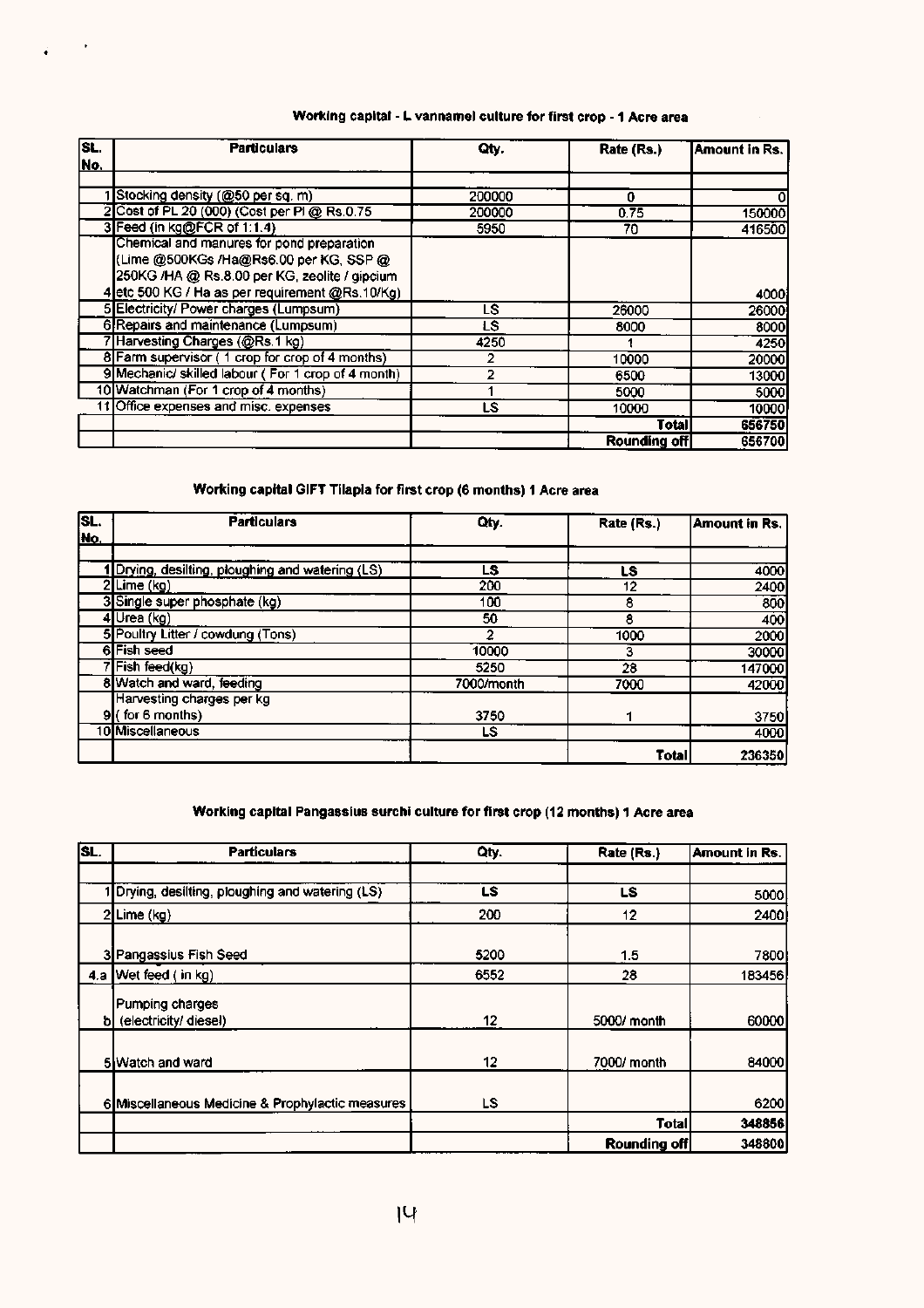### Working capital - Fish seed production 1 Acre area

 $\frac{1}{2}$  ,  $\frac{1}{2}$ 

| SL.        | <b>Particulars</b>                                   | Qty.    |             | Rate  | Amoun  |
|------------|------------------------------------------------------|---------|-------------|-------|--------|
| <u>No.</u> |                                                      |         | Unit        |       |        |
|            |                                                      |         |             |       |        |
| А          | Variable cost                                        |         | 1 Acre WSA  |       |        |
|            | 1   Pond lease                                       |         | Unit        |       | 30000  |
|            | 2 Bleach powder (10ppm chlorine)                     |         | <b>Unit</b> | 2500  | 2500   |
|            | 3 spawn                                              | 3000000 | nos.        |       | 30000  |
|            | 4 Manures, fertilisers and lime                      |         | <b>Unit</b> | 8000  | 8000   |
|            | 5 Supplementary feed (rice bran, gound nut oil cake) | 750     | ka          | 20    | 15000  |
|            | 6 Wages (man days @ Rs.280)                          | 100     | Man days    | 280   | 28000  |
|            | ' Bio-Security Net                                   |         | Unit        | 32    | 25000  |
|            | 8 Miscellaneous cost                                 |         | Unit        |       | 10000  |
|            |                                                      |         |             | Total | 148500 |

### Working capital Integrated Fish Farming with Poultry (Broilers) (250 birds) (1+1)- 1 Acre area

| SL.         | <b>Particulars</b>                               | Qty. | Rate (Rs.)    | Amount in Rs. |
|-------------|--------------------------------------------------|------|---------------|---------------|
| <u>lNo.</u> |                                                  |      |               |               |
|             |                                                  |      |               |               |
|             | <b>Lime</b> (kg)                                 | 200  | 12            | 2400          |
|             | 2 Single super phosphate (Kg)                    | 100  | 15            | 1500          |
|             | 3Urea (kg)                                       | 50   | 8             | 400           |
|             | 4 Fish seed (stunted Yearlings of 50-60 kg size) | 2000 | 12.5          | 25000         |
|             | 5 floating feed (FCR 1.4:1) (80% normal req.)    | 1790 | 28            | 50120         |
|             | 6 cost of DOC for 250 birds with 3% extra        | 258  | 35 per bird   | 9030          |
|             | 7 Poultry feed @4 kg per bid                     | 1032 | 30            | 30960         |
|             | 8 Medicines and chemical                         | LS.  |               | 8000          |
|             | 9 Harvesting expense - Fish                      |      | 1600 2 per kg | 3200          |
|             | 10 Miscellaneous cost                            | LS   | LS            | 4000          |
|             |                                                  |      | <b>Total</b>  | 134610        |
|             |                                                  |      | Rounding off  | 134600        |

#### Working capital Integrated Fish Farming with Dairy (1+1)- 1 Acre area

| SL. | <b>Particulars</b>                               | Qty.                                  | Rate (Rs.)          | Amount in Rs. |
|-----|--------------------------------------------------|---------------------------------------|---------------------|---------------|
| No. |                                                  |                                       |                     |               |
|     |                                                  |                                       |                     |               |
|     | 1Lime (kg)                                       | 200                                   | 12                  | 2400          |
|     | 2 Single super phosphate (Kg)                    | 100                                   | 15                  | 1500          |
|     | 3Urea (kg)                                       | 50                                    | 8                   | 400           |
|     | 4 Fish seed (stunted Yearlings of 50-60 kg size) | 2000                                  | 12.5                | 25000         |
|     | 5 floating feed (FCR 1.4:1) (80% normal req.)    | 1790                                  | 28                  | 50120         |
|     | 6 Fodder cultivation for dairy                   |                                       | 1000 per animal     | 1000          |
|     | 7 Cattle feed (one month) - formulated (kg)      | 180                                   | 25                  | 4500          |
|     | 8 Cattle feed (one month) - paddy straw (kg)     | 150                                   | 3                   | 450           |
|     | Insurance cost for animal (First phase of 3      | One animal @ Rs.55,000 6% of value of |                     |               |
|     | glanimals)                                       |                                       | animal              | 33001         |
|     | 10 Medicines and chemical                        | LS.                                   | LS.                 | 4800          |
|     | 11 Harvesting expense - Fish                     | 1600                                  | 2 per ka            | 3200          |
|     | 12 Labour                                        | 1 labour for 12 months                | 8000 per month      | 96000         |
|     |                                                  |                                       | <b>Total</b>        | 192670        |
|     |                                                  |                                       | <b>Rounding off</b> | 192600        |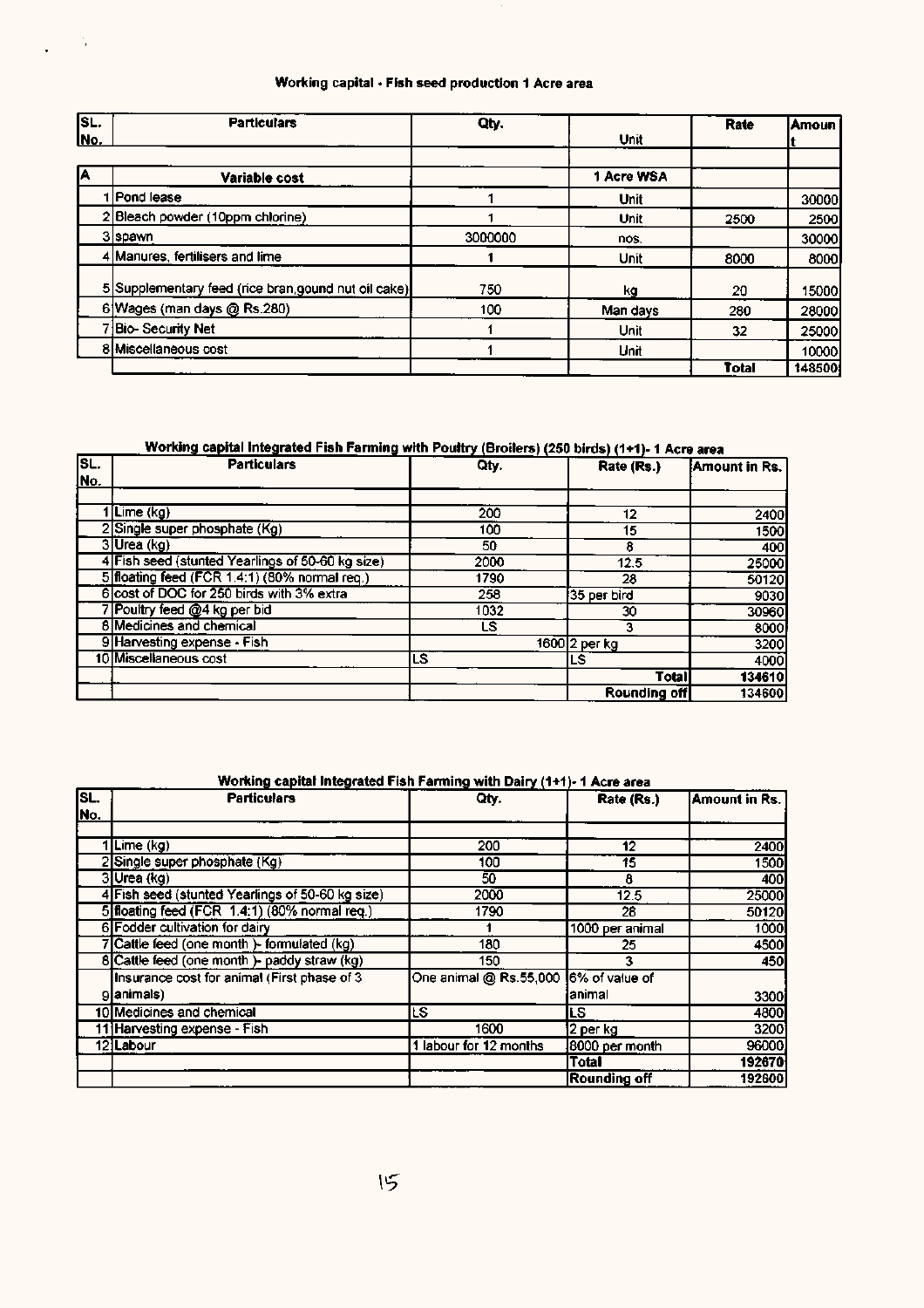#### Working capital Integrated Fish Farming with Duck (150 birds) Khaki Campbell 1 Acre area

| SL.        | <b>Particulars</b>                               | Oty. | Rate (Rs.)    | Amount in Rs. |
|------------|--------------------------------------------------|------|---------------|---------------|
| <u>No.</u> |                                                  |      |               |               |
|            |                                                  |      |               |               |
|            | Lime (kg)                                        | 200  | 12            | 2400          |
|            | 2 Single super phosphate (Kg)                    | 100  | 15            | 1500          |
|            | 3Urea (kg)                                       | 50   | 8             | 400           |
|            | 4 Fish seed (stunted Yearlings of 50-60 kg size) | 2000 | 12.5          | 25000         |
|            | 5 Floating feed (FCR 1.4:1) (80% normal req.)    | 1790 | 28            | 50120         |
|            | 6 Cost of Duckling for 150 birds with 3% extra   | 155  | 455 per bird  | 6975          |
|            | Duck feed @12.5 kg per bird up to 20 weeks of    | 1938 | 32            | 62016         |
|            | 8 Medicines and chemical                         | LS   | LS            | 10000         |
|            | 9 Harvesting expense - Fish                      |      | 1600 2 per kg | 3200          |
|            | 10 Miscellaneous cost                            | LS   | LS            | 5000          |
|            |                                                  |      | Total         | 166611        |
|            |                                                  |      | Rounding off  | 166600        |

#### Scale of finance for Animal Husbandry & Fisheries in Odisha 2022-23

Ŷ.

| <b>SI.NdActivity</b>                                                          | IUnit in sixe. | <b>Working capital</b> |
|-------------------------------------------------------------------------------|----------------|------------------------|
| 1 Intensive pisciculture through Bio-floc Technology 6 nos. tanks (4 mt. dia) |                |                        |

#### Working capital for Sio-floc Technology ( 6 nos. tanks) one corp Rs. in lakh

| SI.NdComponent                                       | lNos.               |                    | Cost (Rs.) Total (Rs. in lakh) |
|------------------------------------------------------|---------------------|--------------------|--------------------------------|
| 1 Seed cost (including transport cost)               | 14/- each fingering | 7500@1500 per tank | 0.3                            |
| 2 Feed (including transport cost)                    | 13500 ka            | $35/-1$            | 1.00I                          |
| 3 Probiotics, molasis, and raw salt floc quantity    | ILS                 | 5000/ per tank     | 0.1                            |
| 4 Test kts (water quality and bio floc quantity      | LS                  | 100001             | 0.05                           |
| 5 Power charges (20 units per 180 days @4/- per unLS |                     | 15000I             | 0.05                           |
| Total cost per one crop                              |                     |                    | 1.51                           |

#### Working capital for Sio-Floc Technology (25 nos. tanks) one crop Rs. in lakh

|                                                   |                    |                    | Rs. in lakh    |
|---------------------------------------------------|--------------------|--------------------|----------------|
| SI.NdComponent                                    | iNos.              | Cost (Rs.)         | <b>Total</b>   |
|                                                   |                    |                    | ( Rs. in lakh) |
| 1 Seed cost (including transport cost)            | 14/each fingerling | 1250 @1500 per tan | 1.05           |
| 2 Feed (including transport cost)                 | 14583 kg           | 35/-               | -51            |
| 3 Probiotics, molasis and raw salt etc.           | LS                 | 5000/- per tank    | 0.1            |
| 1 Test kits (water quality and bio floc quantity) | LS                 | 1000               | 0.05           |
| Power charges                                     |                    |                    |                |
| 5(20 units per 180 days @ 4/- unit)               | LS                 | 15000              | 0.05           |
| total cost per one cropl                          |                    |                    | 6.25           |

#### Working capital for Sio-Floc Technology (50 nos. tanks) one crop Rs. in lakh

| SI.NdComponent                                    | INos.             | Cost (Rs.)         | <b>Total</b>        |
|---------------------------------------------------|-------------------|--------------------|---------------------|
|                                                   |                   |                    | $($ Rs. in lakh $)$ |
| Seed cost (including transport cost)              | 4/each fingerling | 2500 @1500 per tan | 2.1                 |
| 2 Feed (including transport cost)                 | 29166 kg          | 35/-               | 10                  |
| 3 Probiotics, molasis and raw salt etc.           | LS                | 5000/- per tank    | 0.2                 |
| 4 Test kits (water quality and bio floc quantity) | ILS.              | 1000               | 0.1                 |
| Power charges                                     |                   |                    |                     |
| 5(20 units per 180 days @ 4/- unit)               | LS                | 15000              | 0.1                 |
| Total cost per one crop                           |                   |                    | 12.5                |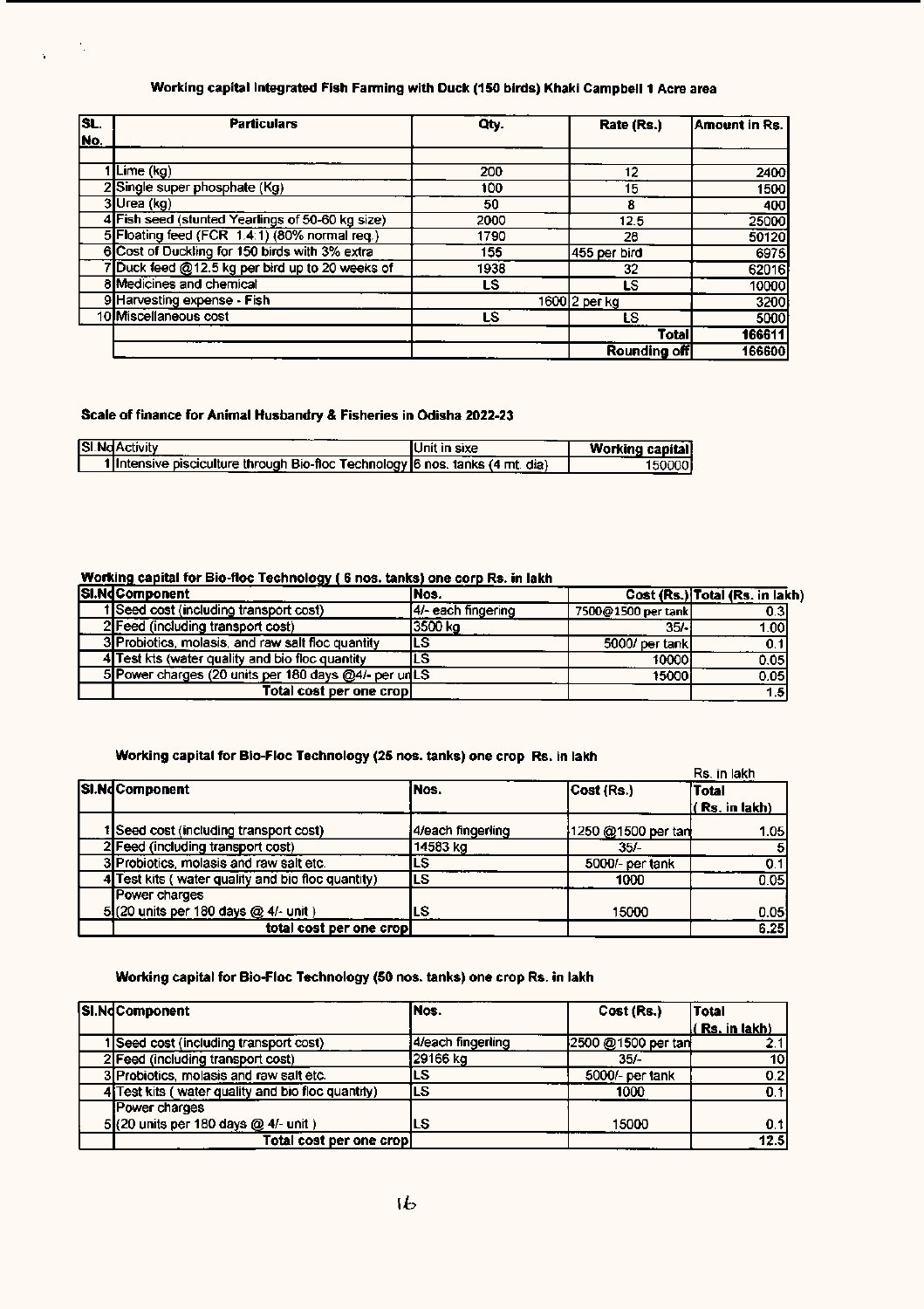#### Capital investment (Capex) for a sub-zone with 3 nos. of circular cages ( in Indian Rupees)

| SI.NdParticulars                                         | <b>Units</b> | Unit Cost | <b>Total Cost</b> |
|----------------------------------------------------------|--------------|-----------|-------------------|
| Cost of the 3 nos, of circular cages (16 m diax 5m)      |              |           |                   |
| depth) inclusive of HDPE frame with hand rails,          |              |           |                   |
| nets, anchorage system, fibrication and installtion      |              |           |                   |
| lcosts                                                   | l3 nos.      | 1100000   | 33000001          |
| 2 Floating shed near cage with anchorge system           | 1 по.        | 200000    | 200000            |
| Boatwith motor for transportation of farming             |              |           |                   |
| (inputs, fish and peopple ( 15 ft. length x 6 ft. width) |              |           |                   |
| 3 with 20 HP outboard engine)                            | 1no.         | 700000    | 700000            |
| Solar electricity with panel and bettery at cage         |              |           |                   |
| 4 site and on-shore container site (2nos. X 600          | l2 sets      | 50000     | 100000            |
| On-shore container Room for Feed storage and             |              |           |                   |
| 5 resting of project employees                           | 1 no.        | 500000    | 500000            |
| Total capex!                                             |              |           | 4800000           |

Recurring cost/ operational Expenditure (Opex) for a sub-zone with 3 nos. of circular cages per crop of 6

| <b>SI.NdParticulars</b>                                    | <b>Units</b> | <b>Unit Cost</b> | <b>Total Cost</b> |
|------------------------------------------------------------|--------------|------------------|-------------------|
| Fish Fingering (Tilapia mono-sex/ Pangasius)               |              |                  |                   |
| I (60g size).                                              | 150000 nos.  | 7.5I             | 1125000           |
| 2 Feed in Kg @ FCR 1:1:50 (To produce 1 kg fish,           | 135000 kg    | 42               | 5670000           |
| 3 Cage mainenance cost per 6 months                        | Lumpsum      | 750001           | 75000             |
| 4 Labour and harvest cost (3 person/3 cages @Rs. 3 persons |              | 600001           | 180000            |
| 5 Cage sub-zone lease value per 6 months                   | lumpsum      | 15000            | 15000             |
| Management and Admin Cost                                  | lumpsum      | 20000            | 20000             |
| Total opex                                                 |              |                  | 7085000           |

Total project cost for a sub-zone with 3 nos. of circular cages

| SI.Nd Type of cages                      | Capex ( lakh Rs.) | Opex (Lakh Rs.) | <b>Total Project</b>  |
|------------------------------------------|-------------------|-----------------|-----------------------|
|                                          |                   |                 | lcost<br>líLakh. Rs.) |
| 1 Sub-zone with 3 nos. of circular cages | 48                | 70.851          | 118.85                |

Capital Investment (capex) for a sub-zone with 24 nos. of Rectangular cages

#### Capital Investment (Capex) for a sub-zone with 24 nos. of Rectrangular Cages (in Indian Rs.

| Cost of the 24 nos. of Rectangular cages (16m                |          |        |         |
|--------------------------------------------------------------|----------|--------|---------|
| L/4m Wx 4m D) inclusive of frame with hand                   |          |        |         |
| rails, nets, anchorage system, fibrication and               |          |        |         |
| linstalltion costs                                           | 124 nos. | 150000 | 3600000 |
| 2 Floating shed near cage with anchorge system               | no.      | 200000 | 200000  |
| Boatwith motor for transportation of farming                 |          |        |         |
| inputs, fish and peopple (15 ft. length $\times$ 6 ft. width |          |        |         |
| 3 with 20 HP outboard engine)                                | 1no.     | 700000 | 700000  |
| Solar electricity with panel and bettery at cage             |          |        |         |
| 4 site and on-shore container site (2nos. X 600)             | 2 sets   | 50000  | 100000  |
| On-shore container Room for Feed storage and                 |          |        |         |
| 5 resting of project employees                               | no.      | 500000 | 500000  |
| Total capex                                                  |          |        | 5100000 |

#### Recurring cost/Operational Expenditure (Opex) for a sub-zone with 24 nos. of Rectangular Cages

| SI.NdParticulars                                | <b>Units</b> | <b>Unit Cost</b> | <b>Total Cost</b> |
|-------------------------------------------------|--------------|------------------|-------------------|
| Fish Fingering (Tilapia mono-sex/ Pangasius)    |              |                  |                   |
| 1 (50g size)                                    | 120000 nos.  | 7.5I             | 900000            |
| Feed in Kg @ FCR 1:1:50 ( To produce 1 kg fish, |              |                  |                   |
| $2 1.50$ kg feed is required)                   | 108000 kg    | 42I              | 4536000           |
| 3 Cage mainenance cost per 6 months             | 1 Lumpsum    | 60000            | 60000             |
| Labour and harvest cost (3 person/3 cages @Rs.  |              |                  |                   |
| 4 10000/person/month)                           | 3 persons    | 60000            | 180000            |
| 5 Cage sub-zone lease value per 6 months        | lumpsum      | 15000l           | 15000             |
| <b>Management and Admin Cost</b>                | lumpsum      | 20000            | 20000             |
| Total opex                                      |              |                  | 5711000           |

#### Total Project cost for a sub-zone with 24 nos. of Rectangular Cages

|    | Total Capex |        | m              |
|----|-------------|--------|----------------|
| ופ | otal Opex   |        | 00<br>57110    |
|    | -           | Totall | 10811<br>----- |
|    |             |        | ___            |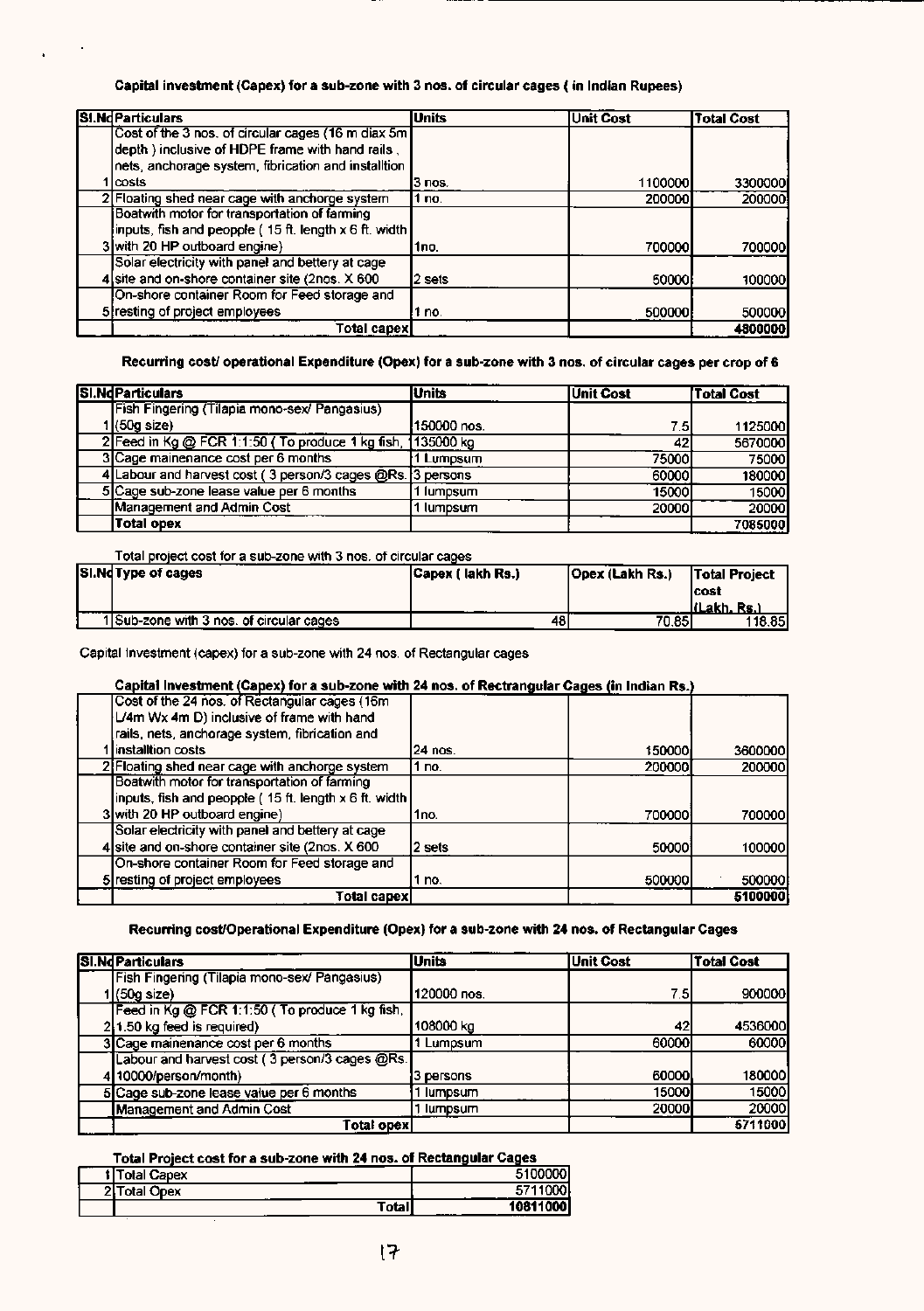| Input cost for New Ponds under MPY for Monoculture of Freshwater prawn |                                                  |                 |  |
|------------------------------------------------------------------------|--------------------------------------------------|-----------------|--|
| Si.NdItem                                                              |                                                  | Amount (in Rs.) |  |
|                                                                        | I Expenditure                                    |                 |  |
|                                                                        | <b>Allnout Cost</b>                              |                 |  |
|                                                                        | 1 Prawn seed @80,000/ha @ Rs.1.00 per P.L.       | 80000           |  |
|                                                                        | Sinking pellet feed for prawn (28% protein; 3000 |                 |  |
|                                                                        | 2 kg feed/ Ha/ crop @Rs.50/kg including          | 150000          |  |
|                                                                        | 3 Fertilizers, lime, probiotics, zeolite         | 10000           |  |
|                                                                        | 4 Bird fencing for nursery and moulting shelters | 10000           |  |
|                                                                        | <b>Total Input Cost</b>                          | 250000          |  |
|                                                                        | II. Gross Income                                 |                 |  |
|                                                                        | Sale of 2000 kg prawn (average 25 count/kg @     |                 |  |
|                                                                        | Rs.300/kg)                                       | 600000          |  |
|                                                                        | <b>Total gross income</b>                        | 600000          |  |
|                                                                        |                                                  |                 |  |
|                                                                        | $III$ Net Income (= Gross income-input cost)     | 350000          |  |
|                                                                        | iv Return on Investment per crop                 | 140%            |  |

|            | Working capital for Polyculture (Semi- Intensive)-1 Acre Area              |                     |                            |  |  |  |
|------------|----------------------------------------------------------------------------|---------------------|----------------------------|--|--|--|
|            |                                                                            | 4000 yearlings/acre | 2000/yearlings/per<br>acre |  |  |  |
| SL.<br>No. | <b>Particulars</b>                                                         | (Amount in Rs.)     | (Amount in Rs.)            |  |  |  |
|            | Pond Clearance                                                             | 2800                | 2800                       |  |  |  |
|            | 2 Cost of sampling and testing kits                                        | 2000                | 2000                       |  |  |  |
|            | 3 Drying and desilting and ploughing                                       | 4800                | 2400                       |  |  |  |
|            | 4 Lime (200 kg x Rs. 12)                                                   | 4800                | 2400                       |  |  |  |
|            | 5 Single super Phosphate (100 kg x Rs.12)                                  | 1200                | 1200                       |  |  |  |
|            | $6$ Urea (50 kg x Rs.7)                                                    | 700                 | 350                        |  |  |  |
|            | Raw cow dung (4 tons x Rs.800) or Humic                                    | 4000                | 3200                       |  |  |  |
|            | Fish seed Catia (800/400) Rohu<br>8(2400/1200)Commaon carp (800/400) @12.5 | 50000               | 25000                      |  |  |  |
|            | 9 Fish Feed (4200/2100 x Rs.28)                                            | 168000              | 84000                      |  |  |  |
|            | 10 Harvesting charges per acre                                             | 6000                | 2400                       |  |  |  |
|            | 11 Medicine/ Phosphylaxis                                                  | 4000                | 3000                       |  |  |  |
|            | 12 Miscellaneous                                                           | 2000                | 1500                       |  |  |  |
|            | Totall                                                                     | 250300              | 130250                     |  |  |  |
|            | Rounding off                                                               | 250000              | 130000                     |  |  |  |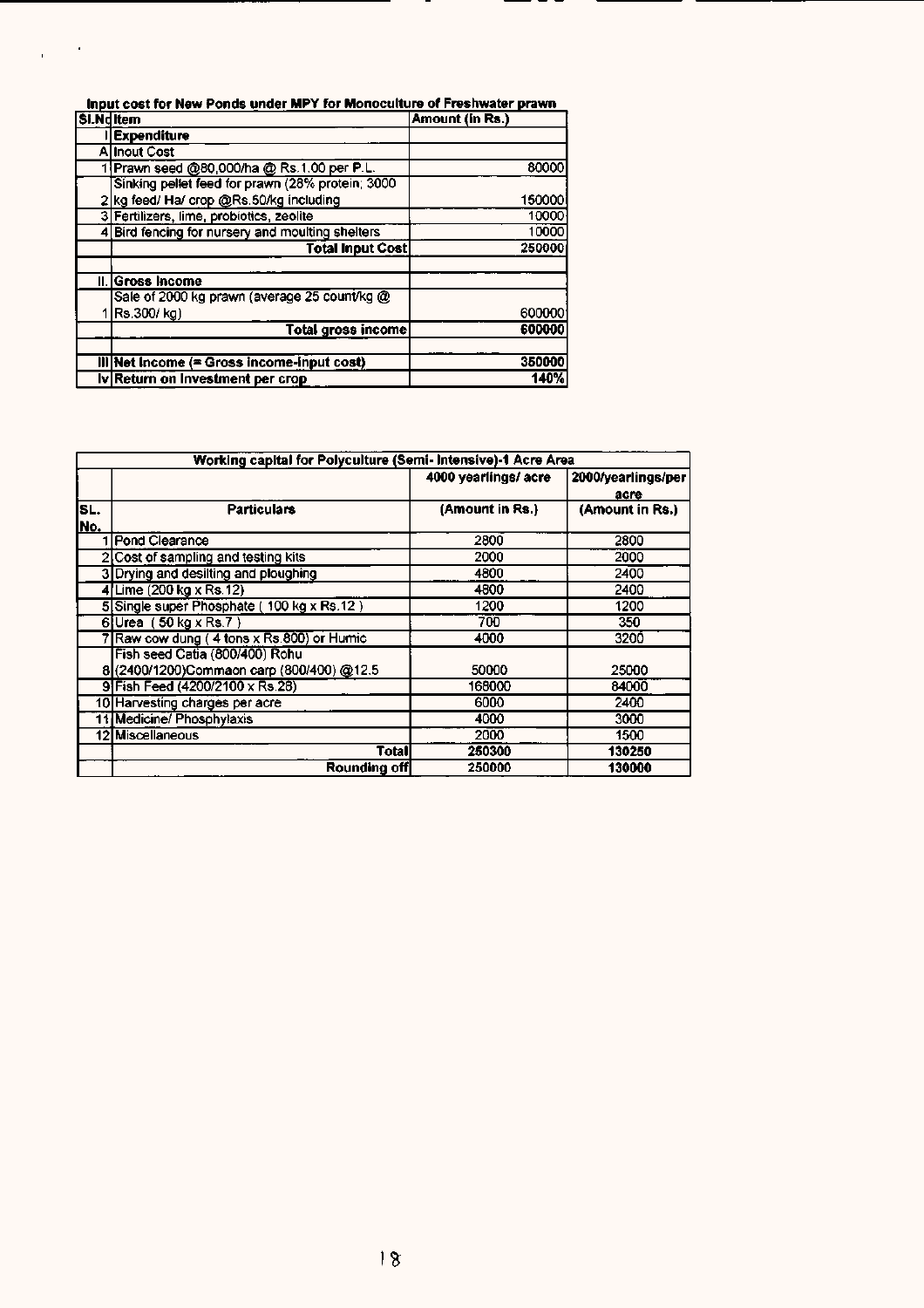### Abstract of Scale of finance for Animal Husbandry Sector in Odisha For 2022-23

| SI. | <b>Activity</b>                         | <b>Unit Size</b> | working  |
|-----|-----------------------------------------|------------------|----------|
| No. |                                         |                  | Capital  |
|     | Broiler Farming All-in all Out System   | 1000             | 178858   |
|     | 2 Broiler Farming All-in all Out System | 4000             | 681920   |
|     | 3 Broiler Farming All-in all Out System | 10000            | 1697300  |
|     | 4 Hybrid Layer-Cage System              | 1000             | 395021   |
|     | 5 Hybrid Layer-Cage System              | 10000(1:2)       | 4013845  |
|     | 6 Hybrid Layer-Cage System              | 50000(1:1:5)     | 12574100 |
|     | 7 Dairy Crossbred Cows                  | $1 + 1$          | 26885    |
|     | 8 Dairy Crossbred Cows                  | $5 + 5$          | 131000   |
|     | 9 Graded Murrah Bufflo                  | $1 + 1$          | 29615    |
|     | 10 Sheep and Goat Rearing               | $10 + 1$         | 33000    |
|     | 11 Sheep and Goat Rearing               | $30 + 2$         | 79905    |
|     | 12 Pig Rearing                          | $10+1$           | 274100   |

#### 1 Broiler 1000 (All in all out)

 $\blacksquare$ 

| <b>Particulars</b>                          |                              | Amount in Rs. |
|---------------------------------------------|------------------------------|---------------|
| <b>Working Capital (for 1 batch)</b>        |                              |               |
| Cost of chick @ Rs.35/chick for 1050 chicks |                              | 36750         |
| Insurance @Rs.2.23 per bird                 |                              | 2233          |
| Cost of concentrate feed @Rs.35/kg for      |                              | 128625        |
| Vety. Aid @Rs.5/bird                        |                              | 5250          |
| <b>Electricity Charages</b>                 |                              | 1000          |
| Miscellaneous charges                       |                              | 5000          |
|                                             | <b>Total Working Capital</b> | 178858        |

### 2 Broiler 4000 Working Capital

| <b>Particulars</b>                                              | Amount in Rs. |
|-----------------------------------------------------------------|---------------|
| <b>Working Capital (for 1 batch)</b>                            |               |
| Cost of chick @ Rs.35/chick for 4200 chicks                     | 147000        |
| Insurance @Rs.2.23 per bird per batch (4000 bird)               | 8920          |
| Cost of concentrate feed @Rs.35/kg for@3.5 kg per bird for 4000 | 490000        |
| Vety. Aid @Rs.5/bird                                            | 21000         |
| <b>Electricity Charages</b>                                     | 5000          |
| Miscellaneous charges                                           | 10000         |
| <b>Total Working Capital</b>                                    | 681920        |

#### 3 Broiler 10000

| <b>Particulars</b>                                               | Amount in Rs. |
|------------------------------------------------------------------|---------------|
| <b>Working Capital (for 1 batch)</b>                             |               |
| Cost of chick @ Rs.35/chick for 10500chicks                      | 367500        |
| Insurance @Rs.2.23 per bird                                      | 22300         |
| Cost of concentrate feed @Rs.35/kg for@3.5 kg per bird for 10000 | 1225000       |
| Vety. Aid @Rs.5/bird                                             | 52500         |
| <b>Electricity charges</b>                                       | 10000         |
| Miscellaneous charges                                            | 20000         |
| <b>Total Working Capital!</b>                                    | 1697300       |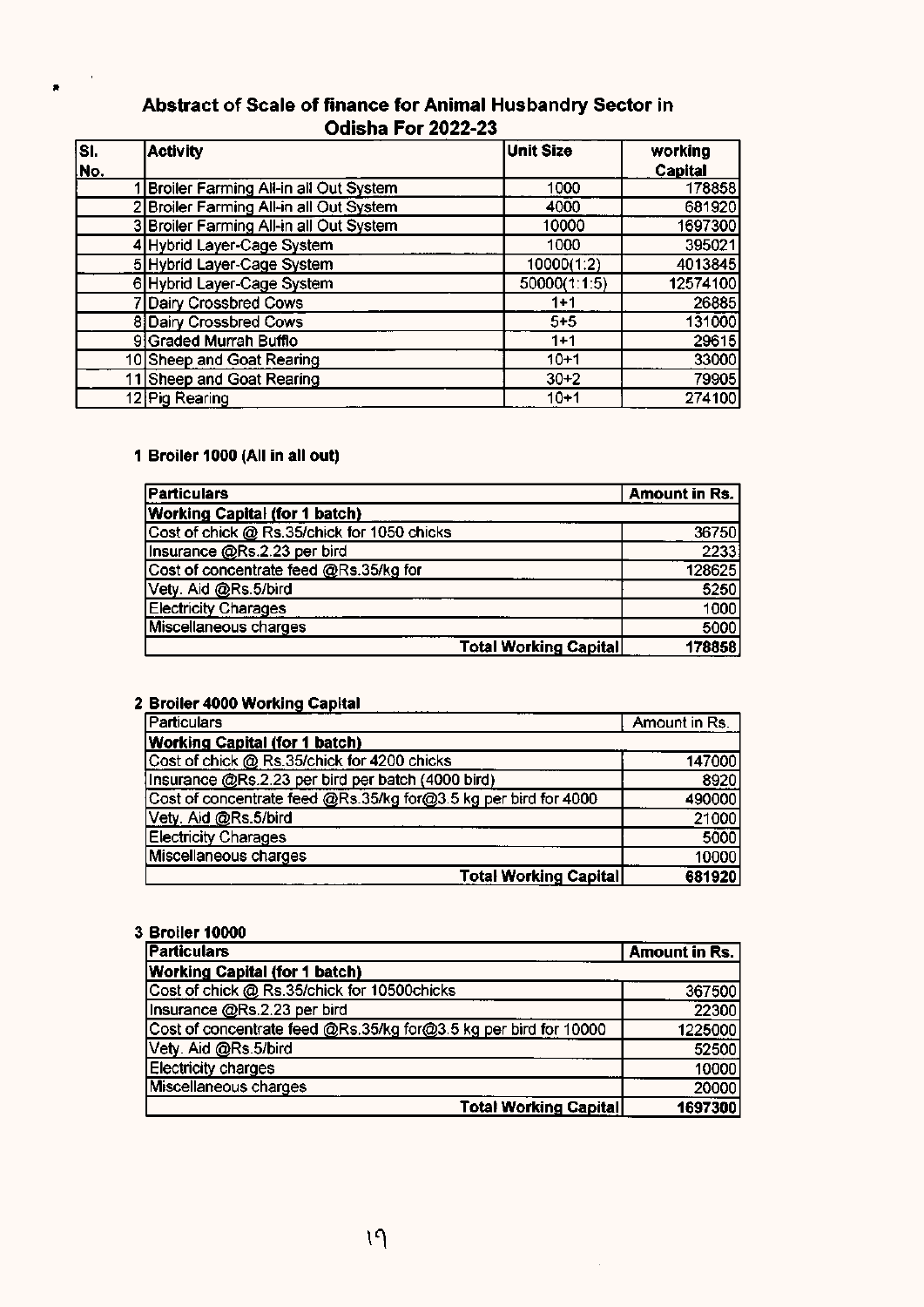### 4 **Layer 1000 Working Capital**

•

| <b>Particulars</b>                          | Amount in Rs. |
|---------------------------------------------|---------------|
| <b>Working Capital (for 1 batch)</b>        |               |
| Cost of chick @ Rs.40/chick for 1050 chicks | 42000         |
| Cost of concentrate feed                    | 9271          |
| a. Brooder-Grower Phase @8.5 kg/bird        | 267750        |
| b. Layer up to 10% of Laying @2kg/ bird     | 56000         |
| Labour (LS)                                 | 10000         |
| Vety. Aid & Misc. & Rs.8/- per bird         | 8000          |
| Electricity charges per batch (LS)          | 2000          |
| <b>Total Working Capital</b>                | 395021        |

### **5 Layer 10000 (1:2)**

|     | SI. Particulars                                               | <b>Amount in Rs.</b> |
|-----|---------------------------------------------------------------|----------------------|
| No. |                                                               |                      |
|     | <b>Working Capital (for 1 batch)</b>                          |                      |
|     | Cost of chick @ Rs.40/chick for 10500chicks                   | 420000               |
|     | 2 Insurance @Rs.6.58 per bird                                 | 69090                |
|     | 3 Cost of concentrate feed                                    |                      |
|     | Brooder-Grower Phase @8.5 kg/ bird @ Rs.30/kg for 10500 birds | 2677500              |
|     | a Layer up to 10% of laying (occurs in 2 weeks time)          | 560000               |
|     | Labour                                                        | 180000               |
|     | Vety. Aid & Misc. @ Rs.9.8/ bird                              | 98255                |
|     | <b>Electricity charges</b>                                    | 9000                 |
|     | <b>Total Working Capital</b>                                  | 4013845              |

#### **6 Layer 50000 (1:1:5)**

|     | SI. Particulars                                            |                                                                  | <b>Amount in Rs.</b> |
|-----|------------------------------------------------------------|------------------------------------------------------------------|----------------------|
| No. |                                                            |                                                                  |                      |
|     | <b>Working Capital (for 1 batch)</b>                       |                                                                  |                      |
|     | 1 Cost of chick @ Rs.40/chick for 31,500 chicks            |                                                                  | 1260000              |
|     | 2 Insurance @Rs.8.83 per bird for 31500 chicks             |                                                                  | 278450               |
|     | 3 Cost of concentrate feed                                 |                                                                  |                      |
|     | Brooder -Grower Phase @8.5 kg/ bird @ Rs.30/kg of feed for |                                                                  | 8032500              |
|     | a Layer up to 10% of laying                                |                                                                  | 1764000              |
|     | Labour                                                     |                                                                  | 900000               |
|     | Vety. Aid & Misc. @ Rs.8/ bird                             |                                                                  | 314150               |
|     | <b>Electricity charges LS</b>                              |                                                                  | 25000                |
|     |                                                            | <b>Total Working Capital</b>                                     | 12574100             |
|     |                                                            | Brooder grower phase + layer house-birds will be procured @10500 |                      |
|     | 10500x3-31500/-                                            |                                                                  |                      |
|     | Brooder-10500                                              | Grower-10,500                                                    | Layer house-10,500   |

### **7 Economic Dairy Farming (CB)(1+1)**

 $\bar{A}$ 

| lsı.<br>No. | <b>Particulars</b>                  | working<br>Capital |
|-------------|-------------------------------------|--------------------|
|             | <b>Working Capital for 3 months</b> |                    |
|             | Insurance charges for Animals       | 4875               |
|             | 2 Labour Charges                    |                    |
|             | 3 Cost of concentrate feed          | 13860              |
|             | 4 Costs of green fodder             | 2700               |
|             | 5 Cost of Dry Fodder                | 1350               |
|             | 6 Vety. Aid & Misc. @ Rs.8/ bird    | 500                |
|             | <b>Electricity charges</b>          | 600                |
|             | 8 Miscellaneous charges             | 3000               |
|             | <b>Total Working Capital</b>        | 26885              |

\* Same Scale of Finance shall be considered for the 2nd animal after SIX months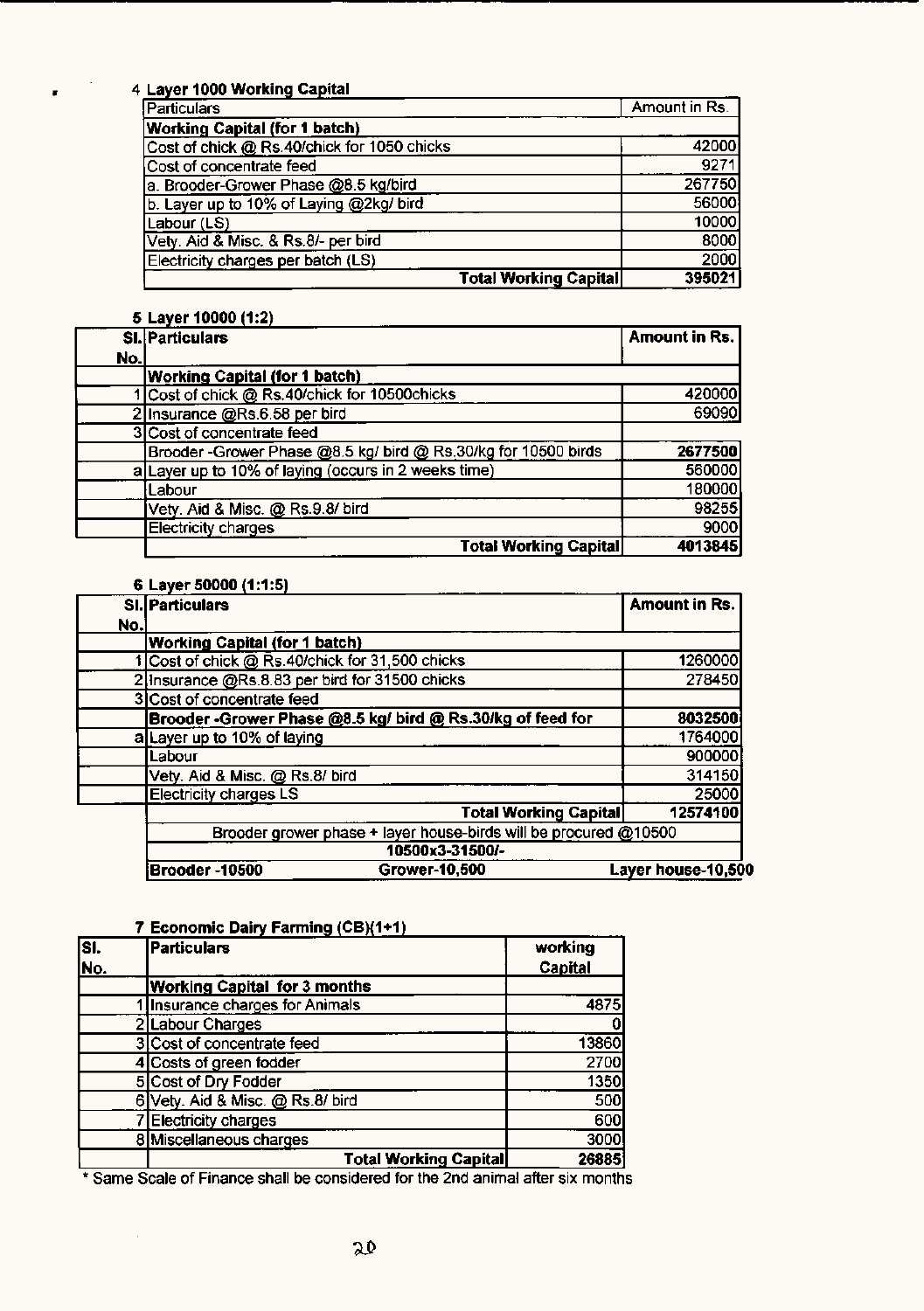### **8 Economic Dairy Farming (CB) (5+5)**

 $\pmb{\ast}$ 

| $\overline{\mathbf{S}}$ | Particulars                   | working |
|-------------------------|-------------------------------|---------|
| No.                     |                               | Capital |
|                         | Insurance charges for Animals | 24375   |
|                         | 2 Labour Charges              |         |
|                         | 3 Cost of concentrate feed    | 69300   |
|                         | 4 Costs of green fodder       | 13500   |
|                         | 5 Cost of Dry Fodder          | 6750    |
|                         | 6 Vety. Aid                   | 2500    |
|                         | <b>Electricity charges</b>    | 2000    |
|                         | 8 Miscellaneous charges       | 12575   |
|                         | <b>Total Working Capital</b>  | 131000  |

| <b>General Assumptions</b>                                                                        |
|---------------------------------------------------------------------------------------------------|
| 1. Farming labour is considered up to 10 animal                                                   |
| 2. Working capital is given for 3 months and to the cost incurred in the first batch of animal(s) |

### **9 Economics Dairy Farming Murrah (1+1)**

| ls۱. | <b>Particulars</b>                    | working        |
|------|---------------------------------------|----------------|
| No.  |                                       | <b>Capital</b> |
|      | <b>Working capital (for 3 months)</b> |                |
|      | Insurance charges for Animals         | 5625           |
|      | <b>Labour Charges</b>                 |                |
|      | 3 Cost of concentrate feed            | 17640          |
|      | 4 Costs of green fodder               | 1200           |
|      | <b>5</b> Cost of Dry Fodder           | 1350           |
|      | Vety. Aid<br>6                        | 300            |
|      | <b>Electricity charges</b>            | 500            |
|      | 8 Miscellaneous charges               | 3000           |
|      | <b>Total Working Capital</b>          | 29615          |

### **10 Sheep** *I* **Goat Rearing (10+1)**

| 厄 | Working capital (for first cycle)                |       |
|---|--------------------------------------------------|-------|
|   | Insurance charges for animals                    | 5475  |
|   | 2 Cost of Feed                                   |       |
|   | Ram/Buck@1no/120 days/ 0.25 kg/ Rs.30            | 900   |
|   | Ewe/ Doe@1o no. / 120 days/ 0.25 kg/Rs.30        | 9000  |
|   | Kid @ 24 no/30 days/ 0.15 kg/ Rs.30              | 3240  |
|   | 3<br>Total                                       | 13140 |
|   | Cost of green fodder cultivation                 |       |
|   | for 0.4 acre @ Rs. 6000 per acre<br>41           | 2400  |
|   | 5 Veterinary Aid                                 |       |
|   | Adult animal @ Rs.120 per animal/ year           | 4200  |
|   | 6 Electricity charges @ Rs.50 per animal         | 1750  |
|   | Miscellaneous expenditure (transportation,       |       |
|   |                                                  |       |
|   | 7 utensils, cleaning and water charges etc. )-LS | 6035  |
|   | <b>Total Working Capital</b>                     | 33000 |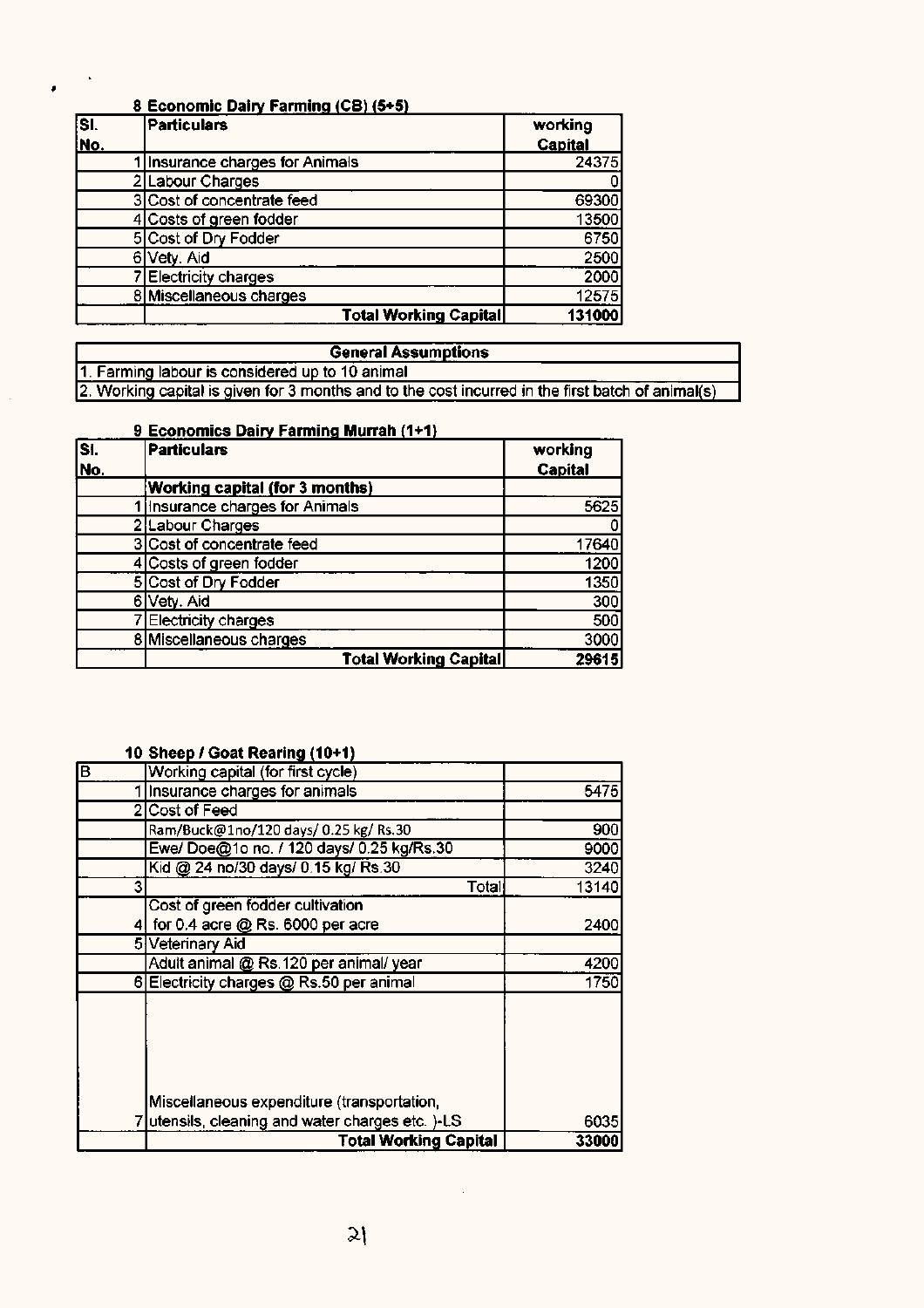### **11 Sheep** *I* **Goat Rearing (30+2)**

•

 $\pmb{\cdot}$ 

| <b>B</b> Working capital (for 3 months)          |       |
|--------------------------------------------------|-------|
| 1 Insurance charges for animals                  | 15825 |
| 2 Cost of Feed                                   |       |
| Ram/Buck@2 no./120 days/0.25 kg/Rs.30            | 1800  |
| Ewe/ Doe@1o no. / 120 days/ 0.25 kg/Rs.30        | 27000 |
| Kid @ 24 no/30 days/ 0.15 kg/ Rs.30              | 9450  |
| Total                                            | 38250 |
| Cost of green fodder cultivation                 |       |
| 3 for 1.2 acre @ Rs. 6000 per acre               | 7200  |
| 4 Veterinary Aid                                 |       |
| Adult animal @ Rs.120 per animal/ year           | 3840  |
| Kid@Rs.60 per animal                             | 4200  |
| Total                                            | 8040  |
| 5 Electricity charges @ Rs.45 per animal         | 4590  |
|                                                  |       |
| Miscellaneous expenditure (transportation,       |       |
| 6 utensils, cleaning and water charges etc. )-LS | 6000  |
| <b>Total Working Capital</b>                     | 79905 |

### **12 Pig Rearing (10+1)**

|      |                                   | <b>Amount</b>       |
|------|-----------------------------------|---------------------|
| ISI. | <b>Particulars</b>                | $\mathsf{in}$ (Rs.) |
|      | Working capital (for first batch) |                     |
|      | Insurance cost                    | 5100                |
|      | 2 Cost of feed                    | 250000              |
|      | 3 Veterinary Aid                  | 19000               |
|      | Total                             | 274100              |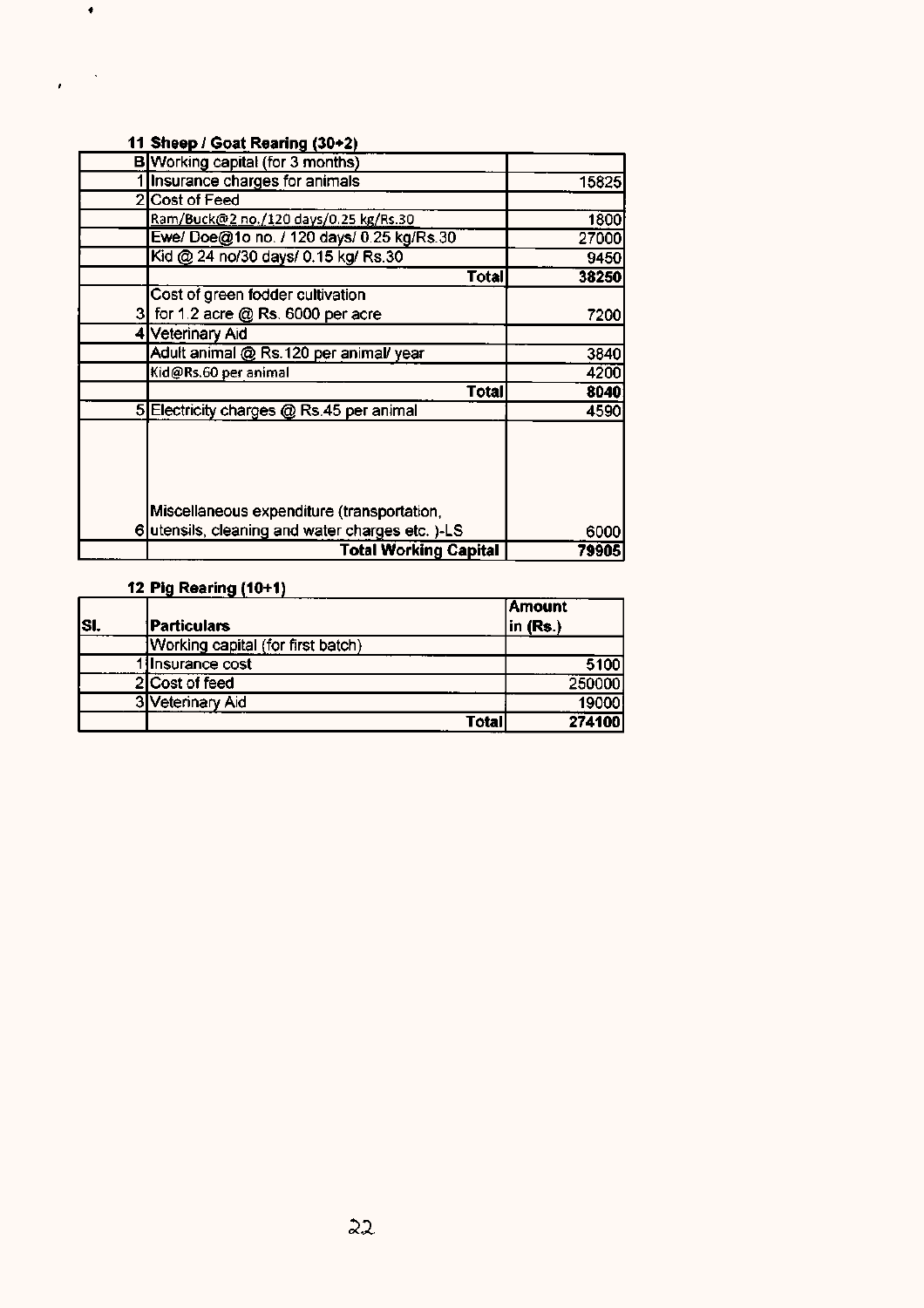|                     | Large IFS models(2.0 acre-2.5 acre)                                       |                          |                                                                    |                       |                                        |                                                                                                                                             |  |  |  |  |  |  |
|---------------------|---------------------------------------------------------------------------|--------------------------|--------------------------------------------------------------------|-----------------------|----------------------------------------|---------------------------------------------------------------------------------------------------------------------------------------------|--|--|--|--|--|--|
|                     |                                                                           |                          |                                                                    |                       |                                        | Imigated/Rainfed Large IFS Model(2.0 acre-2.5 acre)                                                                                         |  |  |  |  |  |  |
| SI.No               | <b>Enterprises</b>                                                        |                          | Unit                                                               | <b>Cost In Rupees</b> | Proposed<br>Convergence                | Financial Assistance for Gen farmer is 40%<br>&50% for SC, ST& Others as per the proposed<br>Cost of the unit without crop Convergence Mode |  |  |  |  |  |  |
| A                   | Land Preparation (Bunding Compost Pit,<br>Vermicompost, leveling of land) |                          | Common to all ecosystem (1 ha)                                     | 50,000.00             |                                        |                                                                                                                                             |  |  |  |  |  |  |
| в                   | <b>Crop Components</b>                                                    |                          |                                                                    |                       |                                        |                                                                                                                                             |  |  |  |  |  |  |
| I)                  | Kharif-Cereals(Rice/Maize)/Nutri cereals/<br>Vegetables etc               | Input Cost               |                                                                    | 25,000.00             | From<br>NFSM/OMM/ATMA<br>Demonstration |                                                                                                                                             |  |  |  |  |  |  |
| ii)                 | Rabi-Any Pulses/Any Oilsoeds/Vegetables etc                               |                          |                                                                    |                       | Programme                              |                                                                                                                                             |  |  |  |  |  |  |
| C.                  | Fishery Unit (Fish/Shrimp)                                                |                          |                                                                    |                       |                                        |                                                                                                                                             |  |  |  |  |  |  |
| 1)                  | Farm Pond through MGNREGA                                                 | 20MX20MX3M               |                                                                    | 0,00                  | Soil Conservation<br>&Watershed Deptt. | Maximum Financial Assistance-<br>Rs.41,600/ [For Gen Farmers]<br>Rs.52,000-SC/ST&Others                                                     |  |  |  |  |  |  |
| ii)                 | Duckery                                                                   | 50 Nos                   |                                                                    |                       |                                        |                                                                                                                                             |  |  |  |  |  |  |
| Ð                   | Agroforestery Unit                                                        |                          |                                                                    |                       |                                        |                                                                                                                                             |  |  |  |  |  |  |
| i)                  | Periphery/Boundary Plantation                                             |                          | Bamboo/Accacla manglum/Silver<br>Oak/Anola/Neem/Subabool-100plants | 13,000.00             |                                        |                                                                                                                                             |  |  |  |  |  |  |
| 11)                 | Plantation in Farm Pond                                                   | Banana-50 plants         | Jafra/Papaya/Coconut/Arecanut/Drumstick/                           | 6,500.00              |                                        |                                                                                                                                             |  |  |  |  |  |  |
| ili)                | Intercrop with Field Crops                                                | 30Plants                 | Mango/Guava/K.Lime/Custard Apple/Sapota-                           | 4500                  |                                        |                                                                                                                                             |  |  |  |  |  |  |
| iv)                 | Pineapple                                                                 | 100 Suckers as intercrop |                                                                    | 1000                  |                                        |                                                                                                                                             |  |  |  |  |  |  |
| 145                 | ACCORDING HERE IS NOT                                                     |                          |                                                                    | <b>BERTHAM</b>        | S S.                                   |                                                                                                                                             |  |  |  |  |  |  |
| E.                  | Livestock/Animal Component                                                |                          |                                                                    |                       |                                        |                                                                                                                                             |  |  |  |  |  |  |
| i)                  |                                                                           | 2unit cows               | Cost of animals                                                    | 120,000.00            |                                        |                                                                                                                                             |  |  |  |  |  |  |
|                     | Cross Breed Cows-2 unit                                                   |                          | Working Capital                                                    | 46,570.00             |                                        |                                                                                                                                             |  |  |  |  |  |  |
|                     |                                                                           | can be taken             | Either Cow unit or Goatery Unit, if feasible both                  |                       |                                        | Maximum Financial Assitance-<br>Rs.74,000(For Gen Farmers)                                                                                  |  |  |  |  |  |  |
|                     |                                                                           |                          | Cost of animals                                                    | 45,000                |                                        | Rs.92,500(SC/ST& Others)                                                                                                                    |  |  |  |  |  |  |
|                     | Goatery Unit                                                              | (10+1) unit              | <b>Working Capital</b>                                             | 36000                 |                                        |                                                                                                                                             |  |  |  |  |  |  |
| il)                 | Back yard Poultry(Either Layer or Desi)                                   | 100 Nos                  |                                                                    | 10,000                |                                        |                                                                                                                                             |  |  |  |  |  |  |
| III)                | Fodder Cultivation/Hydroponics Fodder Cultivation                         |                          |                                                                    | 10,000                |                                        |                                                                                                                                             |  |  |  |  |  |  |
| <b>BALL</b><br>. is | <b>Contract of the Contract of Advisor</b>                                | <b>ASSES</b>             | <u>a sa san</u> gguna                                              | ASSET OF              | <b>BOOK</b>                            | <u>Katungan Ka</u><br>美                                                                                                                     |  |  |  |  |  |  |

×

 $\cdot$ 

 $\sim$ 

 $\sim$   $\sim$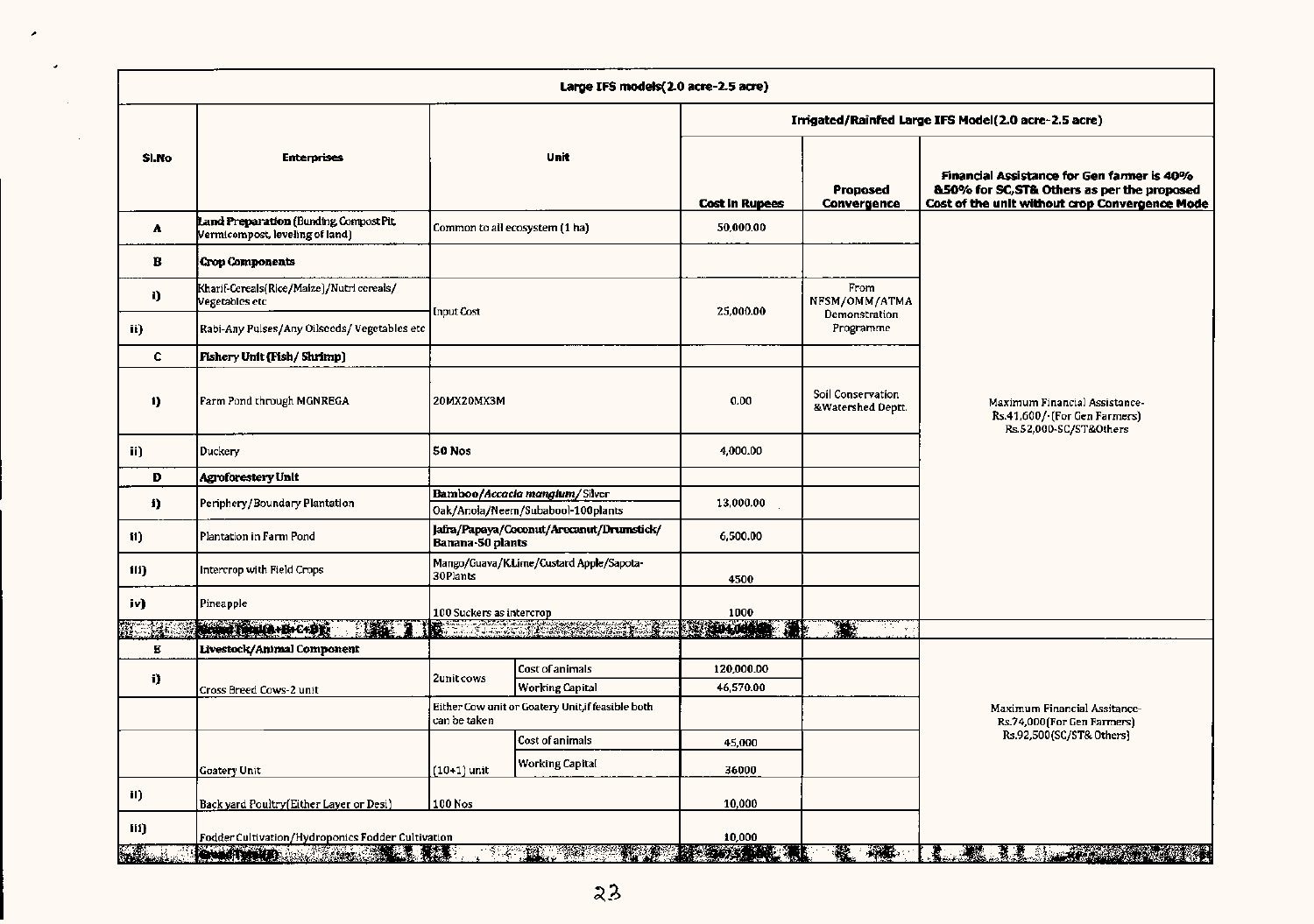|  | Large IFS models(2.0 acre-2.5 acre) |  |
|--|-------------------------------------|--|
|  |                                     |  |

|        |                                              |                                                                                               |                       |                                                                    | Irrigated/Rainfed Large IFS Model(2.0 acre-2.5 acre)                                                                                        |
|--------|----------------------------------------------|-----------------------------------------------------------------------------------------------|-----------------------|--------------------------------------------------------------------|---------------------------------------------------------------------------------------------------------------------------------------------|
| SI.No  | <b>Enterprises</b>                           | Unit                                                                                          | <b>Cost in Rupees</b> | Proposed<br>Convergence                                            | Financial Assistance for Gen farmer is 40%<br>&50% for SC, ST& Others as per the proposed<br>Cost of the unit without crop Convergence Mode |
|        | <b>Miscellaneous Activity</b>                |                                                                                               |                       |                                                                    |                                                                                                                                             |
|        | Vermicompost(3mx2mx1m)                       | Rs.125 per cu fit maximum                                                                     | 25,000.00             |                                                                    |                                                                                                                                             |
| il)    | Mushroom                                     | 20 beds(Minimum 3 rotations/year)                                                             | 5,000.00              |                                                                    |                                                                                                                                             |
| hii)   | Apiary                                       | Rs.4000/unit(10 unit for all IFS System)                                                      | 0.00                  | <b>National Bee Mission</b><br>from Directorate of<br>Horticulture |                                                                                                                                             |
| þν)    | Implements/Tools                             | Pump(Electric/Diesel), Power Sprayer/Foot<br>Sprayer/Any Micro-Irrigation tools.Hand Sprayer) | 15,000.00             |                                                                    | <b>Maximum Finanicial Assistance-</b><br>Rs.21,400/-(For Gen Farmers)                                                                       |
| lv)    | <b>Vocational Activity by Family Members</b> | Badi, Pampad, Ghee Making, Applique<br>Work, Bamboo Basket Making, Pickle<br><b>Making</b>    | 8,500.00              |                                                                    | Rs.26,750(For SC/ST & Others)                                                                                                               |
| (wi    | Provision of Micro-Irrigation                | (Drip,Sprinkler,HDPE Pipes)                                                                   | 0.00                  | PMKSY/NFSM Scheme                                                  |                                                                                                                                             |
| lvii). | *Compost pit                                 | <b>Compulsory</b>                                                                             | 0.00                  |                                                                    |                                                                                                                                             |
|        | *Livestock Shelter                           | <b>Compulsory</b>                                                                             | 0.00                  |                                                                    |                                                                                                                                             |
|        | $\mathcal{H}$<br>Total F<br>AS Same of the   | $\mathbb{R}$ .<br>J. A. Sand<br>$\alpha = 100$                                                | 52500.00              |                                                                    | 조화 오늘 나는 사람들의 사람들이 없                                                                                                                        |
|        | <b>Grand Total</b>                           |                                                                                               | 425,070.00            |                                                                    | Gen-Rs.1,37,000,00<br>SC/ST&Others-Ra.1,71,250                                                                                              |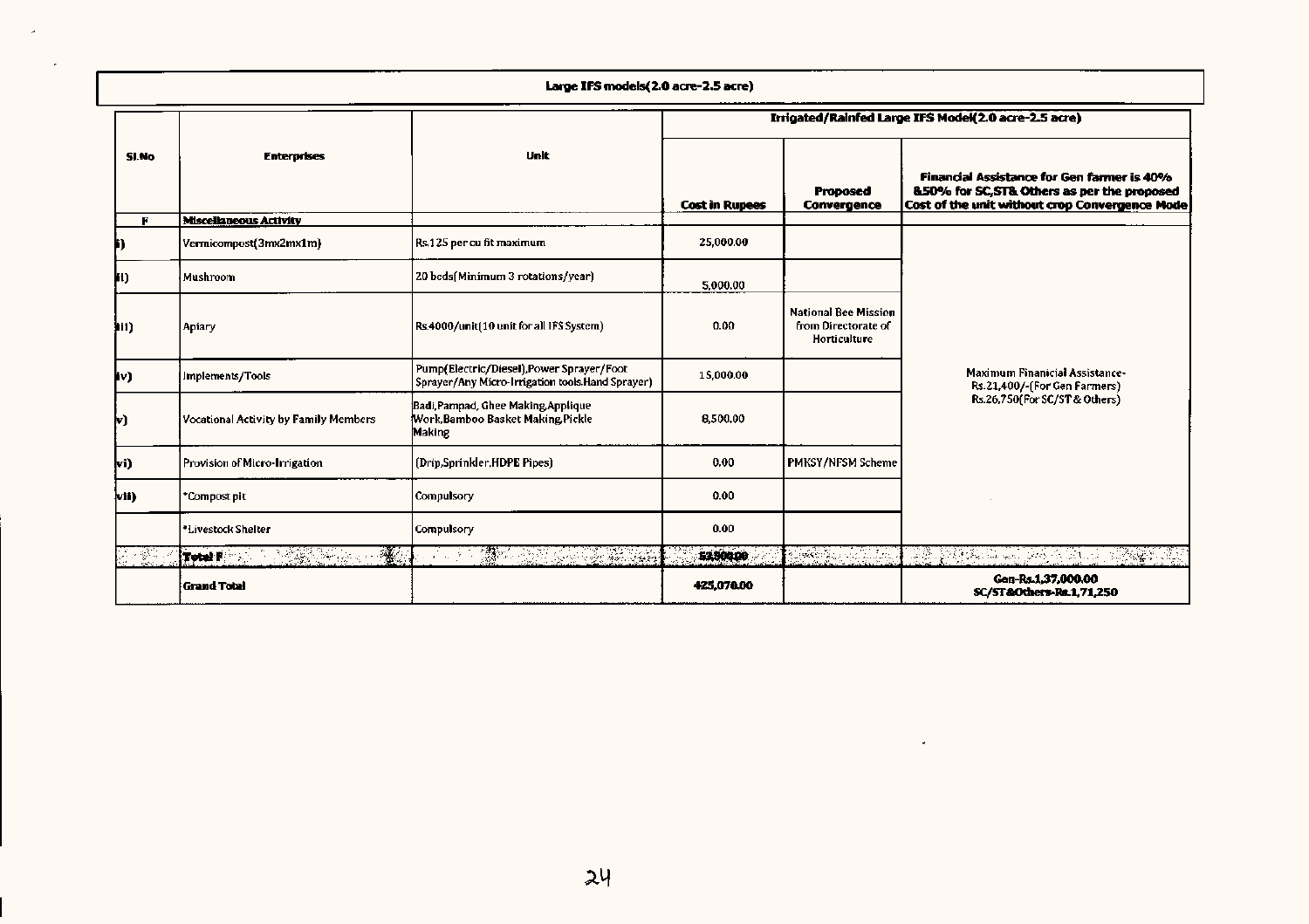|       | Alternative Choices (6Nos) for Small & Marginal Farmers for Large IFS Models.                                                                                                 |                    |                            |                                                          |                                                      |                                                                                                                                                  |                       |                                                |                                                                |  |  |  |  |
|-------|-------------------------------------------------------------------------------------------------------------------------------------------------------------------------------|--------------------|----------------------------|----------------------------------------------------------|------------------------------------------------------|--------------------------------------------------------------------------------------------------------------------------------------------------|-----------------------|------------------------------------------------|----------------------------------------------------------------|--|--|--|--|
|       |                                                                                                                                                                               |                    |                            |                                                          | <b>Without Crop Convergence</b>                      |                                                                                                                                                  |                       | With Crop Convergence                          |                                                                |  |  |  |  |
|       |                                                                                                                                                                               |                    |                            |                                                          | Irrigated/Rainfed Large IFS Model                    |                                                                                                                                                  |                       | Irrigated/Rainfed Large IFS Model              |                                                                |  |  |  |  |
| SLNo. | <b>Components</b>                                                                                                                                                             |                    | <b>Phase of Activities</b> | <b>Cost in Rupees</b>                                    | <b>Financial Assistance</b><br>in Rs.(Gen Farmers)   | Financial Assistance in<br>Rs. for SC/ST &others)                                                                                                | <b>Cost in Rupees</b> | Financial<br>Assistance in<br>Rs.(Gen Farmers) | Financial<br><b>Assistance in Rs.</b><br>for SC/ST<br>&others] |  |  |  |  |
|       | Land<br>Preparation(A)+Crop(B)+Fishery<br>$(C)$ +Agro forestry $(D)$                                                                                                          |                    | 1st Phase                  | 104,000                                                  | 41,600                                               | 52,000                                                                                                                                           | 79000                 | 31,600                                         | 39,500                                                         |  |  |  |  |
|       | Diary+Goatery Based Livestock<br>$2(i)$ Unit<br>2nd Phase                                                                                                                     |                    | 185,000                    | 74.000                                                   | 92,500                                               | 185,000                                                                                                                                          | 74,000                | 92,500                                         |                                                                |  |  |  |  |
|       | <b>OR</b>                                                                                                                                                                     |                    |                            |                                                          | $\blacksquare$                                       | $\blacksquare$                                                                                                                                   |                       | $\sim$                                         | $\bullet$                                                      |  |  |  |  |
|       | Diary Based Livestock unit without<br>(ii) Goatery                                                                                                                            | 2nd Phase          |                            | 140,000                                                  | 56.000                                               | 70,000                                                                                                                                           | 140,000               | 56,000                                         | 70,000                                                         |  |  |  |  |
|       | 0R                                                                                                                                                                            |                    |                            |                                                          | $\ddot{\phantom{0}}$                                 | ä,                                                                                                                                               |                       | $\blacksquare$                                 | $\overline{\phantom{a}}$                                       |  |  |  |  |
| (iii) | (Goatery Based Livestock Unit<br>without Diary                                                                                                                                |                    | 2nd Phase                  | 65,000                                                   | 26,000                                               | 32,500                                                                                                                                           | 65,000                | 26,000                                         | 32,500                                                         |  |  |  |  |
| 3     | Mushroom+Apiary+Implements/To<br>ols+ Vocational Activity                                                                                                                     |                    | 3rd Phase                  | 53.500                                                   | 21.400                                               | 26,750                                                                                                                                           | 53.500                | 21,400                                         | 26,750                                                         |  |  |  |  |
|       |                                                                                                                                                                               |                    |                            |                                                          |                                                      |                                                                                                                                                  |                       |                                                |                                                                |  |  |  |  |
|       |                                                                                                                                                                               |                    |                            |                                                          |                                                      | Deatil Project Cost with Financial Assistance for 6 Nos of Large IFS Models                                                                      |                       |                                                |                                                                |  |  |  |  |
|       |                                                                                                                                                                               |                    |                            | <b>Without Grop Convergence</b>                          |                                                      |                                                                                                                                                  |                       | <b>With Crop Convergence</b>                   |                                                                |  |  |  |  |
|       |                                                                                                                                                                               |                    |                            | Irrigated/Rainfed Large IFS Model                        |                                                      |                                                                                                                                                  |                       | Irrigated/Rainfed Large IFS Model              |                                                                |  |  |  |  |
| SLNo. | <b>Components</b>                                                                                                                                                             | Model<br><b>No</b> | <b>Cost in Rupees</b>      | <b>Financial</b><br>Assistance in<br>Rs.(Gen<br>Farmers) | Financial Assistance<br>in Rs. for SC/ST<br>&others) | Model No                                                                                                                                         | <b>Cost in Rupees</b> | Financial<br>Assistance in<br>Rs.(Gen Farmers) | <b>Financial</b><br>Assistance in Rs.<br>for SC/ST<br>&others) |  |  |  |  |
|       |                                                                                                                                                                               |                    |                            |                                                          |                                                      |                                                                                                                                                  |                       |                                                |                                                                |  |  |  |  |
| 2     | 1 Model-1 (Diary+Goatery Based IFS)                                                                                                                                           | $\mathbf{1}$<br>2  | 425,070                    | 137,000                                                  | 171,250                                              | 4                                                                                                                                                | 317,500               | 127,000                                        | 158,750                                                        |  |  |  |  |
|       | Model-2(Diary Based IFS)<br>3 Model-3 (Goatery Based IFS)                                                                                                                     | 3                  | 297,500<br>222,500         | 119,000<br>89,000                                        | 148,750<br>111,250                                   | 5<br>6                                                                                                                                           | 272,500<br>197,500    | 109,000<br>79,000                              | 136,250<br>98,750                                              |  |  |  |  |
|       |                                                                                                                                                                               |                    |                            |                                                          |                                                      | *Without Crop Convergence-The expenditure towards the establishment of crop unit of the IFS Model shall be taken by the beneficiary by his own . |                       |                                                |                                                                |  |  |  |  |
|       | *With Crop Convergence-The beneficiary shall take the assistance from the different demonstration schemes/ATMA demonstration of Agriculture towards the establishment of Crop |                    |                            |                                                          | Unit basing upon the IFS Models.                     |                                                                                                                                                  |                       |                                                |                                                                |  |  |  |  |

L

 $\sim$ 

 $\sim 100$  km s  $^{-1}$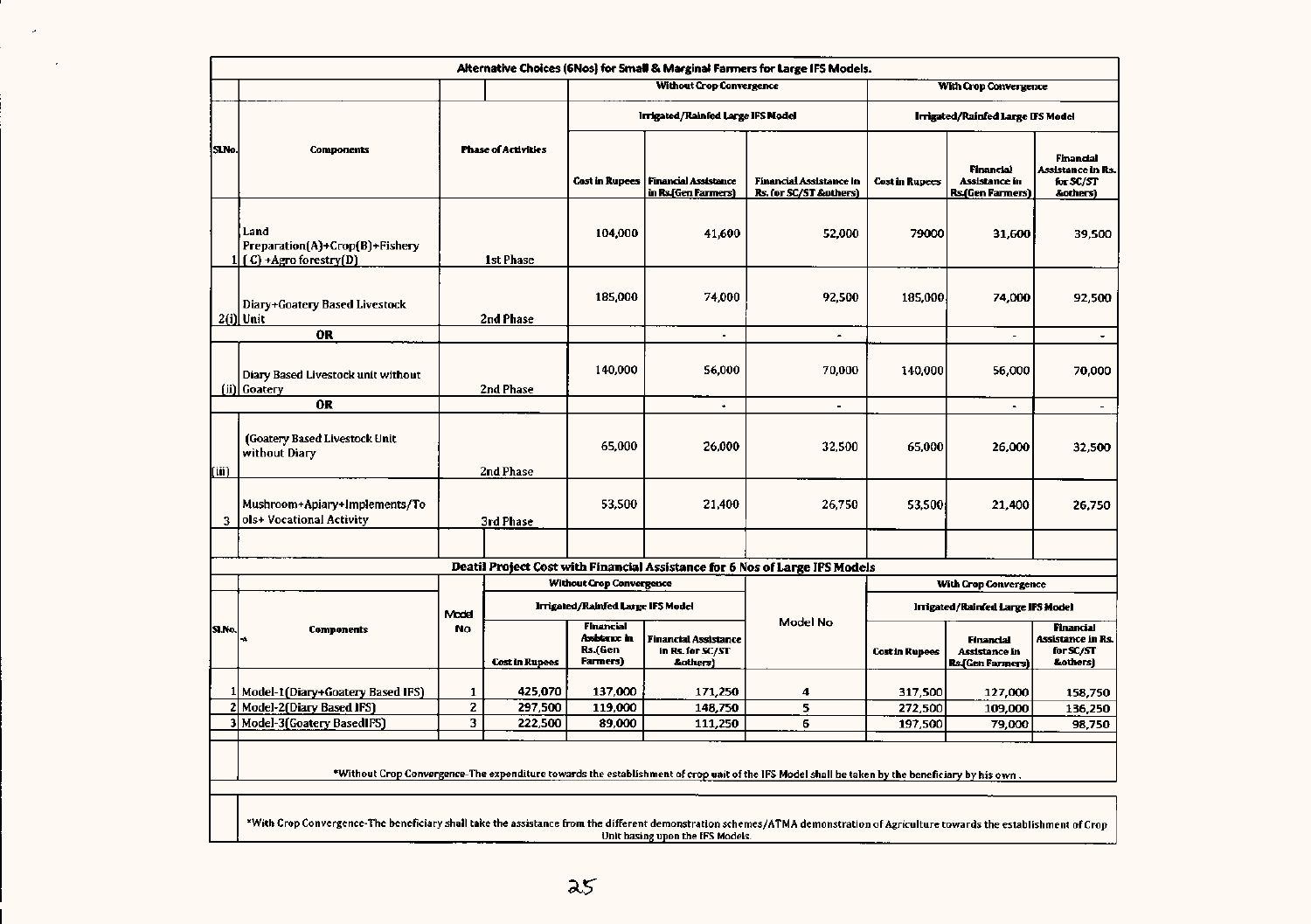|       |       |                                                                            |                                                      | Medium IFS(1.00 acre-2.00 acre)          |                       |                                               |                                                                                                                                                       |  |  |  |
|-------|-------|----------------------------------------------------------------------------|------------------------------------------------------|------------------------------------------|-----------------------|-----------------------------------------------|-------------------------------------------------------------------------------------------------------------------------------------------------------|--|--|--|
|       |       |                                                                            |                                                      |                                          |                       | Amount in Rs.                                 |                                                                                                                                                       |  |  |  |
|       | SI.No | <b>Enterprises</b>                                                         |                                                      | Unit                                     | <b>Cost in Rupees</b> | <b>Proposed Convergence</b>                   | <b>Financial Assistance for Gen farmer is</b><br>40% &50% for SC, ST&Others as per<br>the Cost in Rupees of the unit without<br>crop Convergence Mode |  |  |  |
|       | А     | Land Preparation (Bunding, Compost Pit,<br>Vermicompost, leveling of land) | 1.00 acre to 2.00 acre                               |                                          | 40,000.00             |                                               |                                                                                                                                                       |  |  |  |
|       | В     | <b>Crop Components</b>                                                     |                                                      |                                          |                       |                                               |                                                                                                                                                       |  |  |  |
|       | I)    | Kharif-Cereals(Rice/Maize)/Nutri cereals/Vegetables<br>etc                 | Input Cost                                           |                                          | 20,000.00             | From NFSM/OMM/ATMA                            |                                                                                                                                                       |  |  |  |
| ii}   |       | Rabi-Any Pulses/Any Oilseeds/Vegetables ctc                                | <b>Input Cost</b>                                    |                                          |                       | <b>Demonstration Programme</b>                |                                                                                                                                                       |  |  |  |
|       | c     | <b>Fishery Unit (Fish/Shrimp)</b>                                          |                                                      |                                          |                       |                                               |                                                                                                                                                       |  |  |  |
|       | ŋ,    | Farm Pond through MGNREGA                                                  | Size-20mx20mx3m/15mx15mx3m                           |                                          | 0.00                  | <b>Soil Conservation</b><br>&Watershed Deptt. | Maximum Financial Assistance-<br>Rs.32,080/-[For Gen Farmers]<br>Rs.40,100-SC/ST&Others                                                               |  |  |  |
| ii}   |       | Duckery Unit                                                               | 25nos                                                |                                          | 2,000.00              |                                               |                                                                                                                                                       |  |  |  |
|       | D     | Agroforestery Unit                                                         |                                                      |                                          |                       |                                               |                                                                                                                                                       |  |  |  |
|       | i)    | Periphery/Boundary Plantation                                              |                                                      | Bamboo/Accacia mangium/Silver            | 10,400.00             |                                               |                                                                                                                                                       |  |  |  |
|       |       |                                                                            |                                                      | Oak/Anola/Neem/Subabool-80plants         |                       |                                               |                                                                                                                                                       |  |  |  |
| II)   |       | Plantation in Farm Pond                                                    | <b>Banana-40 plants</b>                              | Jafra/Papaya/Coconut/Arecanut/Drumstick/ | 5,200.00              |                                               |                                                                                                                                                       |  |  |  |
| lli)  |       | Intercrop with Field Crops                                                 | Mango/Guava/K.Lime/Custard Apple/Sapota-<br>12Plants |                                          | 1800                  |                                               |                                                                                                                                                       |  |  |  |
| iv}   |       | Pineapple                                                                  | 80 Suckers as intercrop                              |                                          | 800                   |                                               |                                                                                                                                                       |  |  |  |
| 38.62 |       | <u>e ang</u><br><b>PARTICIPAL PROPERTY</b>                                 |                                                      |                                          | an wa                 |                                               |                                                                                                                                                       |  |  |  |
|       | E     | Livestock/Animal Component                                                 |                                                      |                                          |                       |                                               |                                                                                                                                                       |  |  |  |
|       |       |                                                                            |                                                      | Cost of animals                          | 120,000.00            |                                               |                                                                                                                                                       |  |  |  |
|       | i}    | Cross Breed Cows-2 unit/Goatery Unit(5)                                    | <b>2unit cows</b>                                    | <b>Working Capital</b>                   | 46.570.00             |                                               |                                                                                                                                                       |  |  |  |
|       |       | Either Diary or Goatery, if feasible both can be taken                     |                                                      |                                          |                       |                                               |                                                                                                                                                       |  |  |  |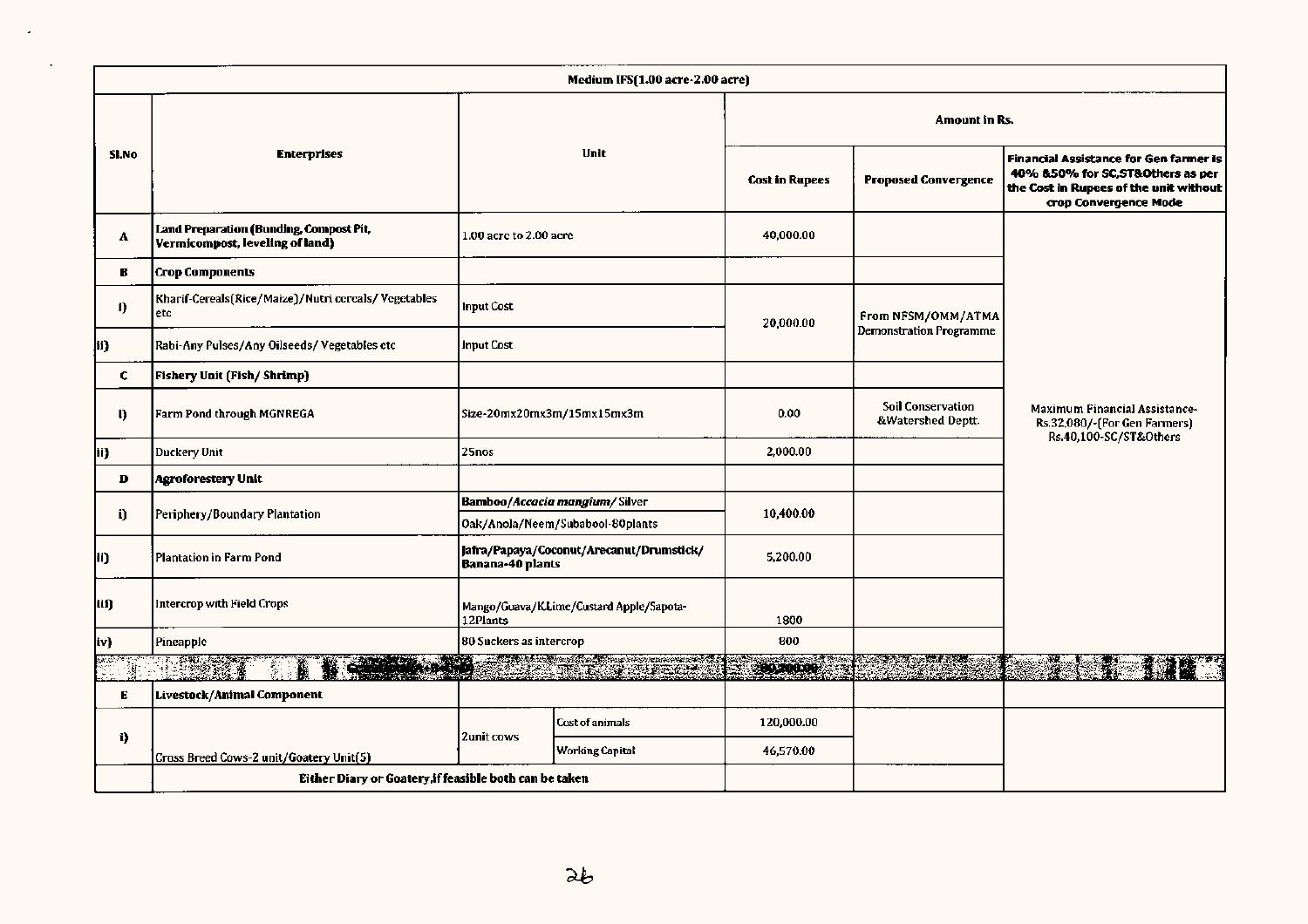|       | Medium IFS(1.00 acre-2.00 acre)         |                                                                                                  |                        |                |                                                          |                                                                                                                                                       |  |  |  |  |  |  |  |
|-------|-----------------------------------------|--------------------------------------------------------------------------------------------------|------------------------|----------------|----------------------------------------------------------|-------------------------------------------------------------------------------------------------------------------------------------------------------|--|--|--|--|--|--|--|
|       |                                         |                                                                                                  |                        |                | Amount in Rs.                                            |                                                                                                                                                       |  |  |  |  |  |  |  |
| SI.No | <b>Enterprises</b>                      |                                                                                                  | Unit                   | Cost in Rupees | <b>Proposed Convergence</b>                              | <b>Financial Assistance for Gen farmer is</b><br>40% &50% for SC, ST&Others as per<br>the Cost in Rupees of the unit without<br>crop Convergence Mode |  |  |  |  |  |  |  |
|       | Goatery unit                            | (5)Goateryunit                                                                                   | Cost of animals        | 22,500.00      |                                                          |                                                                                                                                                       |  |  |  |  |  |  |  |
|       |                                         |                                                                                                  | <b>Working Capital</b> | 16,400.00      |                                                          |                                                                                                                                                       |  |  |  |  |  |  |  |
| il)   | Back yard Poultry(Either Layer or Desi) | 50nos                                                                                            |                        | 5,000.00       |                                                          |                                                                                                                                                       |  |  |  |  |  |  |  |
| ili)  | Fodder Cultivation/Hydroponics Fodder   |                                                                                                  |                        | 8,000.00       |                                                          | Maximum Finanicial Assistance-<br>Rs.62,200/- (For Gen Farmers)<br>Rs.77,500-SC/ST&Others                                                             |  |  |  |  |  |  |  |
| ÷.    | Grand Tetal(H)                          | $\mathcal{L}(\mathbb{R})$                                                                        | 微感<br>物態               | 216,470.00     | <u>res Sa</u><br>92.                                     | 瓣<br><b>REGIS</b><br>و :<br>المتحدة                                                                                                                   |  |  |  |  |  |  |  |
| F     | <b>Miscellaneous Activity</b>           |                                                                                                  |                        |                |                                                          |                                                                                                                                                       |  |  |  |  |  |  |  |
| ij.   | Vermicompost                            | Rs.125 per cu fit maximum                                                                        |                        | 25,000.00      |                                                          |                                                                                                                                                       |  |  |  |  |  |  |  |
| ii)   | Mushroom                                | 20 beds(Minimum 3 rotations/year)                                                                |                        | 5,000.00       |                                                          |                                                                                                                                                       |  |  |  |  |  |  |  |
| 111)  | Apiary                                  | Rs.4000/unit(10 unit for all IFS System)                                                         |                        | 0.00           | National Bee Mission from<br>Directorate of Horticulture |                                                                                                                                                       |  |  |  |  |  |  |  |
| iv)   | Implements/Tools                        | Pump(Electric/Diesel), Power Sprayer/Foot<br>Sprayer/Any Micro-Irrigation tools.Hand<br>Sprayer) |                        | 10,000.00      |                                                          | <b>Maximum Finanicial Assistance-</b>                                                                                                                 |  |  |  |  |  |  |  |
| V)    | Vocational Activity by Family Members   | Badi, Pampad, Ghee Making, Applique Work, Bamboo<br>Basket Making, Pickle Making                 |                        | 8,500.00       |                                                          | Rs.19,400/-(For Gen Farmers)<br>Rs.24,250-SC/ST&Others                                                                                                |  |  |  |  |  |  |  |
| vi)   | Provision of Micro-Irrigation           | (Drip,Sprinkler,HDPE Pipes)                                                                      |                        | 0.00           | PMKSY/NFSM Scheme                                        |                                                                                                                                                       |  |  |  |  |  |  |  |
| vii)  | *Compost pit-                           | Compulsory                                                                                       |                        | 0.00           |                                                          |                                                                                                                                                       |  |  |  |  |  |  |  |
| viii} | *Livestock Shelter                      | Compulsory                                                                                       |                        | 0.00           |                                                          |                                                                                                                                                       |  |  |  |  |  |  |  |
|       | Grand Total(F)                          |                                                                                                  |                        | 48,500.00      |                                                          |                                                                                                                                                       |  |  |  |  |  |  |  |
|       |                                         |                                                                                                  |                        |                |                                                          |                                                                                                                                                       |  |  |  |  |  |  |  |

 $\sim$   $\sim$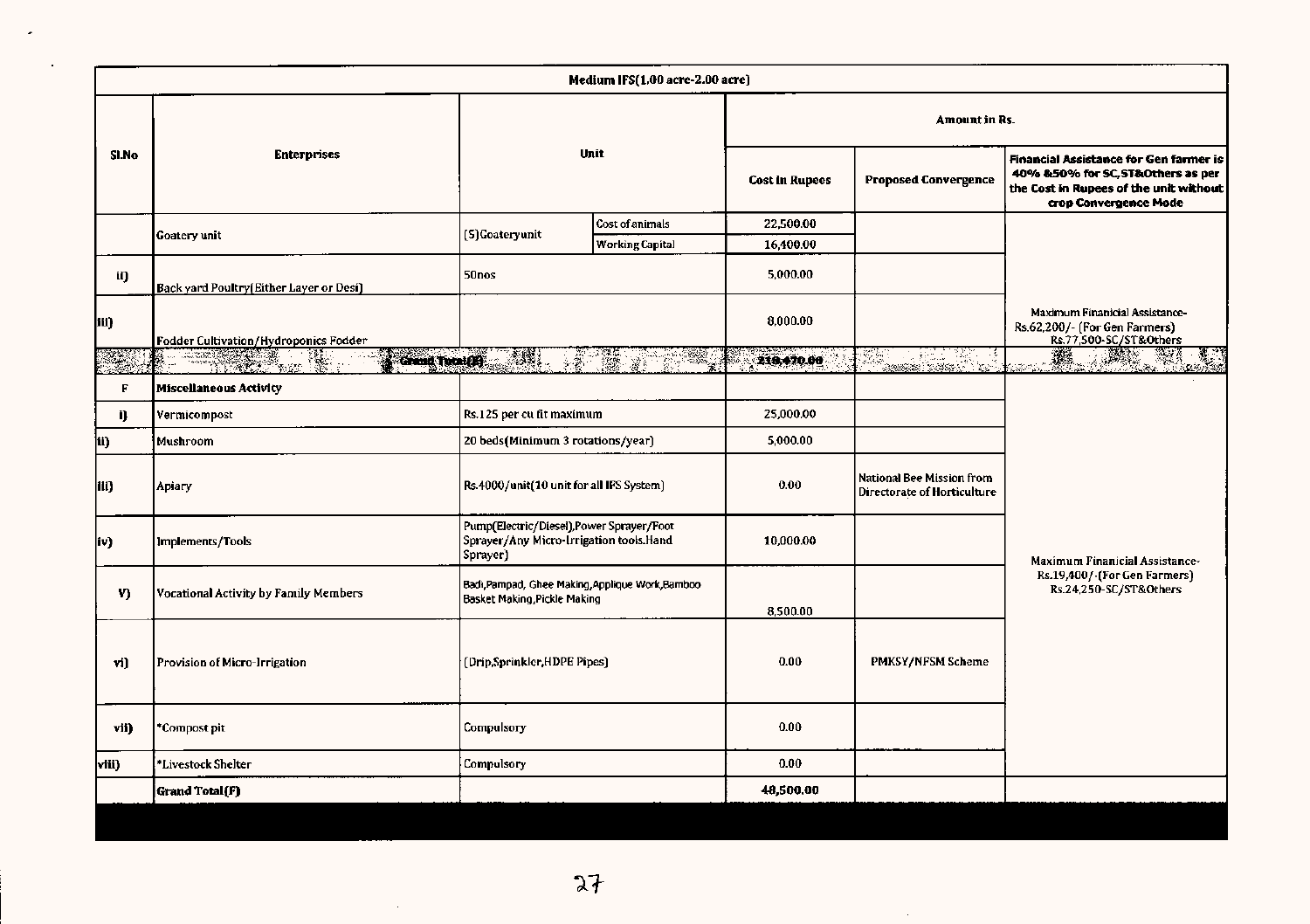|        | Alternative Choices (6Nos) for Small & Mariginal Farmers for Medium IFS Models.                                                                                                                        |              |                            |                                                          |                                                                              |                                                                |                                    |                                                   |                                                                    |  |  |  |  |
|--------|--------------------------------------------------------------------------------------------------------------------------------------------------------------------------------------------------------|--------------|----------------------------|----------------------------------------------------------|------------------------------------------------------------------------------|----------------------------------------------------------------|------------------------------------|---------------------------------------------------|--------------------------------------------------------------------|--|--|--|--|
|        |                                                                                                                                                                                                        |              |                            |                                                          | <b>Without Crop Convergence</b>                                              |                                                                |                                    | <b>With Crop Convergence</b>                      |                                                                    |  |  |  |  |
|        |                                                                                                                                                                                                        |              |                            |                                                          | Irrigated/Rainfed Medium IFS Model                                           |                                                                | Irrigated/Rainfed Medium IFS Model |                                                   |                                                                    |  |  |  |  |
| Sl.No. | <b>Components</b>                                                                                                                                                                                      |              | <b>Phase of Assistance</b> | <b>Cost in Rupees</b>                                    | <b>Financial</b><br>Assistance in<br>Rs.(Gen<br><b>Farmers</b> )             | <b>Financial</b><br>Assistance in<br>Rs. for SC/ST<br>&others) | <b>Cost in Rupees</b>              | Financial<br>Assistance in<br>Rs.(Gen<br>Farmers) | <b>Financial</b><br><b>Assistance in Rs.</b><br>for SC/ST &others) |  |  |  |  |
| 1      | Land Preparation(A)+Crop(B)+Fishery (C)<br>+Agroforestry(D)                                                                                                                                            |              | <b>1st Phase</b>           | 80,200.00                                                | 32,080.00                                                                    | 40.100.00                                                      | 60,200.00                          | 24,080.00                                         | 30.100.00                                                          |  |  |  |  |
| 2(i)   | Diary+Goatery Based Livestock Unit                                                                                                                                                                     |              | 2nd Phase                  | 155,500.00                                               | 62,200.00                                                                    | 77,750.00                                                      | 155,500.00                         | 62,200.00                                         | 77,750.00                                                          |  |  |  |  |
|        | 0R                                                                                                                                                                                                     |              |                            |                                                          |                                                                              |                                                                |                                    |                                                   | ٠                                                                  |  |  |  |  |
| (ii)   | (Goatery Based Livestock Unit without Diary                                                                                                                                                            | 2nd Phase    |                            | 133,000.00                                               | 53.200.00                                                                    | 66,500.00                                                      | 133,000.00                         | 53,200.00                                         | 66,500.00                                                          |  |  |  |  |
|        | 0R                                                                                                                                                                                                     |              |                            |                                                          |                                                                              |                                                                |                                    |                                                   |                                                                    |  |  |  |  |
| (iii)  | (Goatery Based Livestock Unit without Diary                                                                                                                                                            |              | 2nd Phase                  | 35,500.00                                                | 14,200.00                                                                    | 17,750.00                                                      | 35,500.00                          | 14,200.00                                         | 17,750.00                                                          |  |  |  |  |
| 3      | Mushroom+Apiary+Implements/Tools+<br>Vocational Activity                                                                                                                                               |              | 3rd Phase                  | 48,500.00                                                | 19,400.00                                                                    | 24,250.00                                                      | 48,500.00                          | 19,400.00                                         | 24,250.00                                                          |  |  |  |  |
|        |                                                                                                                                                                                                        |              |                            |                                                          | Detail Project Cost with Financial Assistance for 6 Nos of Medium IFS Models |                                                                |                                    |                                                   |                                                                    |  |  |  |  |
|        |                                                                                                                                                                                                        |              |                            | <b>Without Crop Convergence</b>                          |                                                                              |                                                                | With Crop Convergence              |                                                   |                                                                    |  |  |  |  |
|        |                                                                                                                                                                                                        | Model        |                            | <b>Irrigated/Rainfed Medium IFS Model</b>                |                                                                              |                                                                | Irrigated/Rainfed Medium IFS Model |                                                   |                                                                    |  |  |  |  |
| SI.No. | <b>Components</b>                                                                                                                                                                                      | <b>No</b>    | <b>Cost in Rupees</b>      | <b>Financial</b><br>Assistance in<br>Rs.fGen<br>Farmers) | Financial<br>Assistance in<br>Rs. for SC/ST<br>&others)                      | Model No                                                       | Cost in Rupees                     | Financial<br>Assistance in<br>Rs.(Gen<br>Farmers) | Financial<br><b>Assistance in Rs.</b><br>for SC/ST &others)        |  |  |  |  |
|        | 1   Model-1 (Diary+Goatery Based IFS)                                                                                                                                                                  | 1            | 347,170.00                 | 113,680.00                                               | 142,100.00                                                                   | 4                                                              | 264,200.00                         | 105,680.00                                        | 132.100.00                                                         |  |  |  |  |
|        | 2 Model-2 (Diary Based IFS)                                                                                                                                                                            | $\mathbf{2}$ | 261,700.00                 | 104,680.00                                               | 130,850.00                                                                   | 5                                                              | 241,700.00                         | 96,680.00                                         | 120.850.00                                                         |  |  |  |  |
|        | 3 Model-3 (Goatery Based IFS)                                                                                                                                                                          | 3            | 164,200.00                 | 65,680.00                                                | 82,100.00                                                                    | 6                                                              | 144,200.00                         | 57,680.00                                         | 72,100.00                                                          |  |  |  |  |
|        | *Without Crop Convergence-The expenditure towards the establishment of crop unit of the IFS Model shall be taken by the benificiary by his own.                                                        |              |                            |                                                          |                                                                              |                                                                |                                    |                                                   |                                                                    |  |  |  |  |
|        | *With Crop Convergence-The benificiary shall take the assistance from the different demonstration schemes/ATMA demonstration of Agriculture towards the establishment of Crop Unit basing upon the IFS |              |                            | Models.                                                  |                                                                              |                                                                |                                    |                                                   |                                                                    |  |  |  |  |

 $\mathcal{A}$ 

 $\Delta$ 

 $\sim$   $\epsilon$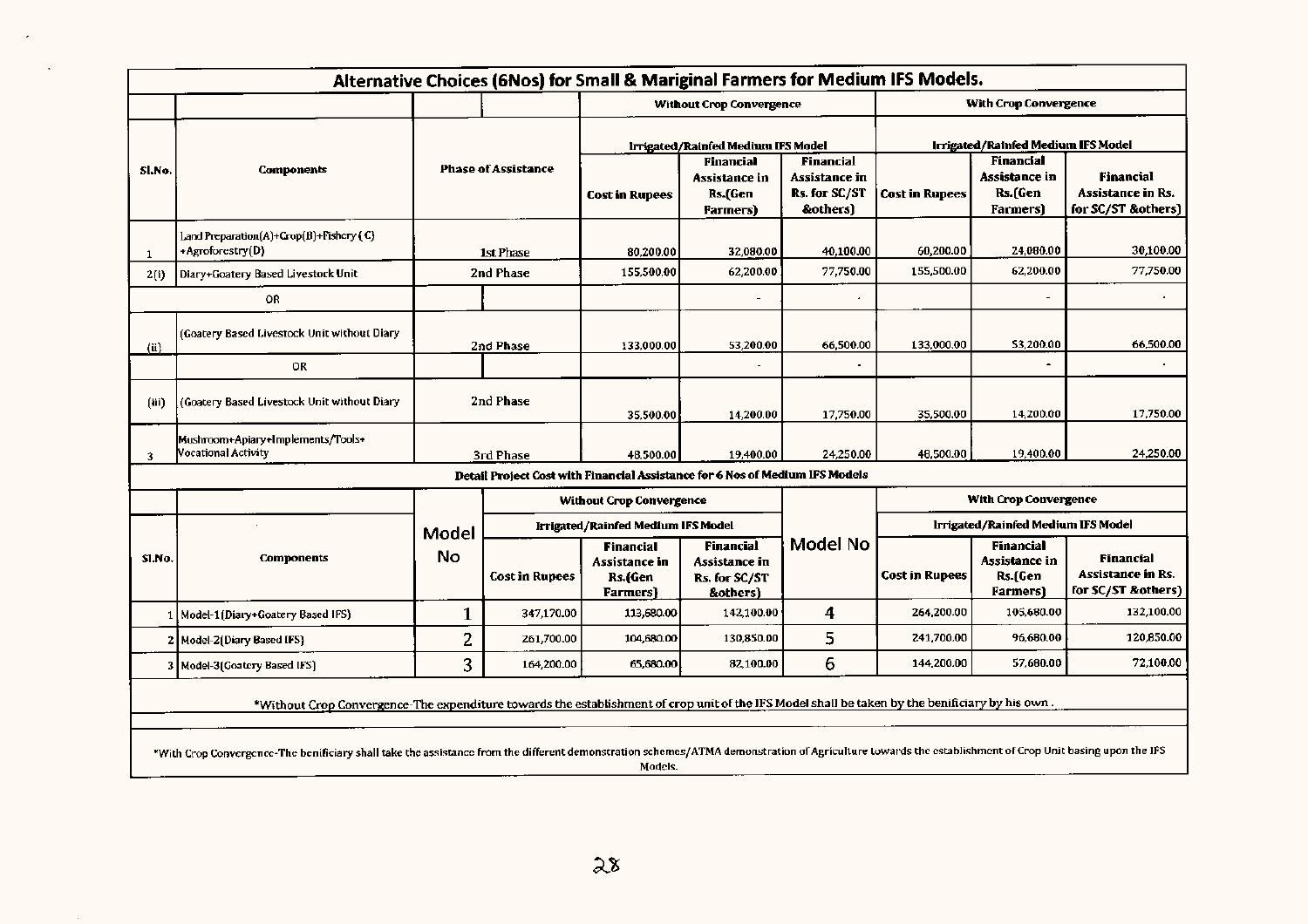|                             | Small IFS Model(0.5 acre to 1.0 acre)                                                                                                                                                                                           |                                                              |      |                                          |                             |                                                             |                                                                                                                                                                  |  |  |  |  |  |  |
|-----------------------------|---------------------------------------------------------------------------------------------------------------------------------------------------------------------------------------------------------------------------------|--------------------------------------------------------------|------|------------------------------------------|-----------------------------|-------------------------------------------------------------|------------------------------------------------------------------------------------------------------------------------------------------------------------------|--|--|--|--|--|--|
|                             |                                                                                                                                                                                                                                 |                                                              |      |                                          |                             | Amount in Rs.                                               |                                                                                                                                                                  |  |  |  |  |  |  |
| SI.No<br><b>Enterprises</b> |                                                                                                                                                                                                                                 |                                                              | Unit |                                          | <b>Cost in Rupees</b>       | <b>Proposed</b><br>Convergence                              | <b>Financial Assistance for Gen</b><br>farmer is 40% & 50% for<br>SC, ST& Others as per the porposed<br>Cost of the unit without crop<br><b>Convergence Mode</b> |  |  |  |  |  |  |
| A                           | Land Preparation (Bunding, Compost Pit,<br>Vermicompost, levelling of land)                                                                                                                                                     |                                                              |      | 0.5 Acre to 1.00 Acre                    | 20,000                      |                                                             |                                                                                                                                                                  |  |  |  |  |  |  |
| B                           | <b>Crop Components</b>                                                                                                                                                                                                          |                                                              |      |                                          |                             |                                                             |                                                                                                                                                                  |  |  |  |  |  |  |
| i)                          | Kharif-Cereals(Rice/Maize)/Nutri cereals/<br>Vegetables etc                                                                                                                                                                     | <b>Input Cost</b>                                            |      | 20,000                                   | <b>From</b><br>NFSM/OMM/ATM |                                                             |                                                                                                                                                                  |  |  |  |  |  |  |
| ii)                         | Rabi-Any Pulses/Any Oilseeds/Vegetables etc                                                                                                                                                                                     | <b>Input Cost</b>                                            |      |                                          |                             | A Demonstration<br>Programme                                |                                                                                                                                                                  |  |  |  |  |  |  |
| $\mathbf{C}$                | <b>Fishery Unit (Fish/Shrimp)</b>                                                                                                                                                                                               |                                                              |      |                                          |                             |                                                             |                                                                                                                                                                  |  |  |  |  |  |  |
|                             | Farm Pond through MGNREGA                                                                                                                                                                                                       | Size-10mx10mx3m                                              |      |                                          |                             | <b>Soil Conservation</b><br><b>&amp;Watershed</b><br>Deptt. | Maximum Financial Assistance-<br>Rs.20000(For Gen Farmers)                                                                                                       |  |  |  |  |  |  |
| D                           | <b>Agroforestery</b>                                                                                                                                                                                                            |                                                              |      |                                          |                             |                                                             | Rs.25,000-SC/ST&Others                                                                                                                                           |  |  |  |  |  |  |
| i)                          | Periphery/Boundary Plantation                                                                                                                                                                                                   | Bamboo/Accacia<br>mangium/Silver<br>Oak/Anola/Neem/Subabool- |      |                                          | 5,200                       |                                                             |                                                                                                                                                                  |  |  |  |  |  |  |
|                             |                                                                                                                                                                                                                                 | 40plants                                                     |      |                                          |                             |                                                             |                                                                                                                                                                  |  |  |  |  |  |  |
| ii)                         | <b>Plantation in Farm Pond</b>                                                                                                                                                                                                  | ut/Drumstick/Banana-24<br>plants                             |      | Jafra/Papaya/Coconut/Arecan              | 2,600                       |                                                             |                                                                                                                                                                  |  |  |  |  |  |  |
| iii)                        | <b>Intercrop with Field Crops</b>                                                                                                                                                                                               | Mango/Guava/K.Lime/Custard<br>Apple/Sapota-12Plants          |      |                                          | 1,800                       |                                                             |                                                                                                                                                                  |  |  |  |  |  |  |
| iv)                         | Pineapple                                                                                                                                                                                                                       | 40 Suckers as intercrop                                      |      |                                          | 400                         |                                                             |                                                                                                                                                                  |  |  |  |  |  |  |
| en de l                     | and the company of the company of the company of the company of the company of the company of the company of t                                                                                                                  |                                                              |      |                                          | <b>PARTS</b>                | <u>an dina ser</u>                                          |                                                                                                                                                                  |  |  |  |  |  |  |
| E                           | Livestock/Animal Component                                                                                                                                                                                                      |                                                              |      |                                          |                             |                                                             |                                                                                                                                                                  |  |  |  |  |  |  |
| i)                          | Cross Breed Cows-1no/Goatery Unit(4+1)                                                                                                                                                                                          | 1unit cow                                                    |      | Cost of animal<br><b>Working Capital</b> | 60,000<br>23,200            |                                                             | Maximum Financial Assistance-<br>Rs. 37,000/-(For Gen Farmers)                                                                                                   |  |  |  |  |  |  |
|                             | Either Diary or Goatery, if feasible both can be taken                                                                                                                                                                          |                                                              |      |                                          |                             | Rs.46,250-SC/ST&Others                                      |                                                                                                                                                                  |  |  |  |  |  |  |
| ii)                         | Goatery unit                                                                                                                                                                                                                    | (4+1)Goateryunit                                             |      | Cost of animals                          | 22,500                      |                                                             |                                                                                                                                                                  |  |  |  |  |  |  |
|                             |                                                                                                                                                                                                                                 |                                                              |      | <b>Working Capital</b>                   | 16,400                      |                                                             |                                                                                                                                                                  |  |  |  |  |  |  |
|                             | Back yard Poultry(Either Layer or Desi)                                                                                                                                                                                         | <b>50nos</b>                                                 |      |                                          | 5,000                       |                                                             |                                                                                                                                                                  |  |  |  |  |  |  |
| iii)                        | Fodder Cultivation/Hydroponics Fodder Cultivation                                                                                                                                                                               |                                                              |      |                                          | 5,000                       |                                                             |                                                                                                                                                                  |  |  |  |  |  |  |
|                             | e provincia provincia de la contra de la consegue de la consegue de la componencia de la componencia de la com<br>A la componencia de la componencia de la componencia de la componencia de la componencia de la componencia de |                                                              |      |                                          | STAR MARKET STAR            | <b>SEARCH AND READ</b>                                      | <b>RADIOS DE</b>                                                                                                                                                 |  |  |  |  |  |  |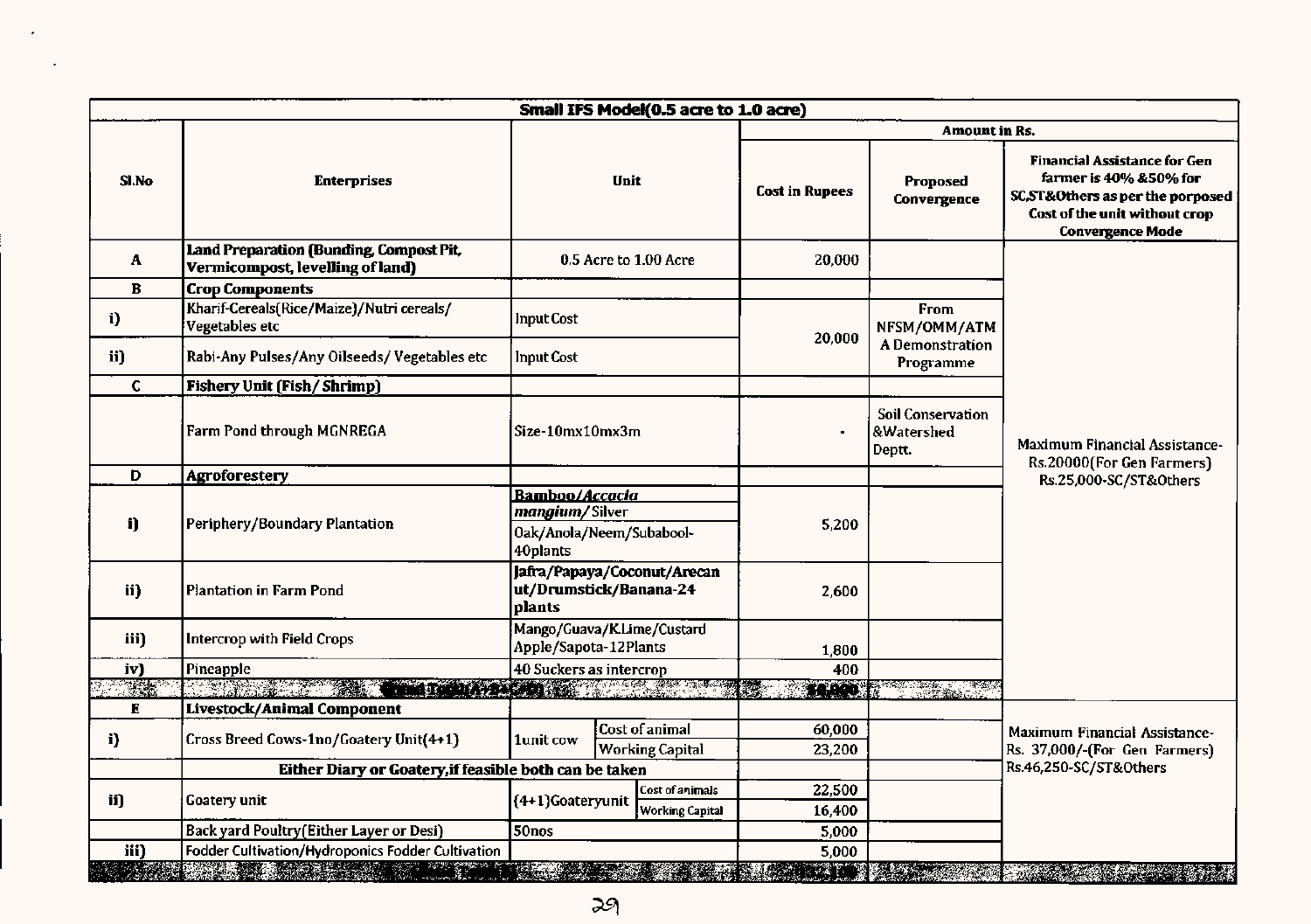|                                      |                                              | Small IFS Model(0.5 acre to 1.0 acre)                                                               |                       |                                                                |                                                                                                                                                                |
|--------------------------------------|----------------------------------------------|-----------------------------------------------------------------------------------------------------|-----------------------|----------------------------------------------------------------|----------------------------------------------------------------------------------------------------------------------------------------------------------------|
|                                      |                                              |                                                                                                     |                       | <b>Amount</b> in Rs.                                           |                                                                                                                                                                |
| SI.No                                | <b>Enterprises</b>                           | Unit                                                                                                | <b>Cost in Rupees</b> | Proposed<br>Convergence                                        | <b>Financial Assistance for Gen</b><br>farmer is 40% & 50% for<br>SC,ST&Others as per the porposed<br>Cost of the unit without crop<br><b>Convergence Mode</b> |
| F                                    | <b>Miscellaneous Activity</b>                |                                                                                                     |                       |                                                                |                                                                                                                                                                |
| i)                                   | Vermicompost                                 | Rs.125 per cu fit maximum                                                                           | 12,500                |                                                                |                                                                                                                                                                |
| ii)                                  | Mushroom                                     | 20 beds(Minimum 3<br>rotations/year)                                                                | 5,000.00              |                                                                |                                                                                                                                                                |
| iii)                                 | Apiary                                       | Rs.4000/unit(10 unit for all IFS<br>System)                                                         | 0.00                  | National Bee<br>Mission from<br>Directorate of<br>Horticulture |                                                                                                                                                                |
| iv)                                  | Implements/Tools                             | Pump(Electric/Diesel), Power<br>Sprayer/Foot Sprayer/Any<br>Micro-Irrigation tools.Hand<br>Sprayer) | 10,000                |                                                                | <b>Maximum Financial Assistance-</b><br>Rs.14,000/-(For Gen Farmers)<br>Rs.17,500-SC/ST&Others                                                                 |
| V)                                   | <b>Vocational Activity by Family Members</b> | Badi, Pampad, Ghee Making,<br>Appliqué Work, Bamboo Basket<br>Making, Pickle Making                 | 7,500                 |                                                                |                                                                                                                                                                |
| Provision of Micro-Irrigation<br>vi) |                                              | (Drip,Sprinkler,HDPE Pipes)                                                                         | 0.00 <sub>1</sub>     | PMKSY/NFSM<br>Scheme                                           |                                                                                                                                                                |
| vii)                                 | Compost pit                                  | Compulsory                                                                                          |                       |                                                                |                                                                                                                                                                |
| viii)                                | *Livestock Shelter                           | Compulsory                                                                                          |                       |                                                                |                                                                                                                                                                |
|                                      | Grand Total(F)                               |                                                                                                     | 35,000                |                                                                |                                                                                                                                                                |
|                                      |                                              |                                                                                                     |                       |                                                                |                                                                                                                                                                |

 $\overline{\phantom{a}}$ 

 $\mathcal{A}^{\mathcal{A}}$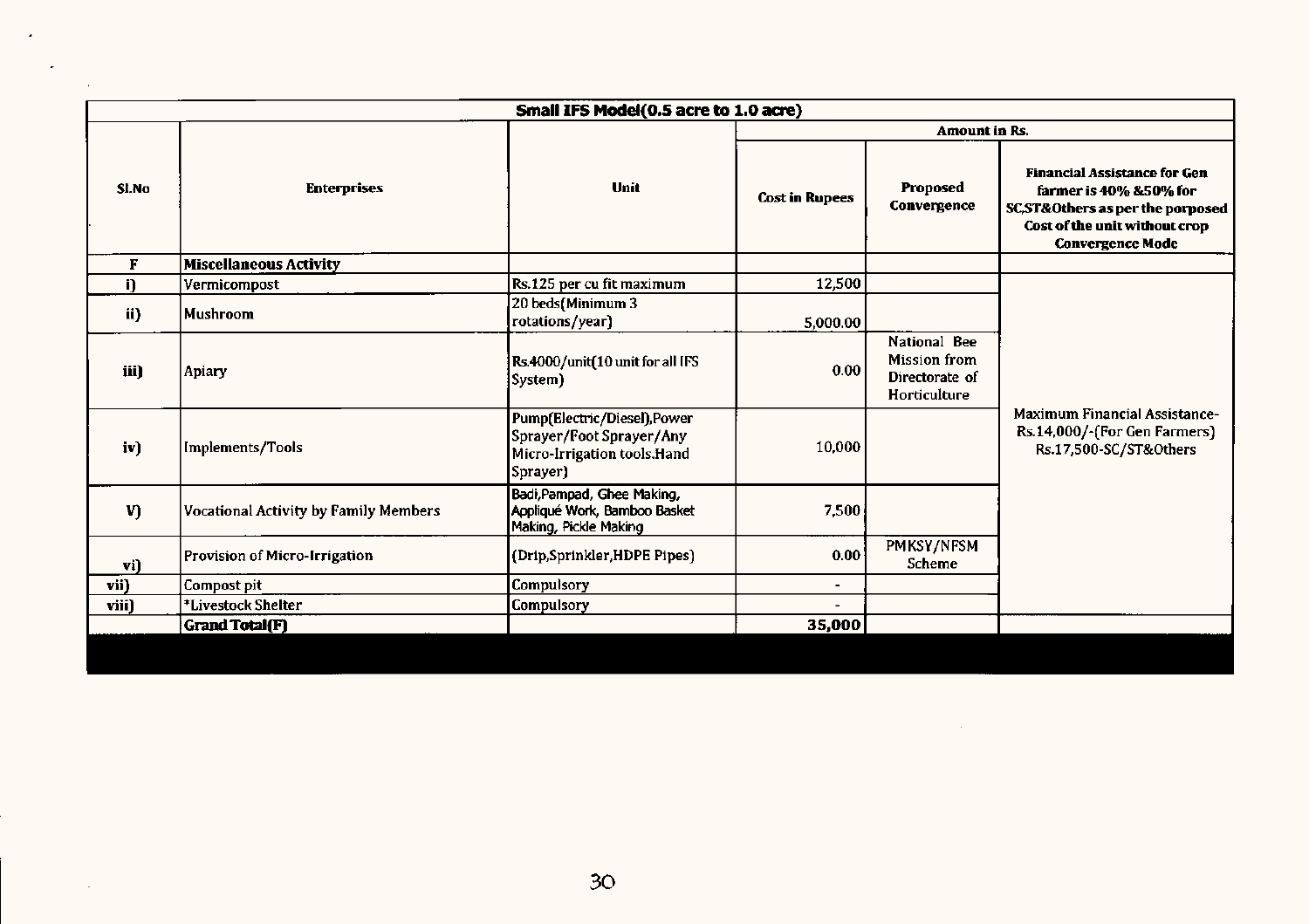|        |                                                                 |                            |            |                                                                |                                                                  | Alternative Choices (6Nos) for Small & Marginal Farmers for Small IFS Models. |                                                                |                                                                |                                                                    |  |
|--------|-----------------------------------------------------------------|----------------------------|------------|----------------------------------------------------------------|------------------------------------------------------------------|-------------------------------------------------------------------------------|----------------------------------------------------------------|----------------------------------------------------------------|--------------------------------------------------------------------|--|
|        |                                                                 |                            |            |                                                                | <b>Without Crop Convergence</b>                                  |                                                                               |                                                                | <b>With Crop Convergence</b>                                   |                                                                    |  |
|        |                                                                 |                            |            | Irrigated/Rainfed Small IFS Model<br>(With &without Farm Pond) |                                                                  |                                                                               | Irrigated/Rainfed Small IFS Model<br>(With &without Farm Pond) |                                                                |                                                                    |  |
| Sl No. | <b>Components</b>                                               | <b>Phase of Assistance</b> |            | Cost in Rs                                                     | <b>Financial</b><br>Assistance in<br>Rs.(Gen<br><b>Farmers</b> ) | <b>Financial</b><br>Assistance in Rs.<br>for SC/ST<br>&others)                | <b>Cost in Rupees</b>                                          | <b>Financial</b><br>Assistance in<br>Rs.(Gen<br><b>Farmers</b> | Financial<br><b>Assistance in Rs.</b><br>for SC/ST &others)        |  |
| 1      | Land<br>Preparation(A)+Crop(B)+Fishery (C)<br>+Agro forestry(D) | 1st Phase                  |            | 50,000.00                                                      | 20,000.00                                                        | 25,000.00                                                                     | 30,000.00                                                      | 12,000.00                                                      | 15,000.00                                                          |  |
| 2(i)   | Diary+Goatery Based Livestock Unit                              |                            | 2nd Phase  | 92,500.00                                                      | 37,000.00                                                        | 46,250.00                                                                     | 92,500.00                                                      | 37,000.00                                                      | 46,250.00                                                          |  |
|        | OR                                                              |                            |            |                                                                |                                                                  |                                                                               |                                                                |                                                                |                                                                    |  |
| (ii)   | Diary Based Livestock unit<br>without Goatery                   |                            | 2nd Phase  |                                                                | 28,000.00                                                        | 35,000.00                                                                     | 70,000.00                                                      | 28,000.00                                                      | 35,000.00<br>$\blacksquare$                                        |  |
|        | <b>OR</b>                                                       |                            |            |                                                                |                                                                  |                                                                               |                                                                |                                                                |                                                                    |  |
| (iii)  | (Goatery Based Livestock Unit<br>without Diary                  |                            | 2nd Phase  |                                                                | 13,000.00                                                        | 16,250.00                                                                     | 32,500.00                                                      | 13,000.00                                                      | 16,250.00                                                          |  |
| 3      | Mushroom+Apiary+Implements/Tool<br>s+ Vocational Activity       |                            | 3rd Phase  | 35.000.00                                                      | 14,000.00                                                        | 17,500.00                                                                     | 35,000.00                                                      | 14.000.00                                                      | 17,500.00                                                          |  |
|        |                                                                 |                            |            |                                                                |                                                                  | Detail Project Cost with Financial Assistance for 12 Nos of Small IFS Models  |                                                                |                                                                |                                                                    |  |
|        |                                                                 |                            |            |                                                                | Without Farm Pond Small IFS Models                               |                                                                               |                                                                |                                                                |                                                                    |  |
| SI.No. | <b>Components</b>                                               | Model No                   |            |                                                                | ithout Crop Convergence without farm pond IFS Mod                | Model No                                                                      |                                                                | With Crop Convergence without Farm Pond IFS Models             |                                                                    |  |
|        |                                                                 |                            | Cost in Rs | <b>Financial</b><br>Assistance in<br>Rs.(Gen<br>Farmers)       | <b>Financial</b><br>Assistance in<br>Rs. for SC/ST<br>&others)   |                                                                               | <b>Cost in Rupees</b>                                          | Financial<br>Assistance in<br>Rs.(Gen<br><b>Farmers</b> )      | <b>Financial</b><br><b>Assistance in Rs.</b><br>for SC/ST &others) |  |
|        | 1   Model-1 (Diary+Goatery Based IFS)                           | 1                          | 217,100.00 | 71,000.00                                                      | 88,750.00                                                        | 4                                                                             | 157,500.00                                                     | 63,000.00                                                      | 78,750.00                                                          |  |
|        | 2 Model-2(Diary Based IFS)                                      | 2                          | 155,000.00 | 62,000.00                                                      | 77,500.00                                                        | 5                                                                             | 135,000.00                                                     | 54,000.00                                                      | 67,500.00                                                          |  |
|        | 3   Model-3 (Goatery +1Diary Based IFS)                         | 3                          | 117,500.00 | 47.000.00                                                      | 58,750.00                                                        | 6                                                                             | 97.500.00                                                      | 39,000.00                                                      | 48,750.00                                                          |  |

 $\bullet$ 

 $\sim$ 

 $\langle\sigma_{\rm{eff}}\rangle$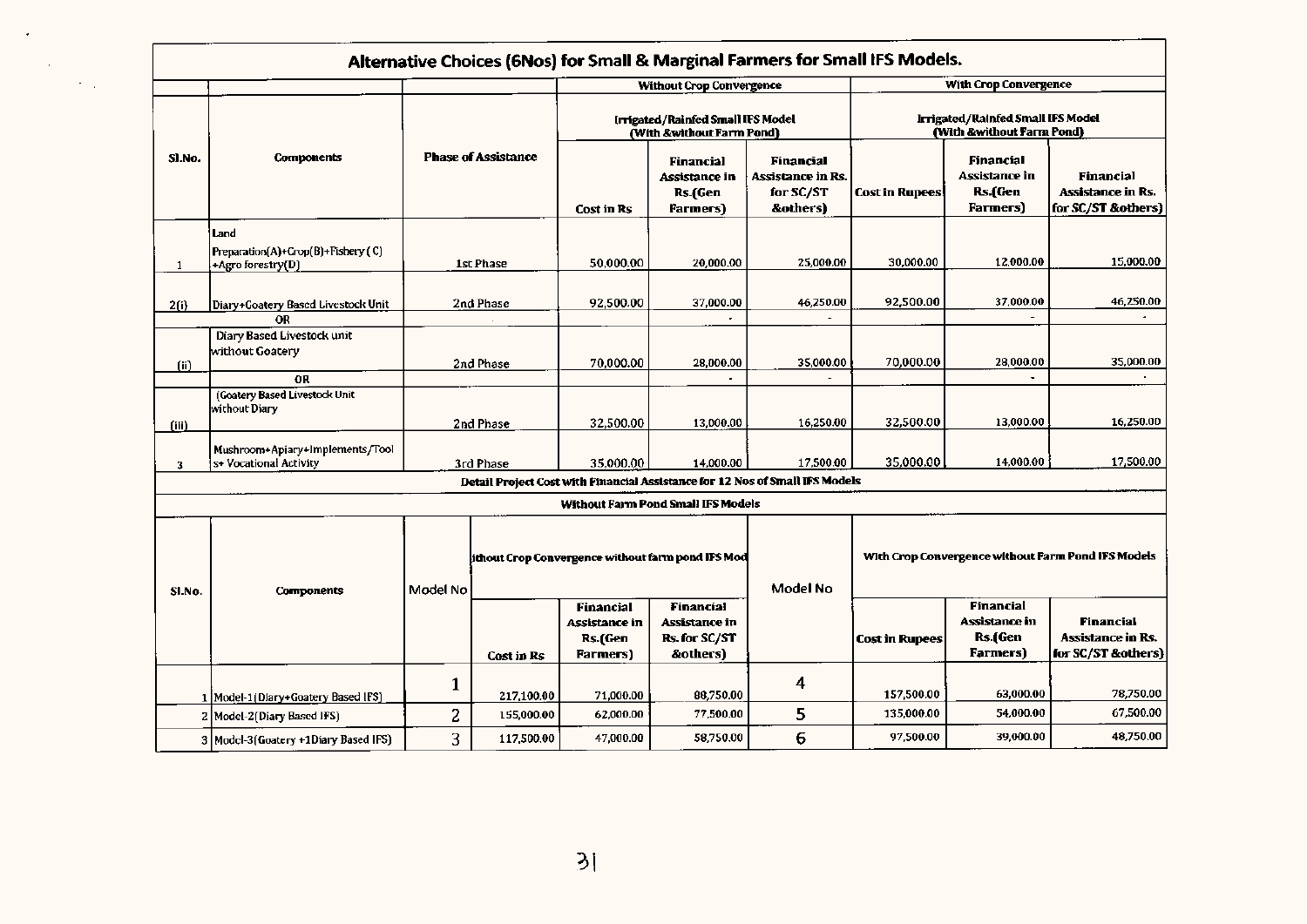|        | Alternative Choices (6Nos) for Small & Marginal Farmers for Small IFS Models. |          |                                                       |                                                         |                                                               |          |                                                 |                                                                 |                                                                      |  |  |  |
|--------|-------------------------------------------------------------------------------|----------|-------------------------------------------------------|---------------------------------------------------------|---------------------------------------------------------------|----------|-------------------------------------------------|-----------------------------------------------------------------|----------------------------------------------------------------------|--|--|--|
|        |                                                                               |          |                                                       |                                                         | With Farm Pond Small IFS Models                               |          |                                                 |                                                                 |                                                                      |  |  |  |
| SI.No. | <b>Components</b>                                                             | Model No | Without Crop Convergence with Farm Pond IFS<br>Models |                                                         |                                                               |          | With Crop Convergence with farm Pond IFS Models |                                                                 |                                                                      |  |  |  |
|        |                                                                               |          | Cost in Rs                                            | Financial<br>Assistance in<br>Rs (Gen<br><b>Farmers</b> | Financial<br>Assistance in<br><b>Rs.for SC/ST</b><br>&others) | Model No | <b>Cost in Rupees</b>                           | <b>Financial</b><br>Assistance in<br>Rs (Gen<br><b>Farmers)</b> | <b>Financial</b><br><b>Assistance in Rs.</b><br>  for SC/ST &others) |  |  |  |
|        | l   Model-1 (Diary+Goatery Based IFS)                                         |          | 217.100.00                                            | 71,000.00                                               | 88,750.00                                                     | 4        | 157.500.00                                      | 63,000.00                                                       | 78,750.00                                                            |  |  |  |
|        | 2 Model-2 (Diary Based IFS)                                                   | າ        | 155.000.00                                            | 62,000.00                                               | 77.500.00                                                     | 5        | 135.000.00                                      | 54,000.00                                                       | 67,500.00                                                            |  |  |  |
|        | 3   Model-3 (Goatery +1 Diary Based IFS)                                      | 3        | 117.500.00                                            | 47,000.00                                               | 58,750.00                                                     | 6        | 97,500.00                                       | 39,000.00                                                       | 48,750.00                                                            |  |  |  |

\*Without Crop Convergence-The expenditure towards the establishment of crop unit of the IFS Model shall be taken by the benificiary by his own.

'With Crop Convergence-The benificiary shall take the assistance from the different demonstration schemes/ATMA demonstration of Agriculture towards the establishment of Crop Unit basing upon the

'IN case of Small IFS Model two type of choices have been given to the farmer i.e. with farm pond based SmalllFS Model &Without Farm Pond Based Small IFSModel. As the farm pond unit shall be converged from the MGNREGA Scheme, therefore both the Cost in Rupees &Financial Assistance is Same.